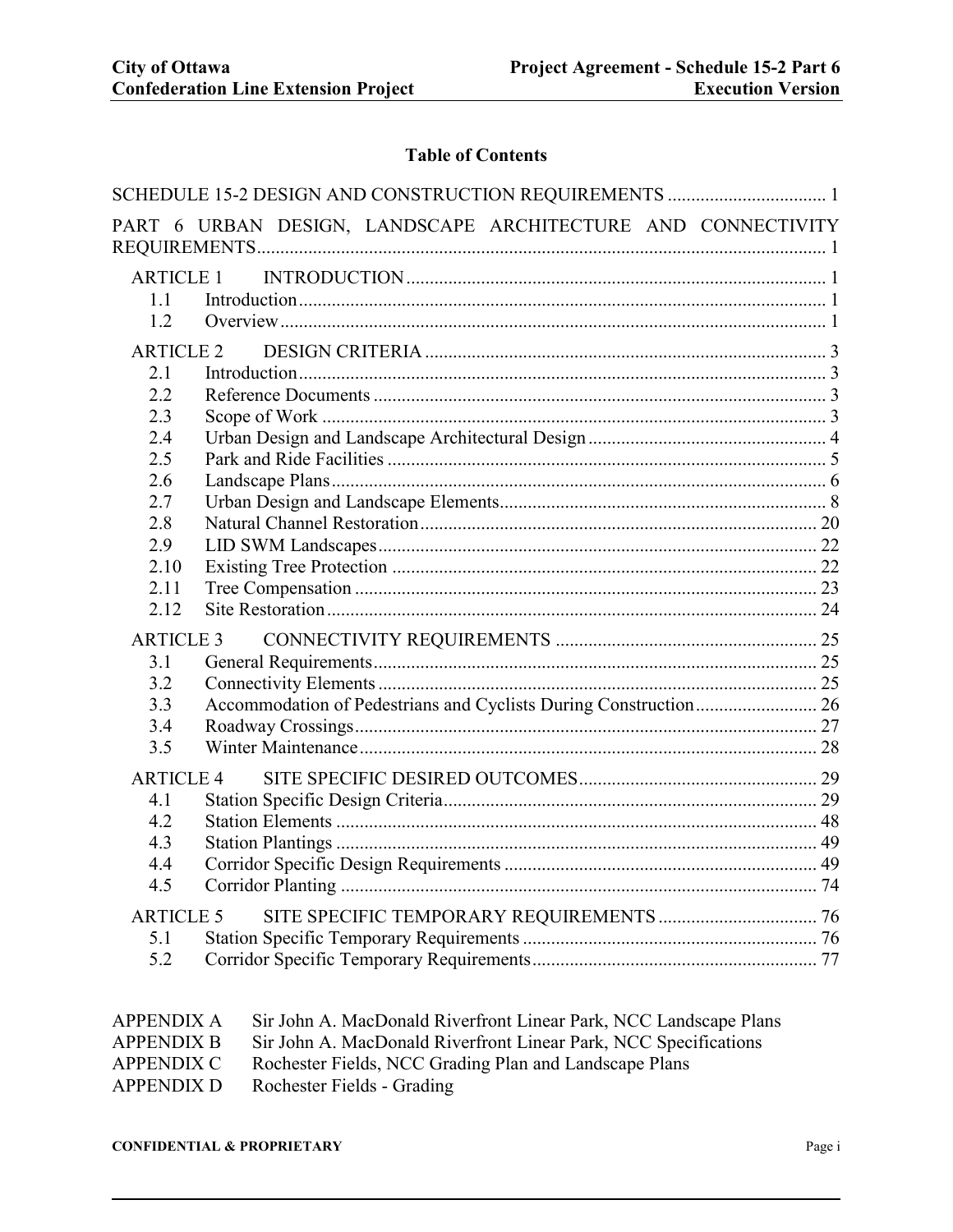| <b>SJAM Pedestrian Crossing</b>                    |
|----------------------------------------------------|
| Scott Street Detour, Churchill to SJAM Restoration |
| Lincoln Fields Restoration Plan                    |
| Not Used                                           |
| Not Used                                           |
| Not Used                                           |
| Not Used                                           |
| Not Used                                           |
| [REDACTED]                                         |
|                                                    |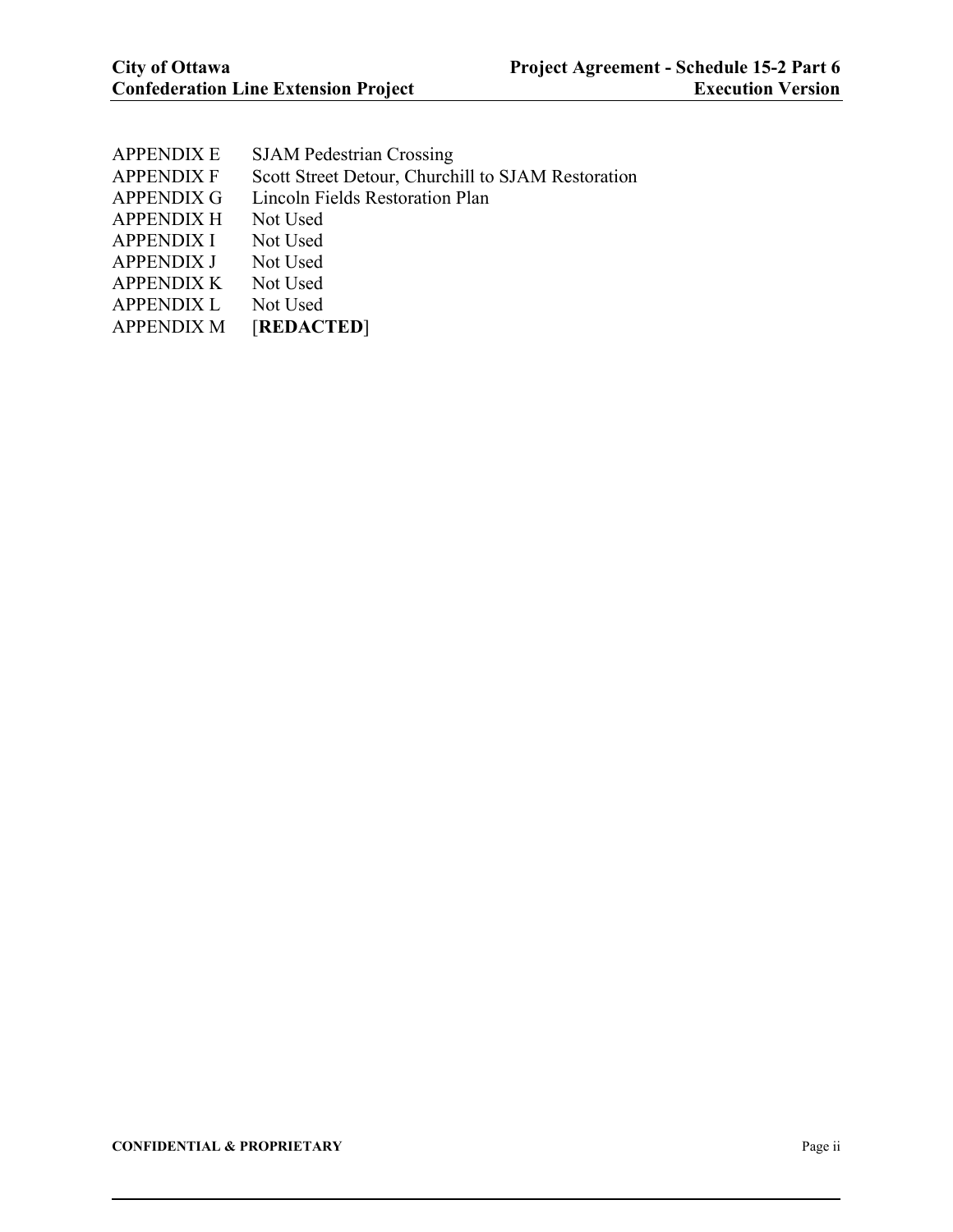# **SCHEDULE 15-2 DESIGN AND CONSTRUCTION REQUIREMENTS**

# <span id="page-2-1"></span><span id="page-2-0"></span>**PART 6 URBAN DESIGN, LANDSCAPE ARCHITECTURE AND CONNECTIVITY REQUIREMENTS**

# <span id="page-2-2"></span>**ARTICLE 1 INTRODUCTION**

#### <span id="page-2-3"></span>**1.1 Introduction**

- (a) The work under this Part 6 identifies the requirements for the integration of the Stations, sidewalks, MUPs, additional work on NCC lands and City lands that shall be developed to enhance the public realm.
- (b) The Site plans shall be developed in conjunction with the Project Stations, Civil and Guideway and Federal Land requirements to provide a comprehensive solution for the alignment.

## <span id="page-2-4"></span>**1.2 Overview**

- (a) The Project includes the design and construction of the Site development for the proposed Stations, Park and Ride facilities, MUPs, PPUDO, bike rack and storage areas, sidewalks and landscape restoration of lands affected by the construction of the Confederation Line.
- (b) DB Co shall obtain all the necessary Permits, Licences and Approvals for the construction of the Site works. Refer to Schedule 17 – Environmental Obligations and Schedule 15-2, Part 2, Article 5 – Drainage and Stormwater Management Design Criteria for coordination with final Site works.
- (c) In general, the work includes the Site plans for:
	- (i) 17 Stations;
	- (ii) Protection of, and enhancement to, the Connectivity for the Stations, and the adjacent community;
	- (iii) Modification to, and additional development of, the Park and Ride facilities;
	- (iv) MUPs adjacent to the Track alignment, with connections to existing Facilities, as indicated within this Part 6;
	- (v) Completion of the landscape works as identified by the NCC for the SJAM Parkway, Kitchissippi Lookout and Rochester Fields lands;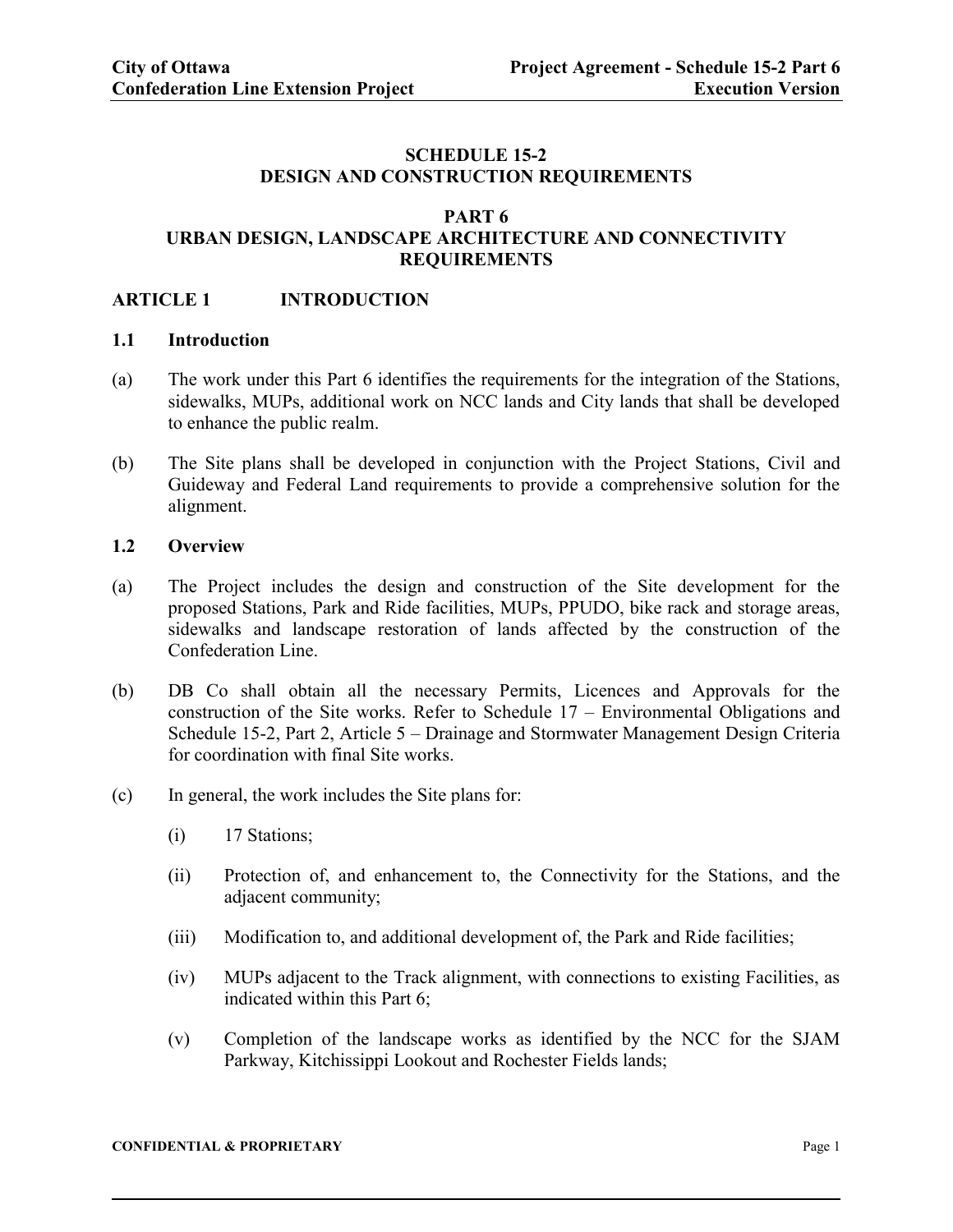- A. Works within the Rochester Field lands shall include the centerline axis for the Rochester Field pathway and crossing, including associated rough grading and site servicing plans, contained within this Part 6.
- (vi) Completion of the Streetscape for the Richmond Road Complete Street;
- (vii) Completion of Byron Linear Park, and Bryon Avenue;
- (viii) Completion of Miscellaneous Site Works as identified within this Part 6;
- (ix) Development of Tree Mitigation Report(s) and Tree Compensation Drawing(s);
- (x) Development of the mitigation plan for the SWM requirements;
- (xi) Miscellaneous mitigation works as identified within this Part 6; and
- (xii) Restoration of lands required for the construction of the Confederation Line, including the construction staging areas.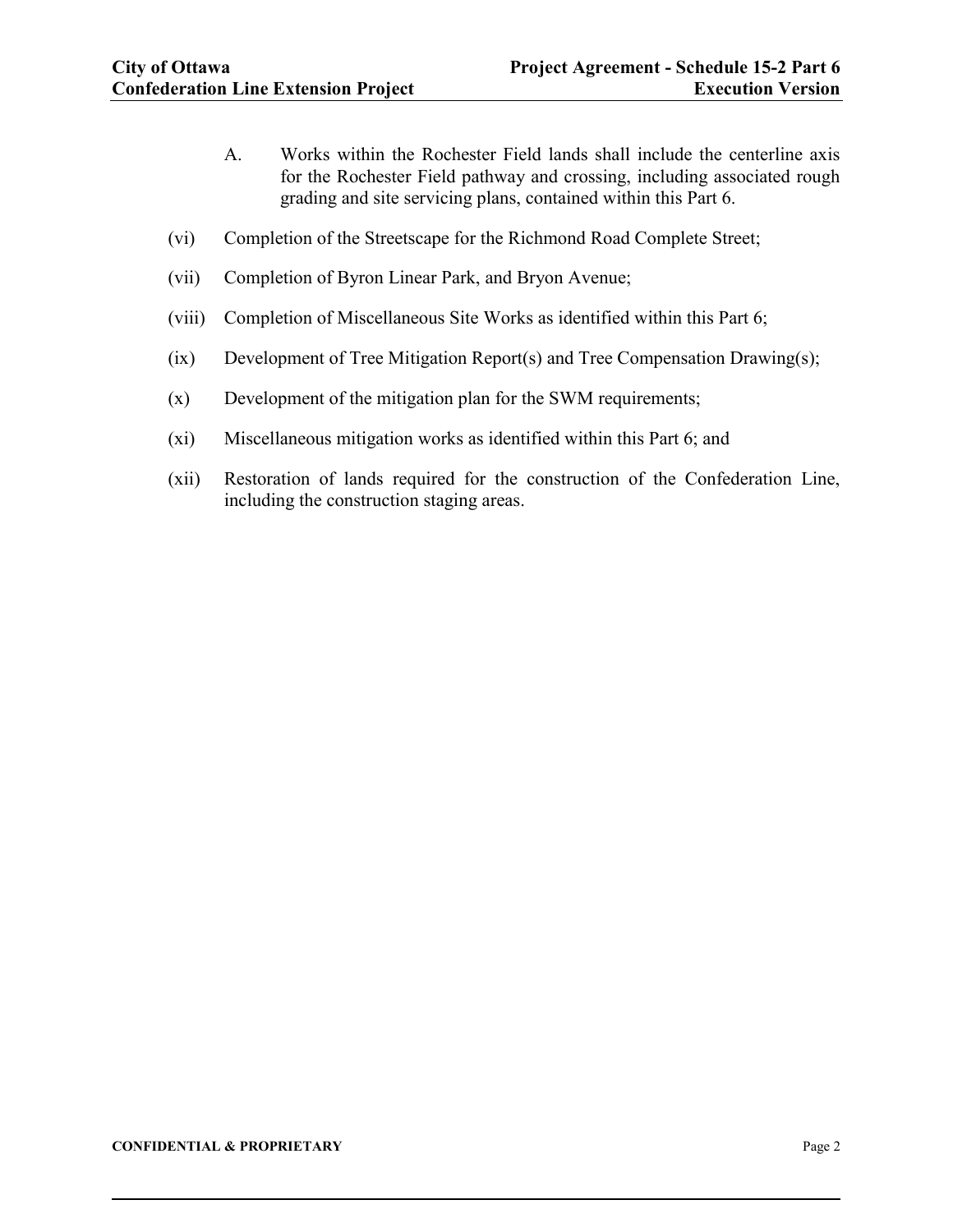# <span id="page-4-0"></span>**ARTICLE 2 DESIGN CRITERIA**

## <span id="page-4-1"></span>**2.1 Introduction**

(a) This Article 2 presents the design requirements for the landscape architecture and urban design that shall be integrated into the design of the Project, including the standards for streetscape elements, bicycle facilities, Park and Ride facilities, fencing, pedestrian and cycling access to the Stations, planting, and tree compensation.

## <span id="page-4-2"></span>**2.2 Reference Documents**

- (a) Order of Precedence
	- (i) All Project urban design and landscape works shall comply with the criteria contained within this Article 2 and the Applicable Law, guidelines or practices applicable to the Project, including but not limited to the following Reference Documents. The Order of Precedence for this portion of the Contract shall be as follows:
		- A. The criteria in this Article 2;
		- B. OBC;
		- C. COADS;
		- D. AODA;
		- E. OTM (Books 1 through to 12 and 18);
		- F. City of Ottawa Construction Specifications, Drawings and Details;
		- G. Other relevant City Operation Policy, Procedures and Guidelines;
		- H. OPSS and OPSD;
		- I. TAC Guidelines for Understanding Use and Implementation of Accessible Pedestrian Signals;
		- J. Canadian Standards for Nursery Stock, most recent edition;
		- K. NCC Landscape Drawings, as identified in Appendix A, B, C and D;

## <span id="page-4-3"></span>**2.3 Scope of Work**

(a) The general scope of work shall include, but not limited to: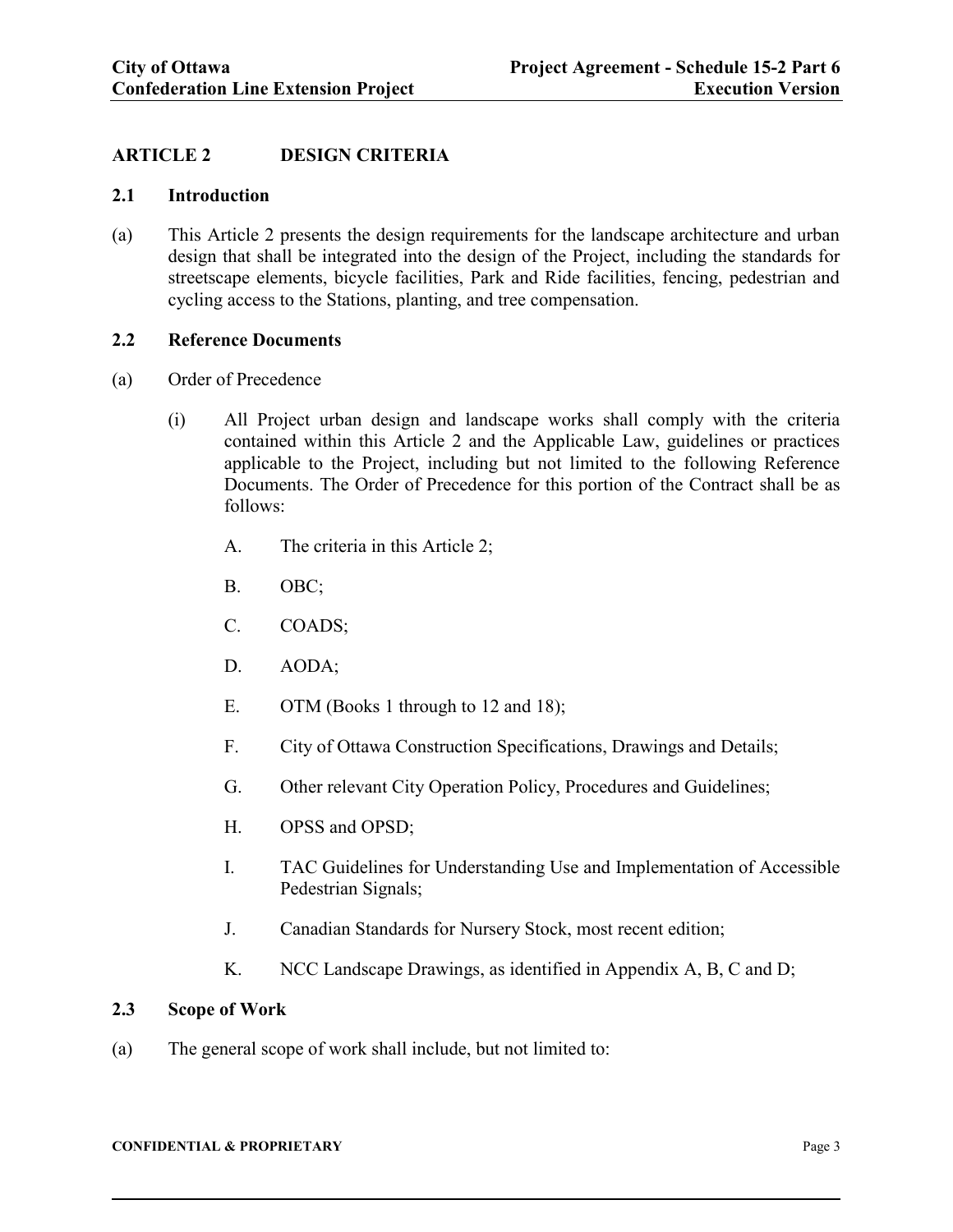- (i) Public realm: Station entry plazas, Site furnishings, pedestrian lighting, sidewalk and MUP connections from the community to the plaza entry, PPUDOs, plant material, and miscellaneous items to complete the Work;
- (ii) Park and Rides: the parking lot configuration, pedestrian requirements, lighting, plant material, and coordination with Site plan requirements;
- (iii) Any restoration and rehabilitation of the lands disturbed by the construction of the Project; and,
- (iv) All other works identified within this Part 6.

# <span id="page-5-0"></span>**2.4 Urban Design and Landscape Architectural Design**

- (a) Designs shall meet COADS and AODA standards for all Works surrounding bus waiting areas, sidewalks, entrances and pathways to the Station Platform/Revenue Vehicle area. Safe, efficient and accessible pedestrian circulation shall be given the highest priority in Station design.
- (b) There shall be a consistent use of standard landscape elements including fencing, paving, plant material, and other items identified in this Article 2, utilized throughout the alignment and within the Existing Confederation Line.
- (c) Urban development and landscape treatments shall compliment the adjacent land use. Pedestrian and cycling links shall be protected and connections to the adjacent communities provided.
- (d) Refer to Article 3 Connectivity Requirements, and Article 4 Site Specific Desired Outcomes, of this Part 6 for additional requirements.
- (e) Native plant material shall be used wherever feasible.
- (f) Where appropriate, existing landforms and vegetation shall be preserved and incorporated into urban design. Designs shall be achieved with the intent to minimize impacts to the surrounding environment.
- (g) The landscape design of each Station shall have standard and common finishes. All Stations shall express the local character and qualities of their communities and planning context and assist in wayfinding/Station identification. Station entrances shall be easily identifiable and be designed to discourage loitering and to maximize safety/observation through the use of lighting and glazing.
- (h) DB Co shall design and construct the urban design elements and landscaping in accordance with CPTED principles. DB Co shall submit a CPTED report outlining all measures undertaken to conform to CPTED principles.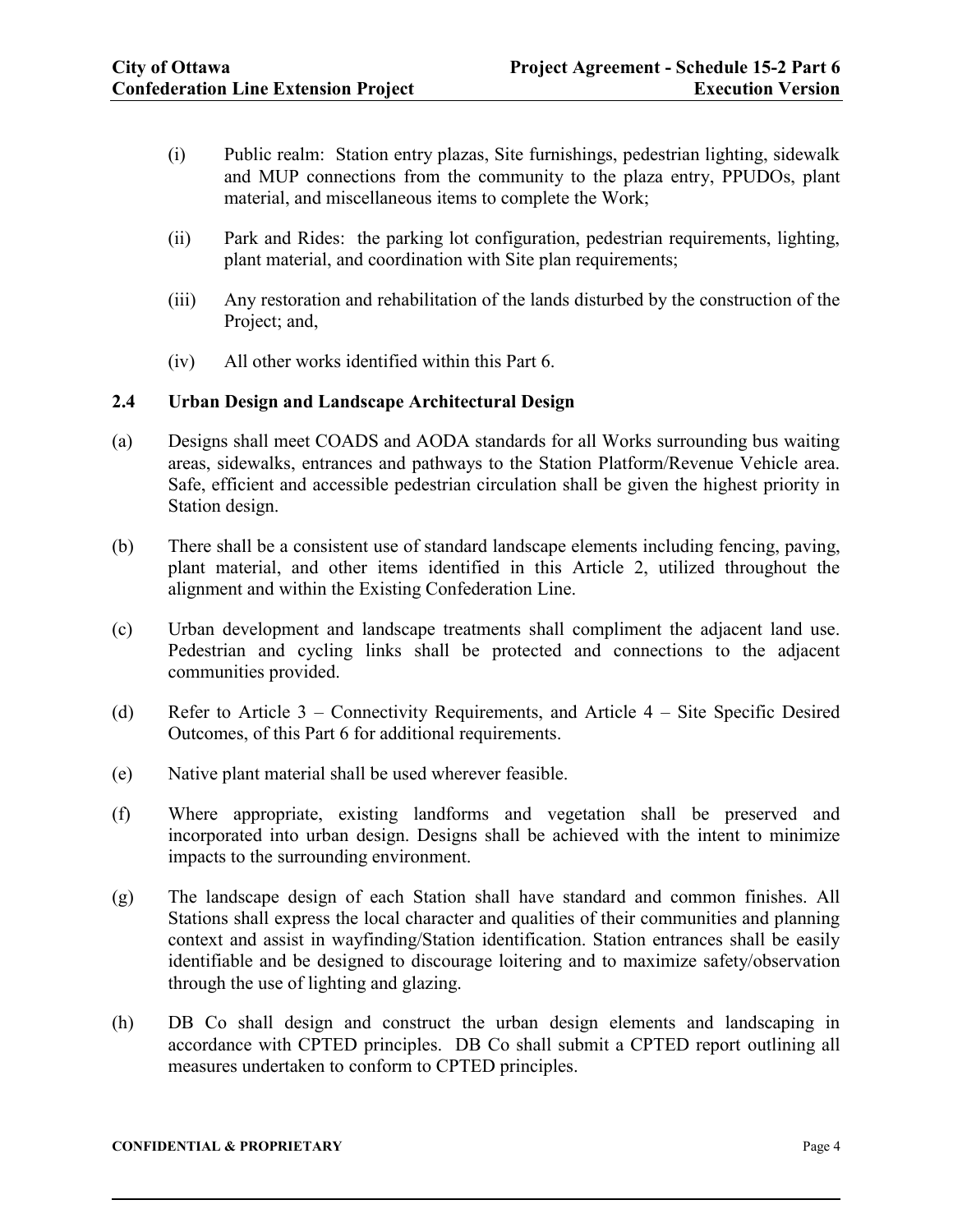(i) All Emergency egress points shall be designed to accommodate snow removal and clearing operations. DB Co shall provide a turn-around for the snow clearing equipment as per Schedule 15-2, Part 2, Article 1 – Introduction.

## <span id="page-6-0"></span>**2.5 Park and Ride Facilities**

- (a) Parking lot shall adhere to City standards, including the following:
	- (i) There shall be a minimum of 15% landscape treatment within the parking lot. This landscape treatment may contain a combination of paved walking surfaces, dry SWM facilities, street trees, and sod. Wet ponds shall not be considered part of the 15% landscape requirements;
	- (ii) The alignment of the stalls shall be developed to accommodate unobstructed pedestrian paths along the drive aisles to the sidewalk connections to the Station Platform and Station Plaza. The direct pedestrian routes to the sidewalks and Station should not bisect the drive aisles;
	- (iii) The accessible parking spaces shall be designed according to COADS and located immediately adjacent to the Station entry;
	- (iv) Refer to Schedule 15-2, Part 4, Article 2.6, (i) for additional park and ride requirements;
	- (v) There shall be a main drive aisle, with sidewalks on either side, perpendicular from the Station to the furthest limit of the parking lot. This main drive aisle shall have shade trees adjacent to the sidewalk, with a maximum of 7m on centre spacing;
	- (vi) There shall be a continuous sidewalk connecting the Park and Ride facility to the Station entry plaza. Where the pedestrian route crosses a traffic lane(s), a painted crosswalk demarcating the pedestrian route shall be provided;
	- (vii) The parking lot shall be divided into parking cells, aligned with drive aisle access, and a maximum of 200 parking spaces per cell;
	- (viii) The cells shall be defined with parking islands at the end of each row of parking spaces;
	- (ix) In each cell, the islands closest to the Station shall have a minimum of two deciduous trees, with a minimum width of 3m, and a surface treatment capable of allowing precipitation to percolate into the soil;
	- (x) In each cell, the islands furthest from the Station shall have a minimum width of 2.4m, paved walking surface, and TWSI to current City standards;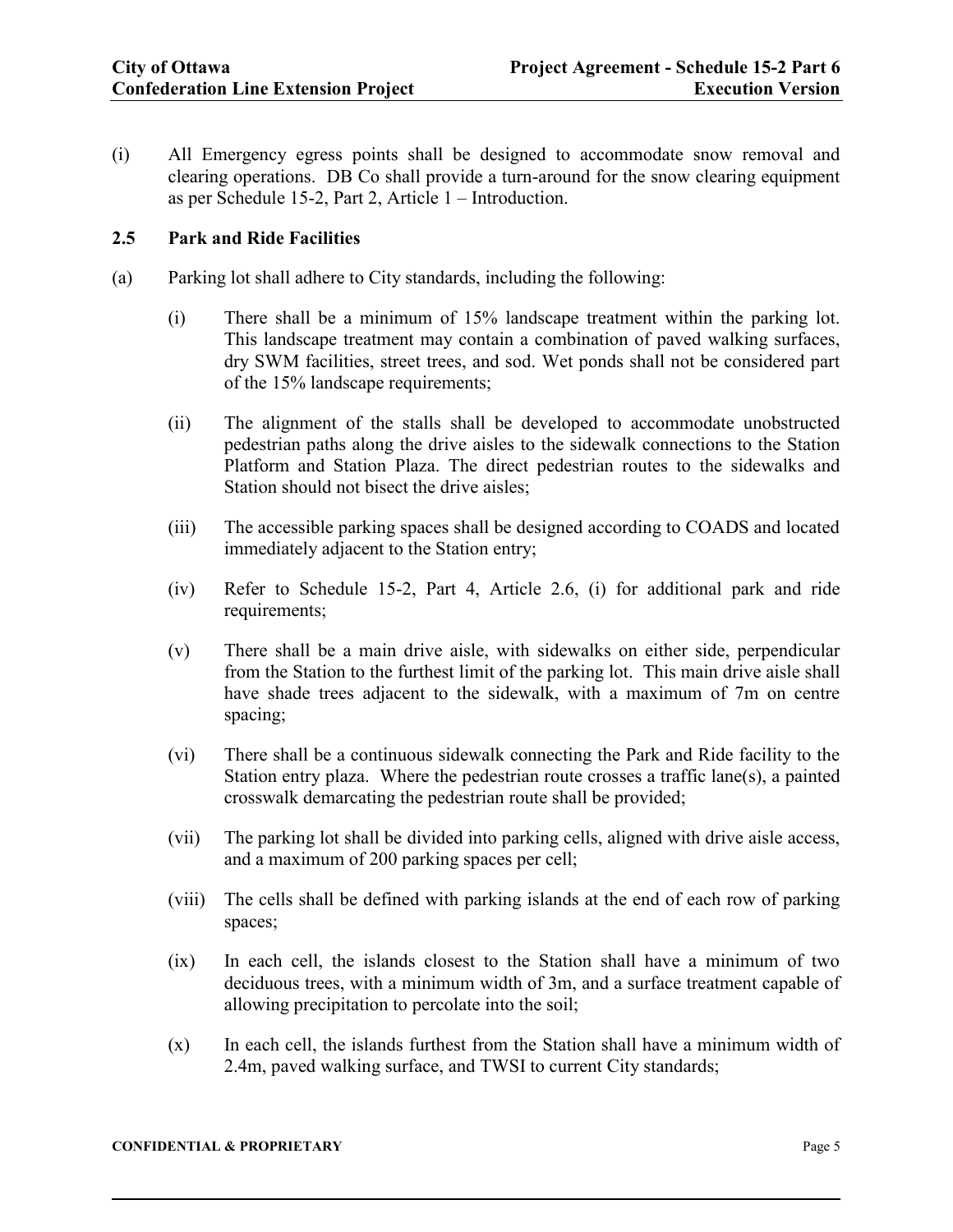- (xi) The pedestrian route between the islands shall be delineated on the roadway surface;
- (xii) The pedestrian sidewalk shall be immediately adjacent to the parking lot, and offset a minimum of 2.4m from any MUP. There shall be a landscape buffer between the sidewalk and MUP, and shall include shade trees, with a maximum of 7m on centre; and,
- (xiii) Supplemental lighting for the sidewalk shall be provided as required to provide lighting levels to meet the Schedule 15-2, Part 4, Article 6 - Electrical Design Criteria.

# <span id="page-7-0"></span>**2.6 Landscape Plans**

- (a) DB Co shall submit Landscape Plans in accordance with Schedule 10 Review Procedure:
- (b) Station, Facilities and Site Specific Drawing Requirements:
	- (i) Layout drawings, dimensioning all landscape items;
	- (ii) Grading drawings, indicating the drainage in accordance with the criteria of Schedule 15-2, Part 2, Article 5 – Drainage and Stormwater Management Design Criteria and shall include the finished elevations of all built elements from the edge of the Station façade to the original surface, edge of roadway curb, or limits of adjacent landscape not disturbed by the construction;
	- (iii) Fencing plans, indicating all fence locations, maintenance and access gates, bridge fences, heights, and connections to existing and proposed features;
	- (iv) Planting plans;
	- (v) Details indicating all construction requirements for the landscape items; and,
	- (vi) All coordination Site works, including civil, electrical, architectural, existing and proposed above and below services, and existing vegetation, Structures and miscellaneous works to provide a complete illustration of the proposed Site within the adjacent lands.
- (c) Proposed MUP and Connectivity Requirements:
	- (i) Layout and grading, including cross-slopes for all proposed pathways, MUPs and sidewalks, bridges, Culverts, lighting and wayfinding signage, roadway crossings, beyond the individual Stations and connections into the existing pedestrian and cycling system.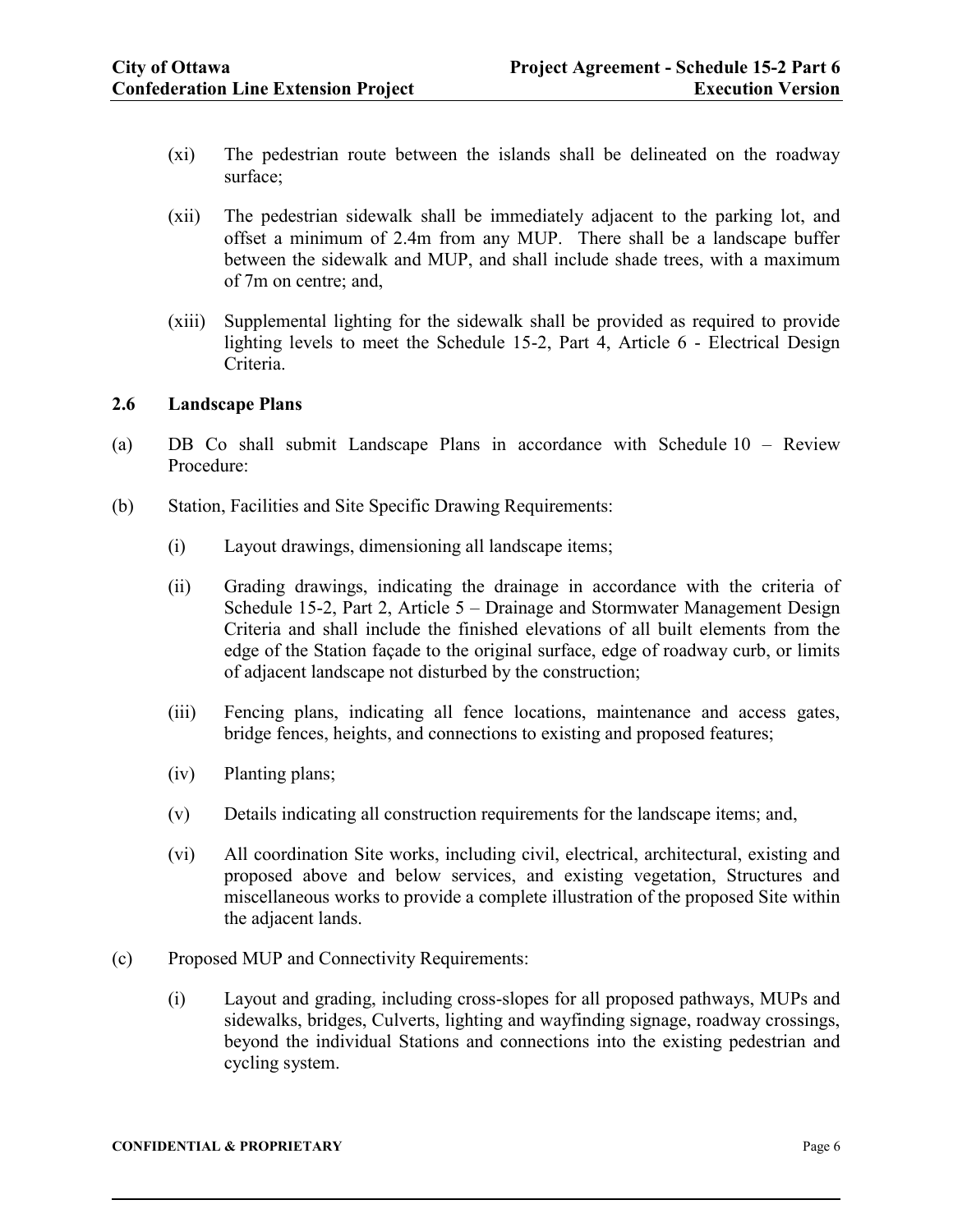- (ii) All coordination Site works, including civil, electrical, architectural, fencing, existing and proposed above and below services, stormwater management criteria, and existing vegetation, Structures and miscellaneous works to provide a complete illustration of the proposed Site within the adjacent lands.
- (d) Tree Mitigation Report(s) and a Tree Compensation Plans(s)
	- (i) DB Co shall submit a package for the Tree Mitigation Report(s) and Tree Compensation Plan(s) for review prior to commencement of work for each segment.
	- (ii) Tree Mitigation Plan(s) shall include:
		- A. Survey of all existing trees, including species, caliper, and evaluation within the Lands;
		- B. Survey of all existing trees, including species, caliper and evaluation within 20m of the limits of construction on City, Federal, or private lands;
		- C. Identify all SAR Butternut trees, and SAR bat maternity roost trees, methodology of protection wherever feasible, where removal is required, provide mitigation and/or compensation as per Schedule 17 – Environmental Obligations and as identified in any SARA permitting requirements; and,
		- D. Methodology for the review, and approval, of any trees identified for protection during the initial planning, and subsequently identified for potential removal due to construction conflicts.
	- (iii) Tree Compensation Plan(s) shall include:
		- A. Limits of construction as per Schedule 15-2, Part 1, Article 4 Design and Construction, and Tree Protection Fence(s) as required to protect all existing trees identified to remain;
		- B. Location, species, quantity and size of all trees proposed to be removed to accommodate the construction requirements;
		- C. Location, species, quantity and size of proposed trees for the compensation for all the existing tree removals, as per City and Federal requirements. The compensation shall include all the proposed trees as identified within this Part 6;
		- D. Identification of proposed butternut plantings, as per Schedule 17 Environmental Obligations.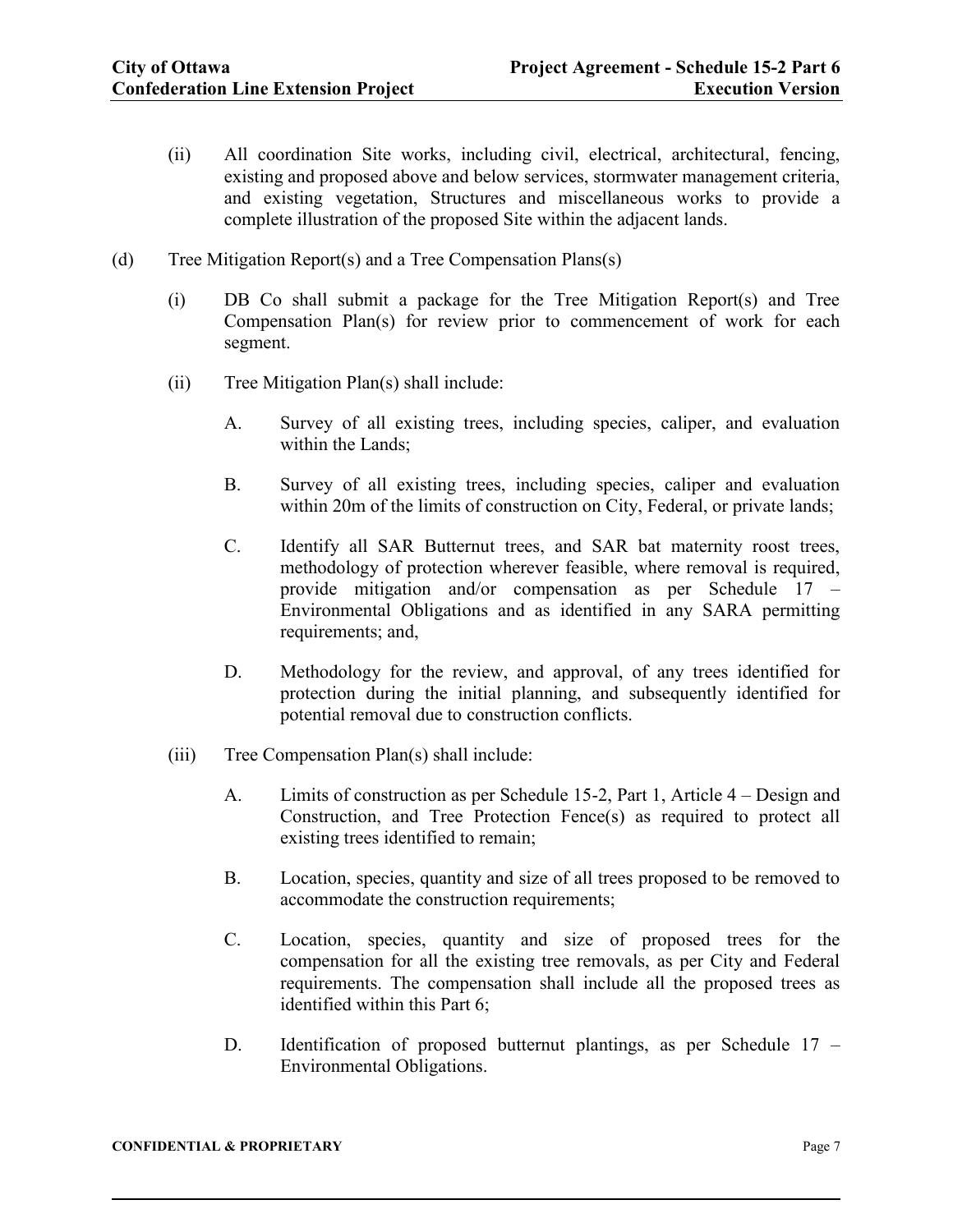- (e) The drawings and specifications identified in Appendices A, B, C, D, E, and G of this Part 6 reflect the requirements for the Federal Lands and shall be considered as the Pre-Final Design Development submittal. DB Co shall finalize the detailed drawings prepared by the NCC for the Federal Lands for the Final Design Development submittal, unless otherwise identified. The drawings identified in Appendix M of this Part 6 reflect the requirements for [**REDACTED**].
- (f) Restoration Drawings
	- (i) DB Co shall provide restoration drawings for all lands affected by the construction of the Works, including temporary construction facilities, and lands decommissioned after the closure of the Transitway;
	- (ii) The restoration drawings shall include all other lands affected by the construction, not identified above;
		- A. Existing structures and facilities to be removed, including all permanent and temporary roads and facilities;
		- B. Grading and layout of all pathways, roadways, sidewalks, lighting, and miscellaneous Site works; and,
		- C. Final landscape treatment, including seeding, sodding, plant material, and miscellaneous items to restore the Site.

## <span id="page-9-0"></span>**2.7 Urban Design and Landscape Elements**

- (a) Sidewalk, Pathways and Plaza Pavement
	- (i) Each Station shall have an entry plaza, across the façade of all Passenger entry points to the Station, large enough to accommodate the peak flow identified;
	- (ii) The Station entry plaza shall extend from the front face of the Station to the adjacent roadway, and encompass any existing sidewalks;
	- (iii) There shall be a minimum of 3m clear from the front façade of the entry or ticket machines to any intersecting MUP;
	- (iv) There shall be a minimum of 3m clear from the front façade of the entry to any intersecting MUP. A combination of concrete and unit paving stones shall be used to construct primary sidewalks and plaza spaces. Sidewalks and plazas shall apply COADS, have a minimum width of 3m, unless specified elsewhere in this Part 6, and shall be a paved surface capable of withstanding heavy duty commercial use including access by Emergency and Maintenance Vehicles as per City standards.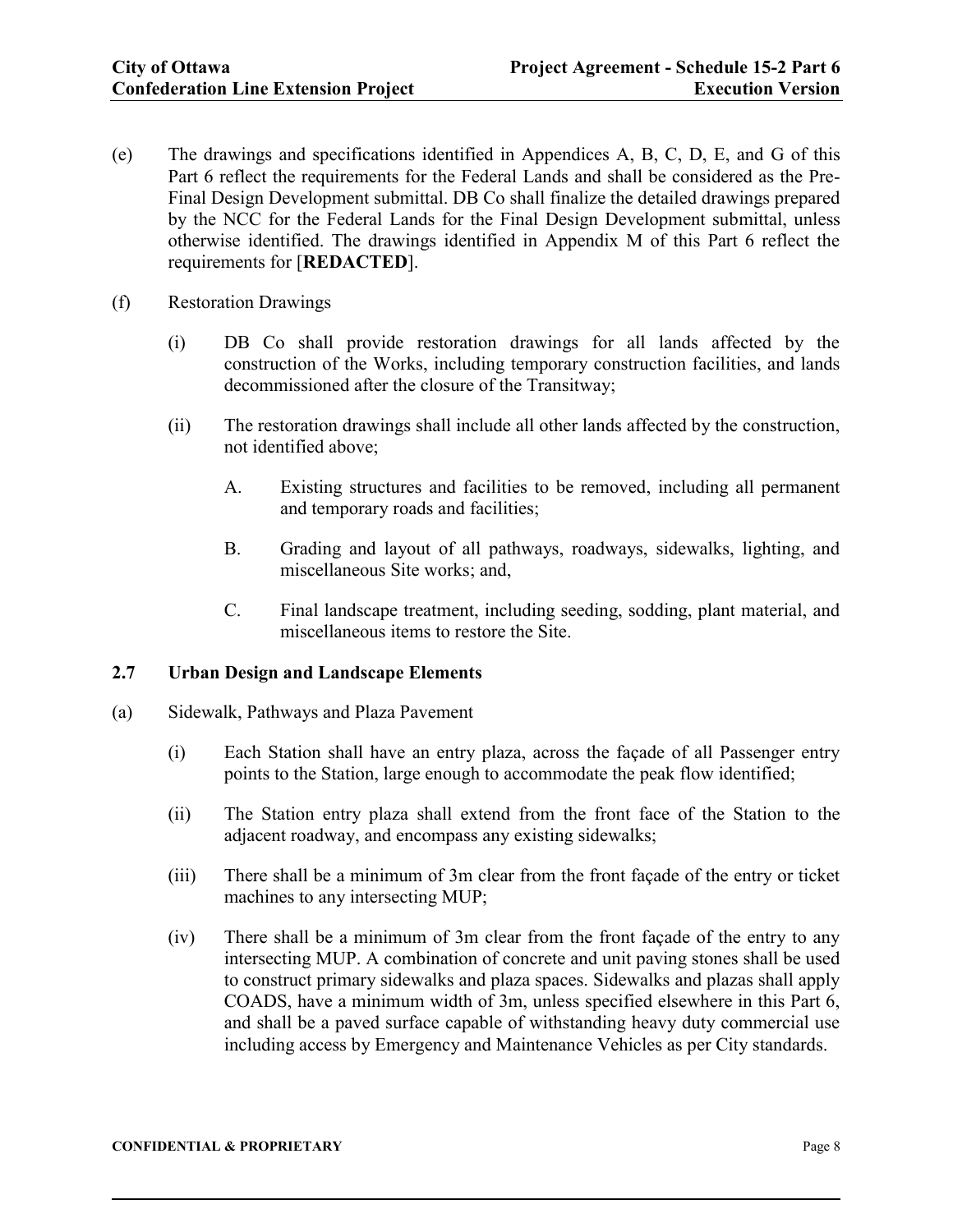- (v) Contrasting pavers and textures delineating thresholds and pedestrian routes to meet the current COADS, AODA and CAN/CSA B651 shall be provided at all Stations and bus Platforms. This shall commence at the limit of the Station Entry plaza and be continuous through to the Station. The pavers and textures shall be consistent with the materials utilized within the Station, and match the pavers utilized in the Existing Confederation Line, including:
	- A. Type 1 Paving Stones: Cambrian Black Buffed, as manufactured by [**REDACTED**], or approved equal.
	- B. Type 2 Paving Stones: Beige/Grey, as manufactured by [**REDACTED**], or approved equal.
- (vi) Sidewalks and MUPs shall be designed in accordance with the applicable existing and recreational networks of the surrounding community and shall adhere to City of Ottawa Construction Specifications, Drawings and Details for MUPs. Within Federal Lands, MUPs, and Pathways shall adhere to NCC standards. Design and selection of construction materials and layout alignment shall be consistent with specific Site context and associated landscape type.
- (vii) There shall be a sufficient offset of all streetscape elements to have a minimum of 1.8m clear space for all sidewalks.
- (viii) Sidewalks and MUPs shall be reconstructed to the full width. Patching shall not be permitted.
- (ix) All existing recreational pathways, MUPs, and sidewalks shall remain open to public use during construction. Refer to Article 3 – Connectivity Requirements, of this Part 6.
- (x) The primary sidewalks and secondary pathways shall meet the requirements of the AODA and COADS, and shall not exceed a grade of 5% with a minimum landing distance of 6m at the bottom of each slope prior to a horizontal alignment shift. Sidewalks adjacent to roadways shall follow the same grade profile of the roadway and may exceed 5%. Cross slopes shall not exceed 2%. The primary sidewalks and secondary MUPs shall be designed to maintain positive Drainage and eliminate water accumulation in accordance with City guidelines.
- (xi) DB Co shall delineate the intersections between the bus and LRT Passengers accessing the system from the cyclists and MUP users with the following:
	- A. Where a cycle track or MUP intersects with a Station entry plaza, the concrete paving of the entry plaza will extend across the cycling/MUP facility.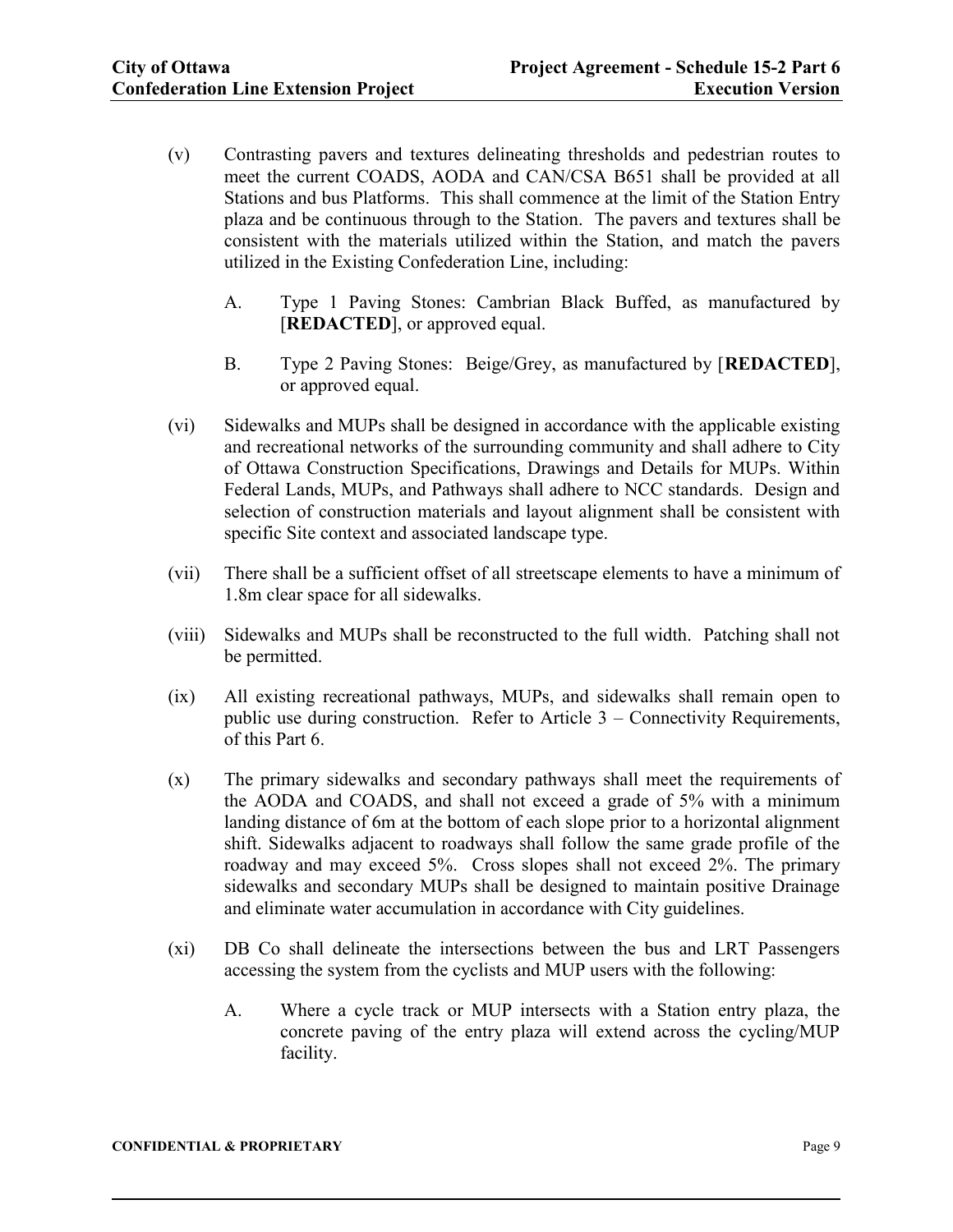- B. Where a bus stop occurs on a Roadway, the concrete paving from the bus waiting area shall extend across any MUP or segregated cycling facility. The minimum length of the concrete paving shall be 9m.
- C. Three double soldier course bands of interlocking paving, minimum 600mm on centre spacing, shall be installed as warning indicators on the cycle track or MUP in the asphalt paving.
- (xii) Pedestrian crosswalks with vehicular traffic, including cycle lanes shall include TWSI as per City of Ottawa Construction Specifications, Drawings and Details;
- (xiii) PPUDOs shall be installed with a continuous pedestrian sidewalk to the Station with the quantities delineated in Article 4 – Site Specific Desired Outcomes, of this Part 6.
- (xiv) Paving materials shall be as follows:
	- A. Primary Paving Stones: Cambrian Black Buffed, as manufactured by [**REDACTED**], or approved equal. Size to meet and match the dimensions of the Platform edge pavers;
	- B. Accent Paving Stones: Beige/Grey, as manufactured by [**REDACTED**], or approved equal. Size to meet and match the dimensions of the Platform edge pavers. When utilized as the contrasting colour for the visually impaired, the paver shall have a texture variation to meet the standards of the AODA;
	- C. Concrete Paving: shall be to 35 MPa, with a magnesium float finish, caulked expansion joints and saw cut control joints. There shall be no tooled edges;
	- D. DB Co shall design and construct new work to provide smooth, safe and seamless transition of materials where the construction of, including but not limited to, sidewalks, pathways, MUPs, and plazas adjoins existing installations; and,
	- E. Where the proposed sidewalk is immediately adjacent to a cycle track or MUP, there shall be a 200mm wide delineator strip between the sidewalk, and the asphalt surface.
- (b) Site Furnishing
	- (i) Site furniture shall be in the family of complementary Site furnishings, from the Existing Confederation Line, that provide an unobstructed view of the underside of the furniture, coordinated with the interior Station furniture and sustainable in terms of its recycled content and long-term durability. Site furnishings shall be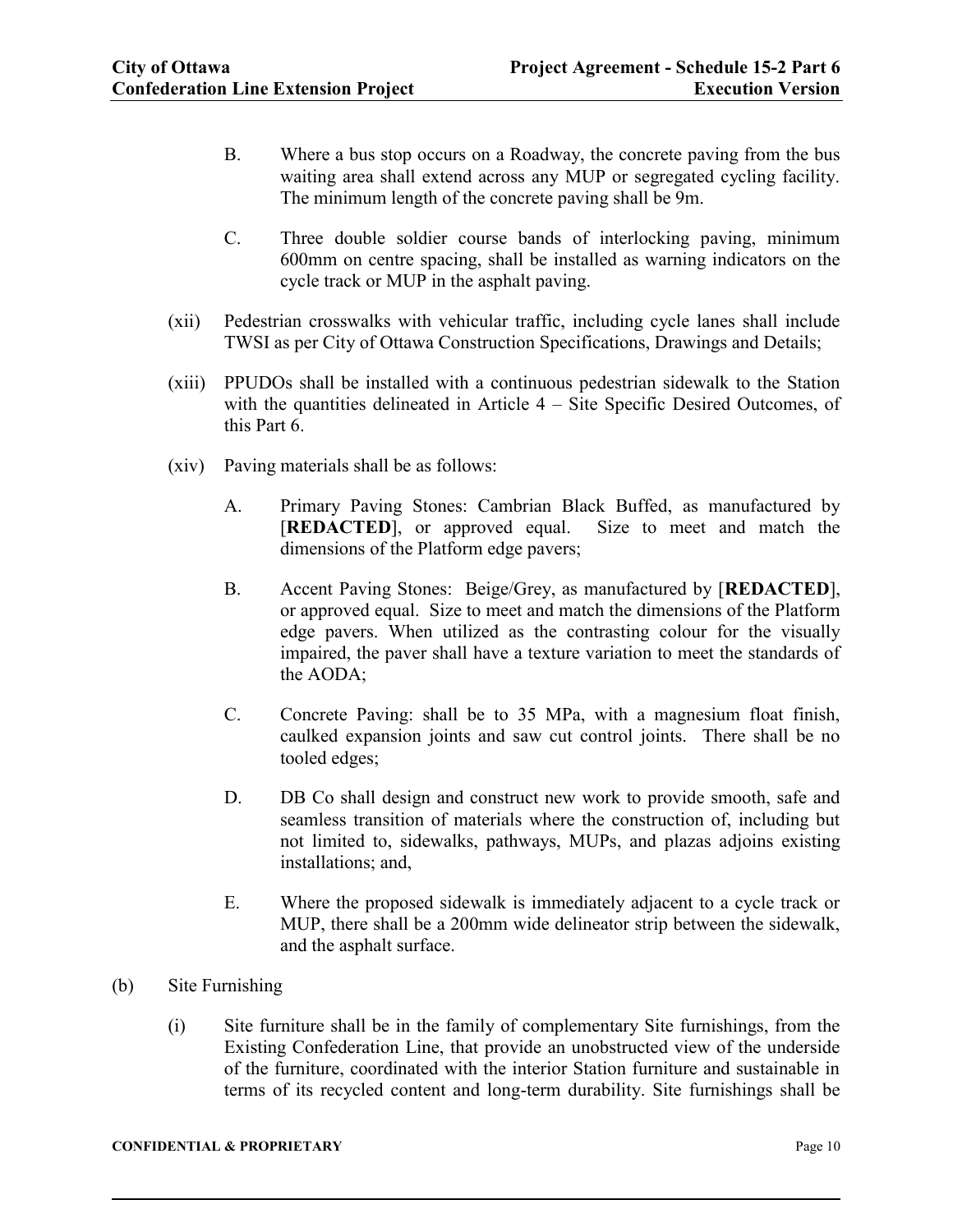strategically placed along sidewalks, plaza spaces and Platform areas to maximize their use and not encumber pedestrian movement. All furniture shall be fastened to the surface with non-corrosive fastenings to reduce vandalism and to protect for future replacement requirements. All furniture and landscape features shall be coordinated with light standards, CCTV and other elements to reduce vandalism. Site furnishings utilized on the Existing Confederation Line include:

- A. 3-Stream Recycling Container CAR-205, by [**REDACTED**];
- B. Narrow U-stand, stainless steel Bicycle Rack MBR-500 DB, by [**REDACTED**];
- C. Ipe wood slats, powder coated cast aluminum sides, Bench, MLB 100-W-A, by [**REDACTED**]; and,
- D. KicK K4 Small Scale Luminaire, Light Standard, by [**REDACTED**].
- (ii) The Site furniture shall be located to provide clear access and visibility to any Site wayfinding signage, so that it does not obstruct views for CCTV and with sufficient offset to restrict unauthorized access.
- (iii) Waste/Recycle Receptacle units shall be provided and shall be easily accessible for maintenance and trash pick-up. A clear, transparent type of waste/recycle receptacle design is required. Waste/recycle receptacles shall be open installed outside of all Stations and at the bus platform areas. A minimum of one waste/recycle receptacle unit shall be required per Station entrance and shall be located such that it does not obstruct pedestrian and cycling traffic flow. Additional waste receptacles shall be provided as per drawings.
- (iv) Benches shall be strategically placed at key gathering and waiting zones, be highly visible (CPTED) and clear of any pedestrian traffic. Benches shall be designed according to AODA and COADs standards.
- (v) New Bicycle Racks shall be provided in accordance with the quantities noted in this Article 4. A minimum of 80% of bicycle racks, shall be sheltered. Clear access from the MUP to the bicycle parking shall be provided and additional area to accommodate dismounting and mounting of the bicycle beyond the width of the MUP. There shall be sufficient space to double the bicycle parking within the plaza or the adjacent turf, without the requirement for additional grading/retaining walls or elimination of streetscape elements and identified on the Landscape Plans.
- (vi) All bicycle parking shall be consolidated in groups as per Article 4.1 of this Part 6, with the nearest bicycle rack provided within 9m of the Station Entry, unless otherwise approved by the City.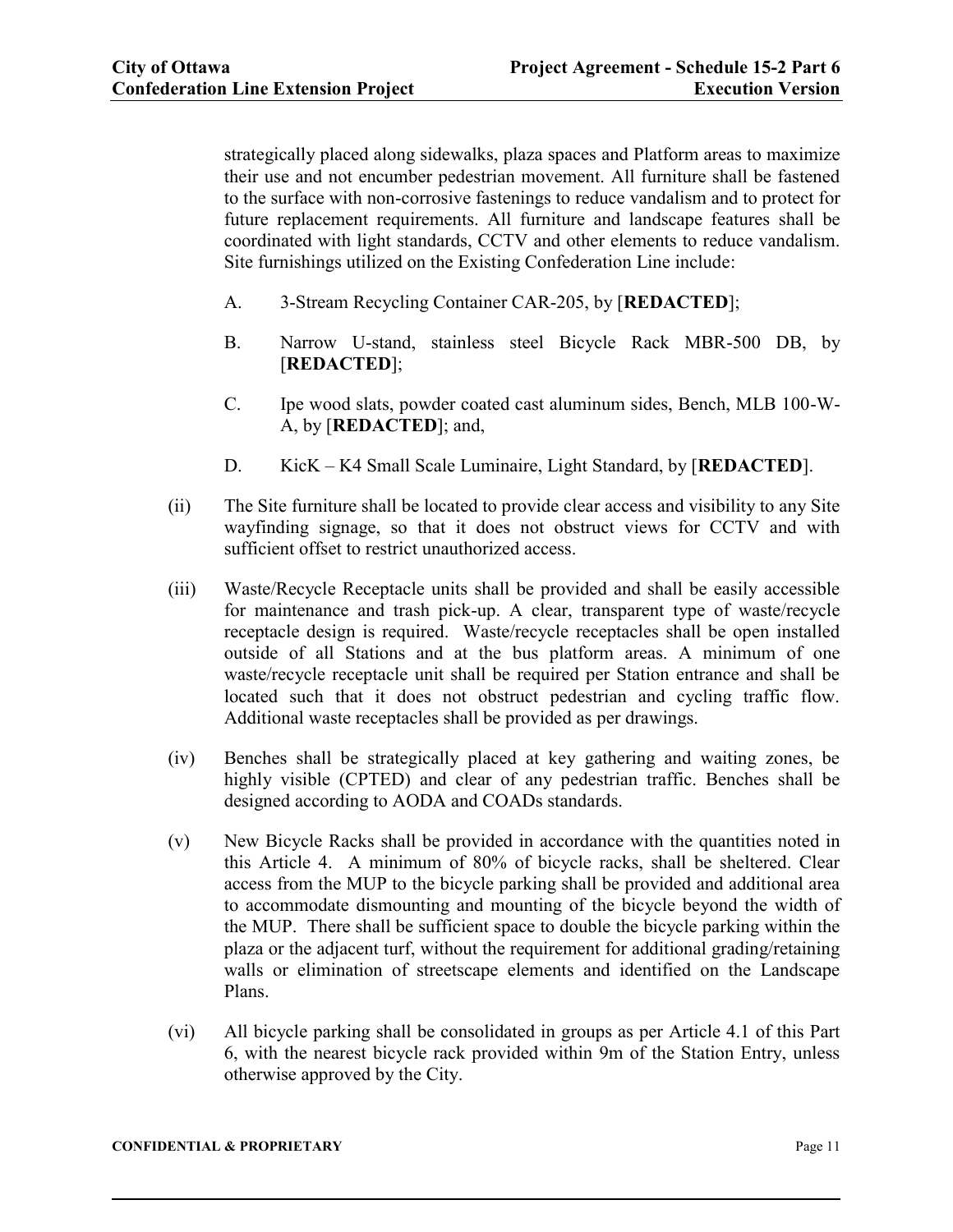- (vii) Bicycle Repair stations shall be installed as indicated within this Part 6, as manufactured by [**REDACTED**], or approved equal. Each self-service bike repair station shall include a work stand, an air pump and the following tools:
	- A. Philips screwdriver and stand
	- B. two steel core tire levers
	- C. pedal wrench
	- D. two cone wrenches  $(8/10$ mm  $9/11$ mm)
	- E. Torx T-25
	- F. Hex key set
- (c) Access Control
	- (i) Fencing barriers at all Stations shall be provided to prevent public access to the Tracks and Fare-Paid Zones. Fences shall also serve as dividers separating pedestrians and cyclists at specific areas and prevent customers from crossing the bus roadways.
	- (ii) Landscape handrails shall be designed to meet the OBC and the AODA and shall be integrated with the design of the stairways and ramps to meet the above codes. All handrails and fastenings shall be stainless steel, exterior grade.
	- (iii) Bollards shall be provided to control vehicular and cycling activities adjacent to the Stations. Bollards shall be designed to facilitate replacement as required.
- (d) Fencing
	- (i) The alignment shall be fenced to restrict public access to the Track and Fare Paid Zones, and shall meet the following criteria:
		- A. General:
			- i. Shall be within the Lands identified for the alignment and Stations;
			- ii. Shall be continuous along the alignment and Stations and connect to vertical walls and abutments at Stations and Bridges;
			- iii. Shall be a minimum of 1.8m high chain link fence except at Structures over the alignment;
			- iv. The height shall be measured from the publicly accessible side;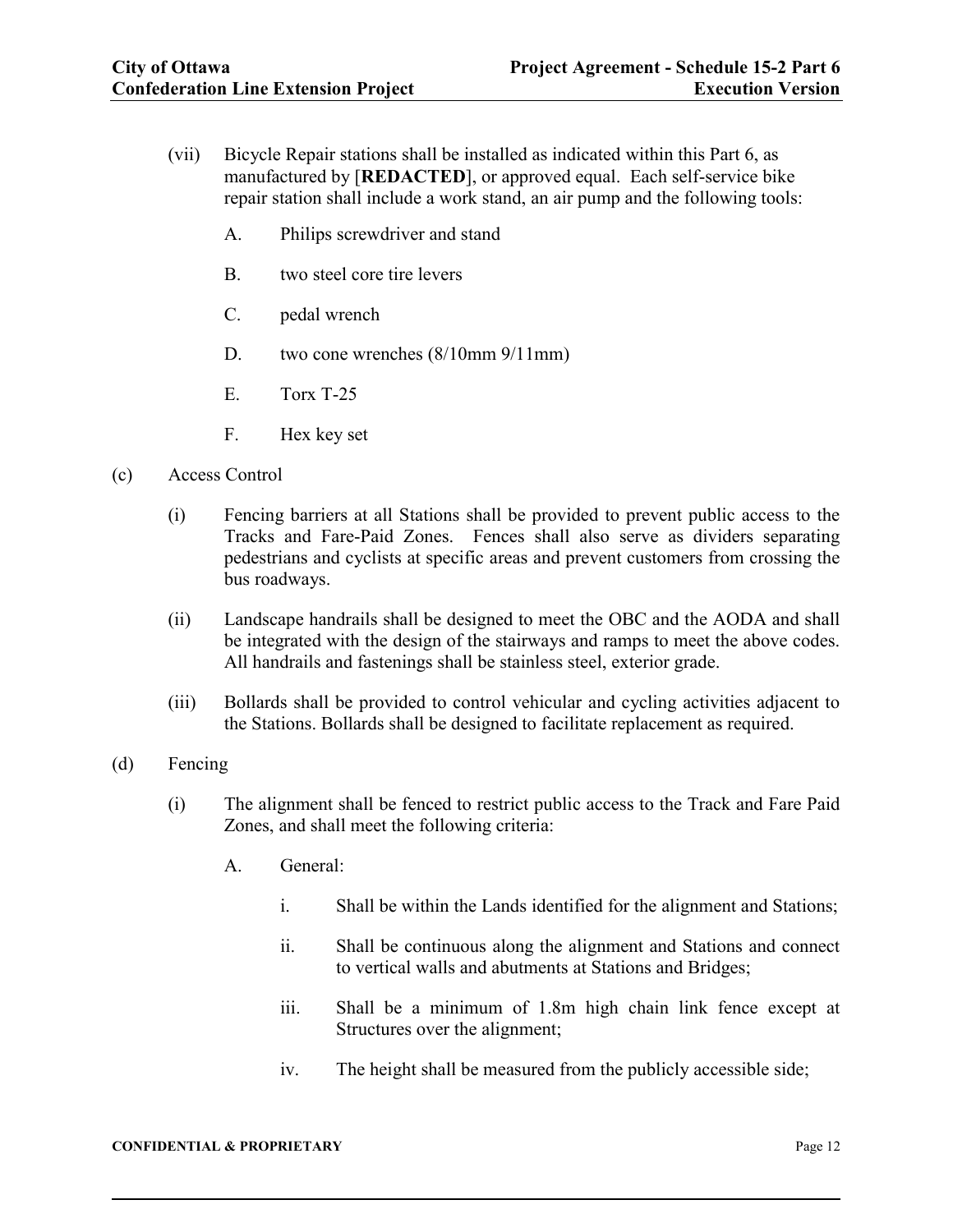- v. Shall be offset a minimum of 1.2m from any Structures or built elements that would assist in facilitating public access to the Track or Fare Paid Zones;
- vi. Shall be offset a minimum of 600mm from the base of any landform; and,
- vii. All new fencing shall be black vinyl coated.
- B. Station fencing:
	- i. Shall encompass the Fare-Paid Zone, as required, to restrict access to the entry points at all Stations;
	- ii. Shall encompass the bus Stations to accommodate for unrestricted Passenger flow between the Train and the bus; and,
	- iii. Shall have one set of two lockable gates, each a minimum 1.8m in width, situated between any bus Station and Train Station to accommodate Passenger movements during Train Station closure.
- C. NCC/Federal Lands:
	- i. In addition to the above, all fencing, within, or adjacent to, NCC or Federal Lands, shall be black vinyl coated chain link fencing, with black powder coated posts.
- D. Track alignment fencing shall;
	- i. Extend continuously along the Track throughout the alignment;
	- ii. DB Co shall inspect the alignment, install new fencing as required and repair any damaged sections of the fence to meet the Requirements of this Article 2;
	- iii. Be located within the Lands;
	- iv. Have lockable service gates, as required for service and Emergency vehicle access, as per Schedule 15-2, Part 1, Article 2 – Physical Layout;
	- v. Each service gate shall be a minimum of 1.8m in width, with a lock box fixed to the adjacent fence fabric, for Emergency access; and,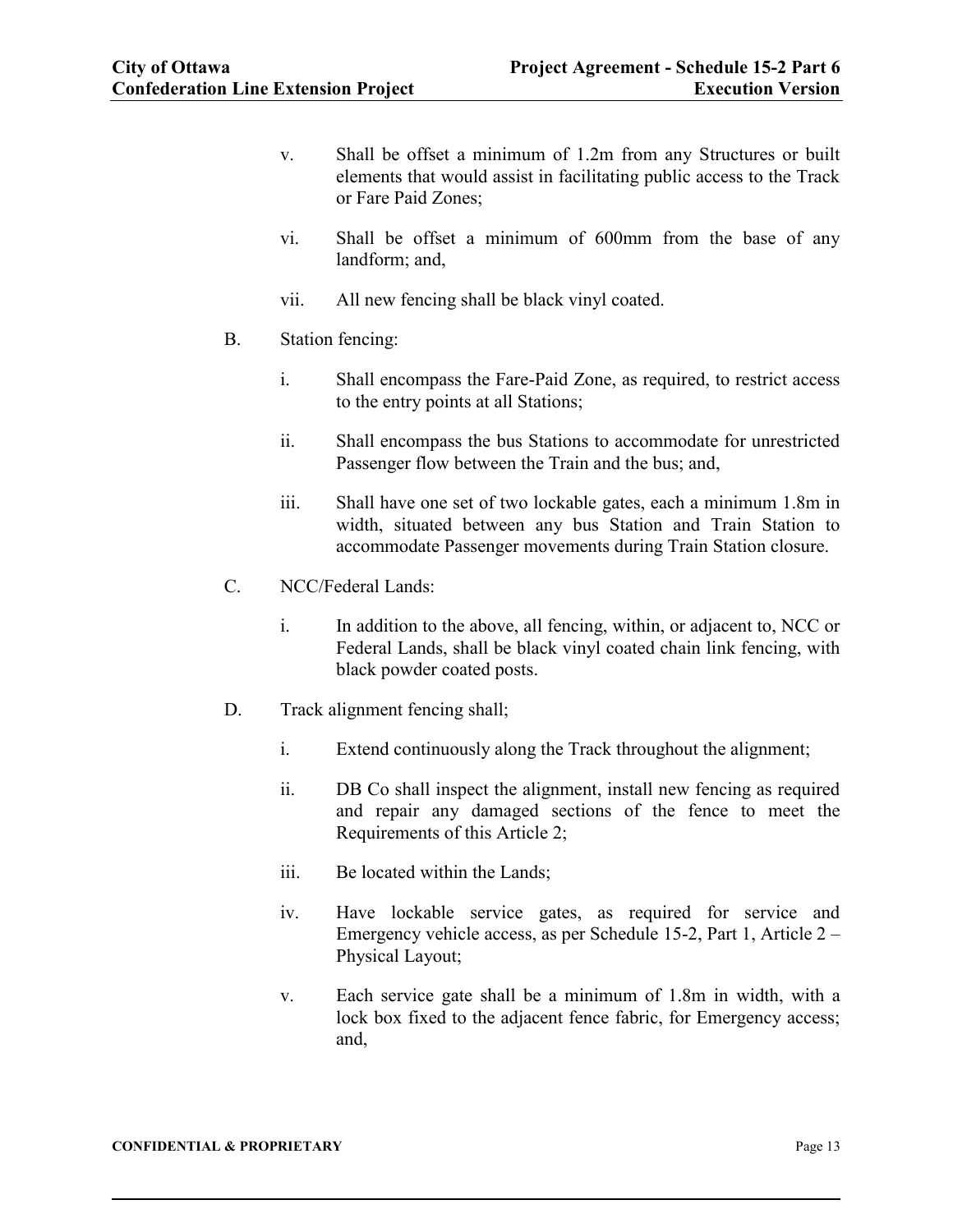- vi. Each service gate shall have a 1.8m wide paved pathway from the nearest MUP, roadway or service access road. There shall be sufficient paved surface to accommodate the turnaround of snow clearing equipment Schedule 15-2, Part 2, Article 1 - Introduction.
- E. Bridge Structure Fencing:
	- i. DB Co shall provide Guideway protection fencing on all new and existing Bridge Structures that span the alignment and have pedestrian or cyclist movements. The minimum height from the adjacent pedestrian accessible spaces shall be 2.4m clear as measured from the walking surface or accessible ledge of parapet wall;
		- 1 It shall be acceptable to include the height of a nonclimbable parapet wall when measuring the required 2.4m height.
	- ii. Shall be non-climbable;
	- iii. Shall extend the full length of the Bridge structure and parapet walls where the Bridge spans only the alignment;
		- 1 Where Bridge Structures span the Guideway and other elements including roadways, parks, and streams, the full height fencing is required to extend across the Track limit to a distance of 6.0m beyond the most adjacent Track centre;
		- 2 From the location identified in Clause 1 above (6.0m beyond the most adjacent Track centre), DB Co shall provide a transition zone of fencing from the 2.4m height to the required Bridge guardrail height. Length of the transition zone shall be no less than 3.5m.
	- iv. Shall be designed to be integrated within the structural requirements of the Bridge;
	- v. Shall have vertical pickets, 100mm on centre, with 150mm extending above the top horizontal member, and 100mm below the bottom horizontal member;
	- vi. Shall have a steel mesh, maximum 25mm openings, attached to the alignment side of the pickets, and extend from the bottom to top rail; and,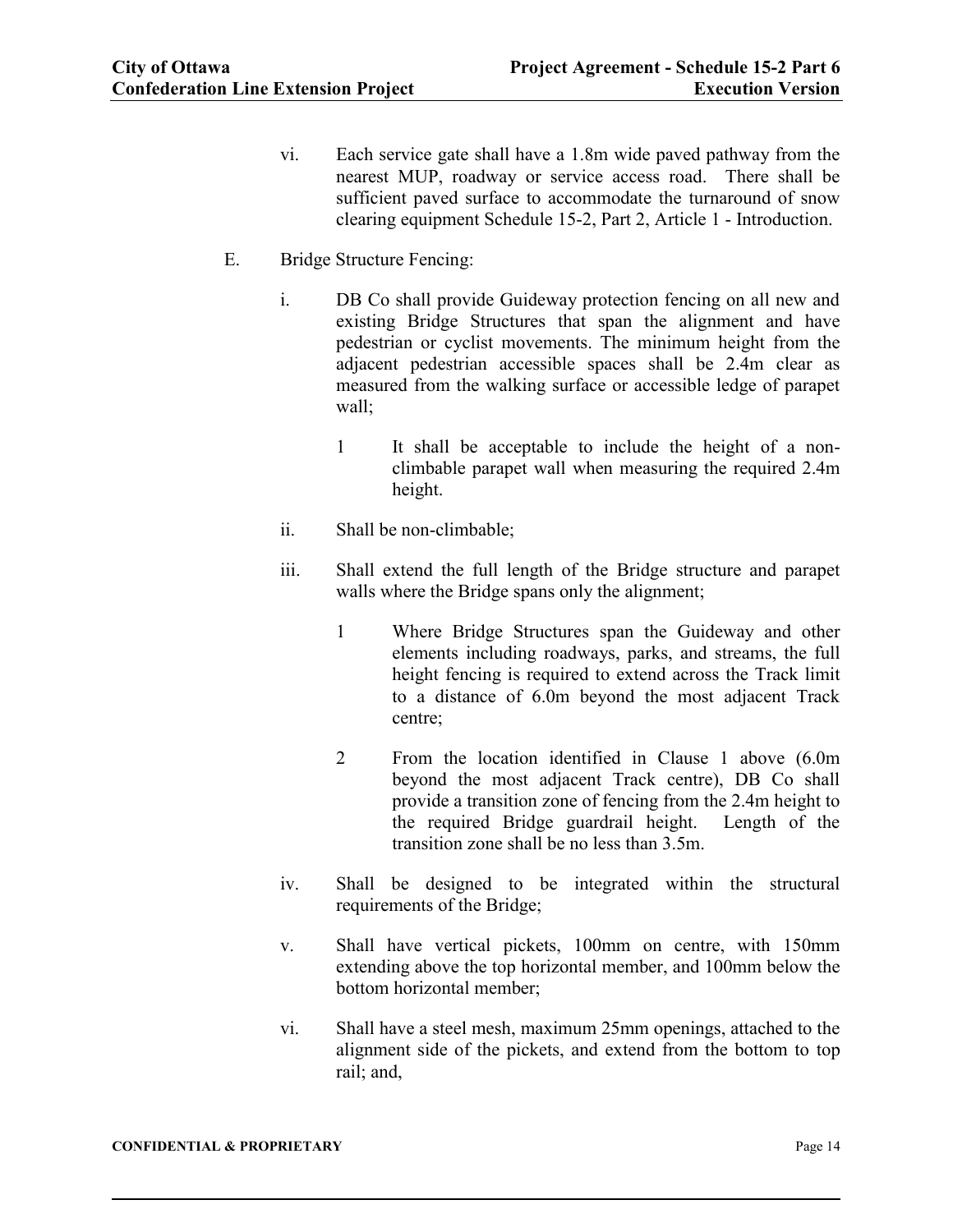- vii. All elements shall have a black vinyl coated finish.
- viii. DB Co may propose alternative decorative designs for the vertical picket and rail design described above. Acceptance of any design not conforming to these requirements shall be at the sole discretion of the City.
- (e) Bridge Guardrails
	- (i) Bridge guardrails shall be designed to accommodate the requirements for raised cycling facilities at the back of roadway curb. Refer to Schedule 15-2, Part 2, Article 4 – Structural Design Criteria and Requirements;
	- (ii) Where Bridge guardrails are installed, there shall be minimum clearance, as indicated in Schedule 15-2, Part 2, Article 4 – Structural Design Criteria and Requirements, and Clauses 4.1 and 4.4 of this Part 6;
	- (iii) The guardrails shall splay outwards, at a minimum of 15 degrees, to enhance the comfort of the cyclist along the perimeter of the MUP on the bridge structure; and
	- (iv) There shall be a continuous handrail along the inside of the guardrail, which is outside of the 4.2m clear MUP pathway.
- (f) Site Lighting
	- (i) All Station plazas, sidewalks, Platforms and other areas external and immediately adjacent to Stations that are accessible to the public shall be lit with an LED light source to provide improved safety and security, and meet the requirements of Schedule 15-2, Part 4, Article 6, Table 4-6.2.
	- (ii) All pedestrian lighting shall be LED, downcast and have full cut-off to minimize light pollution. Additional shielding or cut-off fixture shall be provided adjacent to residential communities.
	- (iii) All direct pathway connections from the adjacent street to the front entry plaza shall be lit, and provide a continuous light level with the front entry plaza, and as indicated in this Part 6.
	- (iv) All pathway lights shall have a 4.3m height pole.
	- (v) No pedestrian lighting of federal lands, pathways and trails shall be permitted, unless specifically identified elsewhere in Article 4 – Site Specific Desired Outcomes, of this Part 6.
- (g) Wayfinding Signage

#### **CONFIDENTIAL & PROPRIETARY** Page 15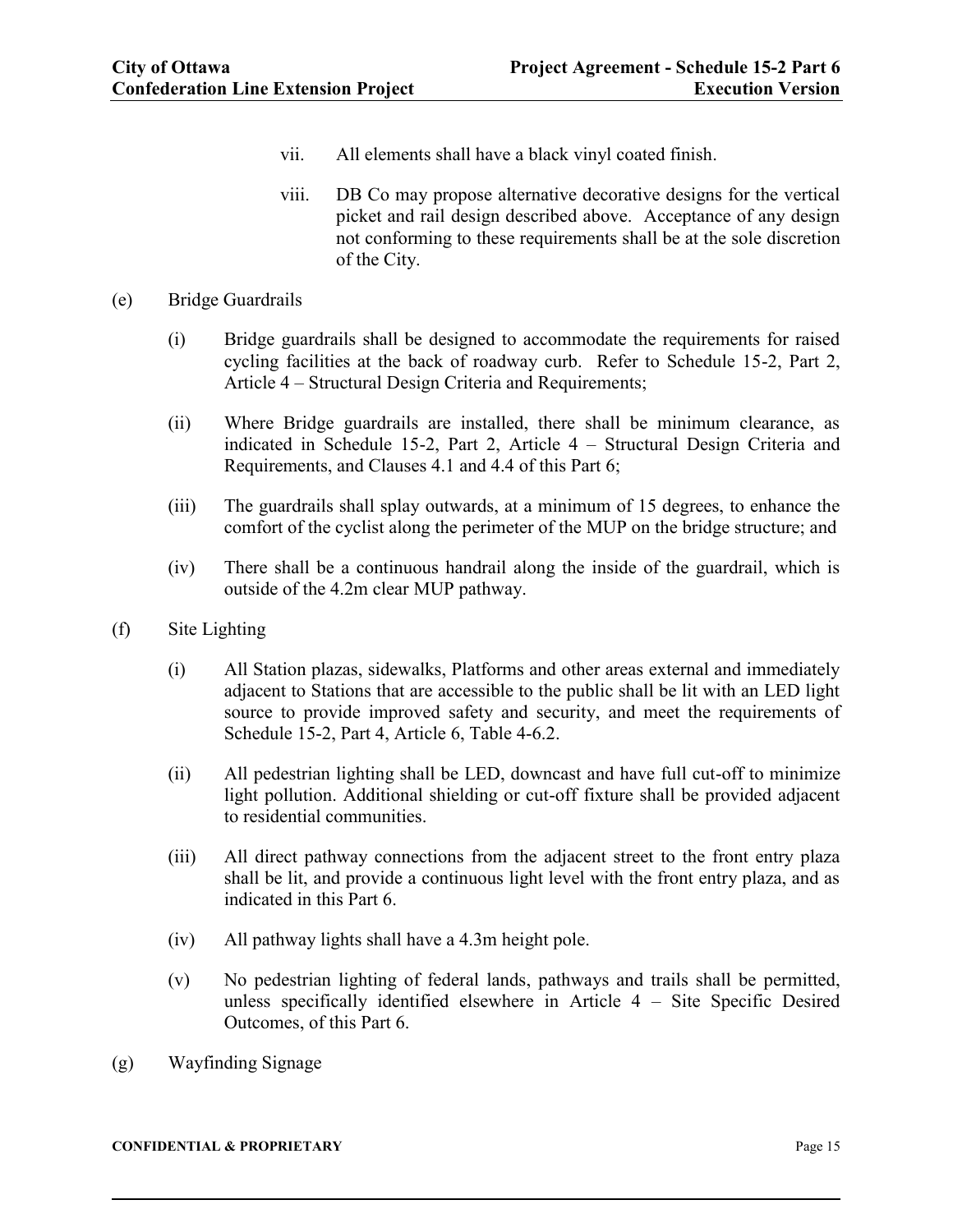- (i) All signage, including temporary construction staging, shall be bilingual.
- (ii) Refer to Schedule 15-2, Part 7 Traffic and Transit Management and Construction Access, for construction staging signage requirements.
- (iii) Permanent bilingual wayfinding signage shall be provided throughout the corridor, and directing the community along the MUPs and sidewalks to the individual Stations.
- (iv) Wayfinding signage shall be carefully located to protect the high quality views towards the Ottawa River, Parliament Hill or other landmarks.
- (v) Based upon the graphics provided by the NCC, within the SJAM lands, DB Co shall provide the following pathway signage:
	- A. 70 regulatory signs: 50mm x 50mm x 4,000mm black metal post with 600mm x 300mm aluminum signs;
	- B. 50 painted standard symbols on pavement (pedestrian, cyclist, arrow). Pathway signage content and locations to be provided by NCC
- (vi) At each Station, wayfinding signage shall be provided at the interface between the Station plaza and MUP providing direction to the adjacent Station and key Ottawa landmarks.
- (vii) Directional wayfinding signage shall also be provided at each MUP junction indicating the next Station in either direction.
- (viii) Bilingual wayfinding signage shall indicate the following:
	- A. Station Name;
	- B. Approximate distance to station;
- (ix) Wayfinding signage graphics shall meet and match the existing signage on the pathway system. The content and location of the signage shall be approved by the City.
- (x) The location of the wayfinding signage shall take precedence over the location of street furniture, plant material or other items which may restrict clear access to the view the signage.
- (h) Existing Plant Material
	- (i) Existing plant material shall be protected where feasible and as per the Tree Mitigation Plan(s).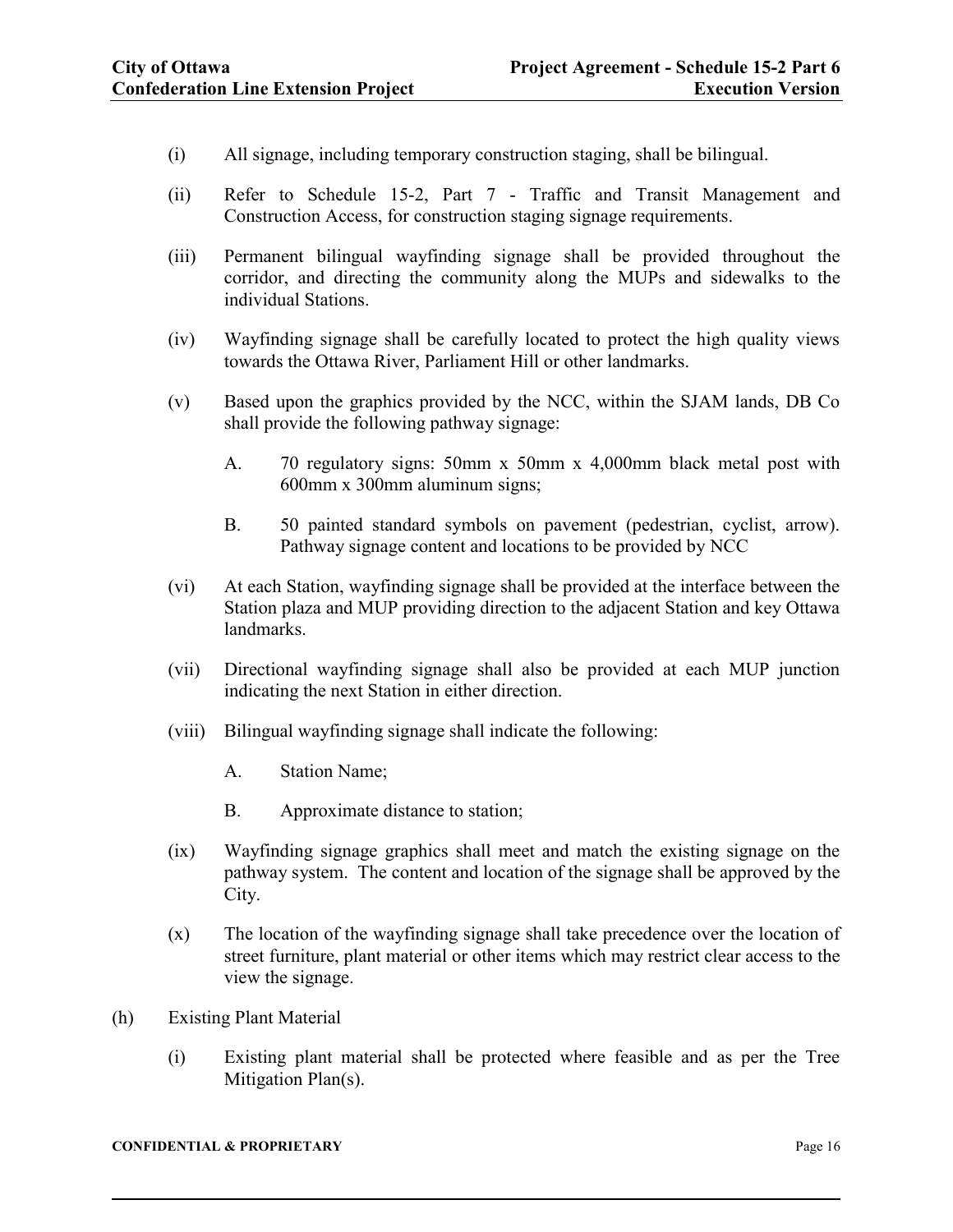- (ii) Provide an Existing Tree Protection/Monitoring Plan, developed by a Licensed Arborist, which defines the methodology for the protection and maintenance of the existing trees;
- (iii) Protect plant material during construction as per City and NCC specifications and standards. Ensure protective fencing is inspected and repaired as required.
- (iv) Any plant material required to be removed for the construction of the Project shall be replaced as per Article 2.11 (b) of this Part 6, and the shrubs shall be reinstated at an equal ratio: for each square metre of shrubs removed, instate with a square metre of shrubs. The shrub spacing in the planting beds shall have a maximum on centre spacing of 750mm.
- (v) Any existing trees identified for protection, and proposed for removal during construction, shall be reviewed, and approved by the City prior to removal.
- (i) Proposed Planting
	- (i) Planting outside of Stations shall be used to define spaces, provide shade and reduce wind speed on Platforms to help direct customers safely between public streets and Station entrances and assist in deterring pedestrian crossings through restricted access areas. Plant material shall be designed to be harmonious with the architecture and scale of the Station and coordinated with sight line locations for security cameras and Station lighting, in particular with respect to anticipated vegetation growth.
	- (ii) Planting shall adhere to CPTED requirements.
	- (iii) Street trees shall be integrated into the pedestrian plazas adjacent to the Stations to provide shade and comfort to the pedestrians. Where the trees are integrated within a paved plaza surface, a structural support system or a root control system below the paved surfaces shall be integrated into the overall design to provide a sufficient root growth to sustain growth. A minimum of  $30m<sup>3</sup>$  of soil volume shall be provided per tree. This may include  $16m<sup>3</sup>$  of direct soil, and  $14m<sup>3</sup>$  of shared soil with an adjacent tree.
	- (iv) Street trees shall be reinstated in all City ROW where tree removals have occurred as a result of the Work. Trees shall be installed with a maximum of 7m on centre spacing.
	- (v) Street trees shall be proven to grow in the Ottawa roadside environment, and located to maximize the offset distance between the vehicle travel lanes and proposed trees.
	- (vi) Monocultures of a single species shall not be permitted, and species shall be large canopy species to provide shade to the Roadway and pedestrian realm.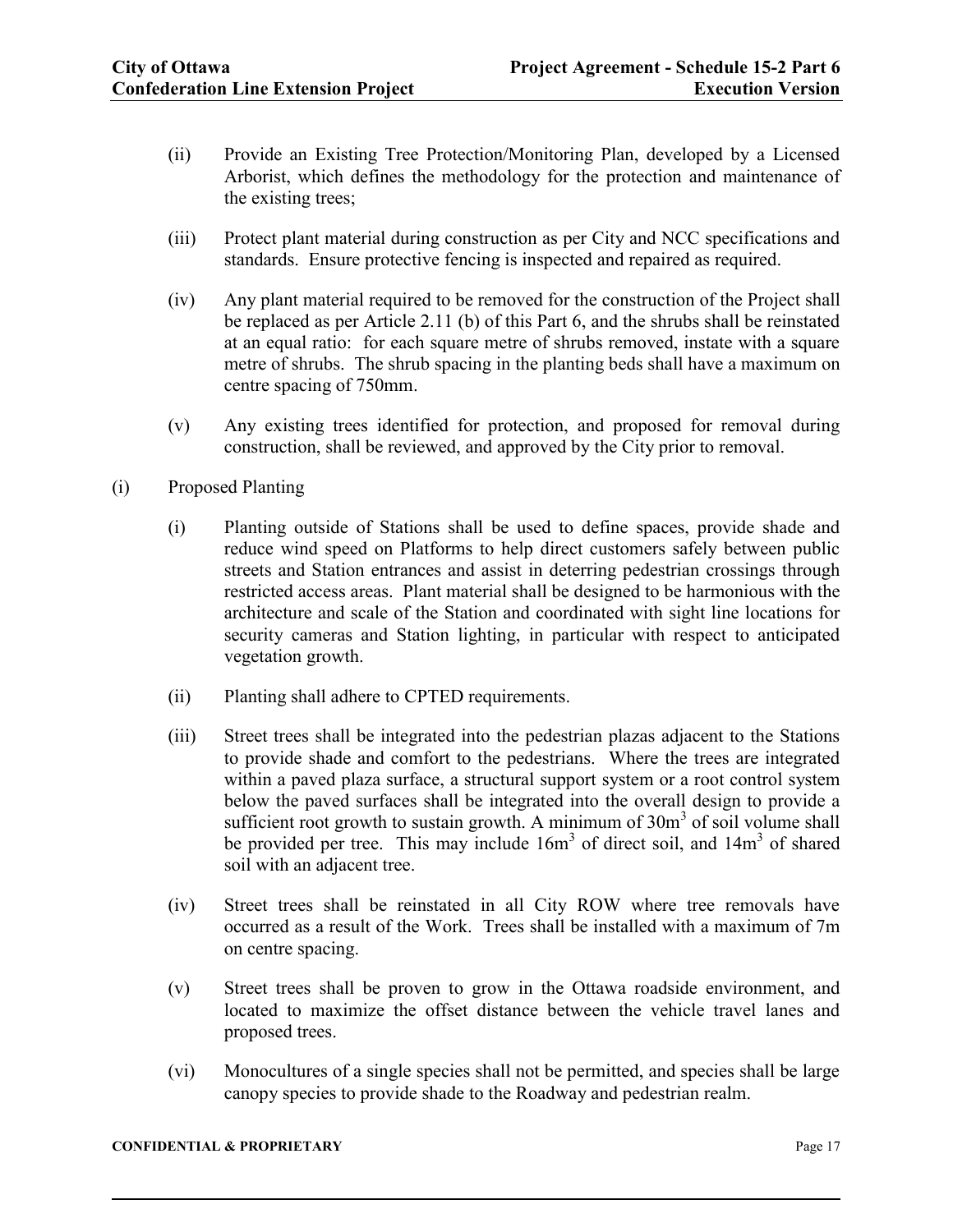- (vii) Quality and source shall comply with the CNLA metric guide referring to size, development and rootball of plant material. Measure plants when branches are in their natural position. Use trees and shrubs of No.1 Grade. All plant material shall be hardy to the local urban conditions and native to the Ottawa area where possible. All plant material shall meet the requirements of "Canadian Standards for Nursery Stock."
- (viii) Plant material shall be hardy to the urban conditions, winter maintenance requirements and be designed to be low-maintenance both in the short and long term. Plant material shall be salt tolerant when used in areas adjacent to bus facilities and in areas identified for snow storage. Local native species shall be selected wherever feasible. Supplemental watering to assist in establishment of the plant material shall be required.
- (ix) An irrigation system shall not be permitted.
- (x) The plant material palette shall include a variety of plant material to provide seasonal variety and colour.

| <b>Plant Material</b>    | <b>Size</b>        | <b>Spacing</b> |  |  |  |
|--------------------------|--------------------|----------------|--|--|--|
| Deciduous Trees - large  | 70 mm cal.         | 5.0 metres     |  |  |  |
| Deciduous Trees – medium | 45 mm cal.         | 4.0 metres     |  |  |  |
| Coniferous Trees         | $1.5 \text{ m}$ ht | 3.0 metres     |  |  |  |
| Coniferous Shrubs        | 45 cm spread       | $900$ mm       |  |  |  |
| Deciduous Shrubs         | 45 cm ht           | 900 mm         |  |  |  |

**Minimum Planting Criteria for Station and Guideway Landscapes**

- (j) Refer to Appendix A and D of this Part 6 for specific requirements on species size, location and quantities for the Federal lands within the SJAM Parkway, Atlantis and Rochester Fields.
- (k) Topsoil
	- (i) All in-situ topsoil stripped for construction requirements shall be removed off-Site unless there is sufficient room to stockpile topsoil at no greater height than 1.2m. Stockpiled topsoil shall only be used in areas of seeding adjacent to the alignment.
	- (ii) All topsoil shall be fertile, friable, natural sandy loam containing not less than 4% of organic matter for sandy loams, with an acidity value ranging from pH 6.0 to pH 7.5 and capable of sustaining vigorous plant growth. It shall be free of stems or roots, stones and clods more than 50mm diameter or other extraneous matter. Topsoil shall be screened. Topsoil shall not be supplied in a frozen state.
- (l) Sod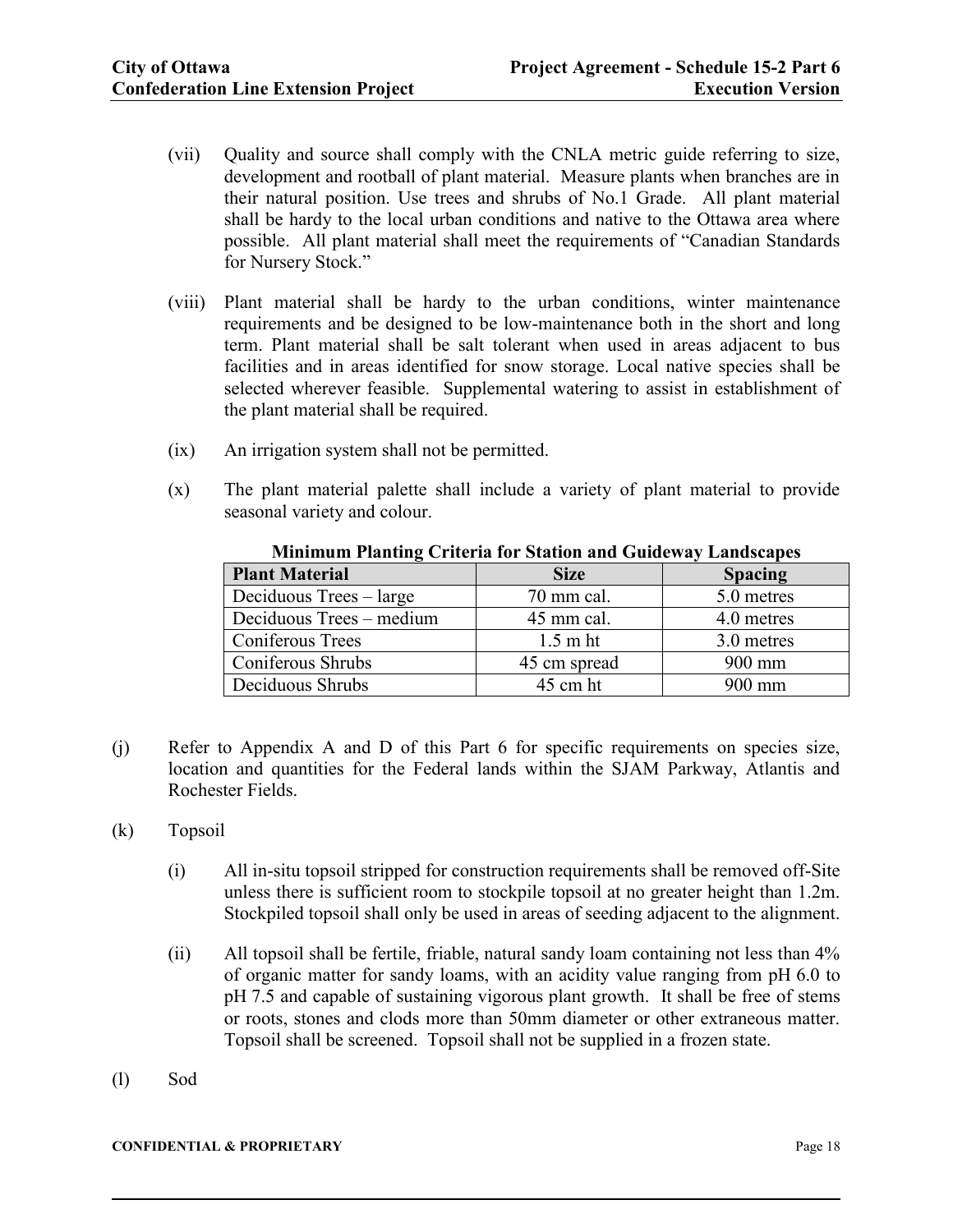- (i) All turf areas within 9m of pedestrian pathways, entry plazas and paved public spaces, shall be sodded, unless otherwise specified in this Article 2.
- (ii) Nursery Sod: quality and source shall comply with standards outlined in 'Canadian Standards for Nursery Stock', most recent addition.
- (iii) DB Co shall scarify the existing subgrade a minimum of 150mm, and apply a minimum of 150mm of topsoil prior to installation of sod.
- (m) Seed
	- (i) The limits of construction and staging areas for some Stations and sections of the Track are expected to extend beyond the limits of sodding indicated above. Any disturbed areas extending beyond the limits identified for sod above shall be rehabilitated as per Schedule 15-2, Part 1, Article 4 – Design and Construction. A review of the adjacent land uses and Site development shall be completed for these locations and the most appropriate groundcover shall be selected.
	- (ii) Seed: to meet the requirements of the City specifications, unless otherwise noted in this Article 2.
	- (iii) DB Co shall scarify the existing subgrade 150mm, and apply a minimum of 150mm of topsoil prior to installation of seed.
- (n) For planting within Highway Corridor Lands, DB Co shall use the following plant list. Additional species may be considered, and subject to review and acceptance from MTO
	- (i) Deciduous Trees:
		- A. *Acer Fremanii "Jeffersred"*, (Freeman Maple);
		- B. *Gleditsa Triacnathos "Shademaster"* (Shademaster Honeylocust);
		- C. *Quercus rubra,* (Red Oak);
		- D. *Tilia Americana*, (American Linden);
		- E. *Ulmus "Morton",* (Accolade Elm); and,
		- F. *Celtis Occidentalis,* (Common Hackberry).
	- (ii) Coniferous Trees
		- A. *Picea Pungens,* (Colorado Green Spruce); and,
		- B. *Pinus strobus,* (White Pine).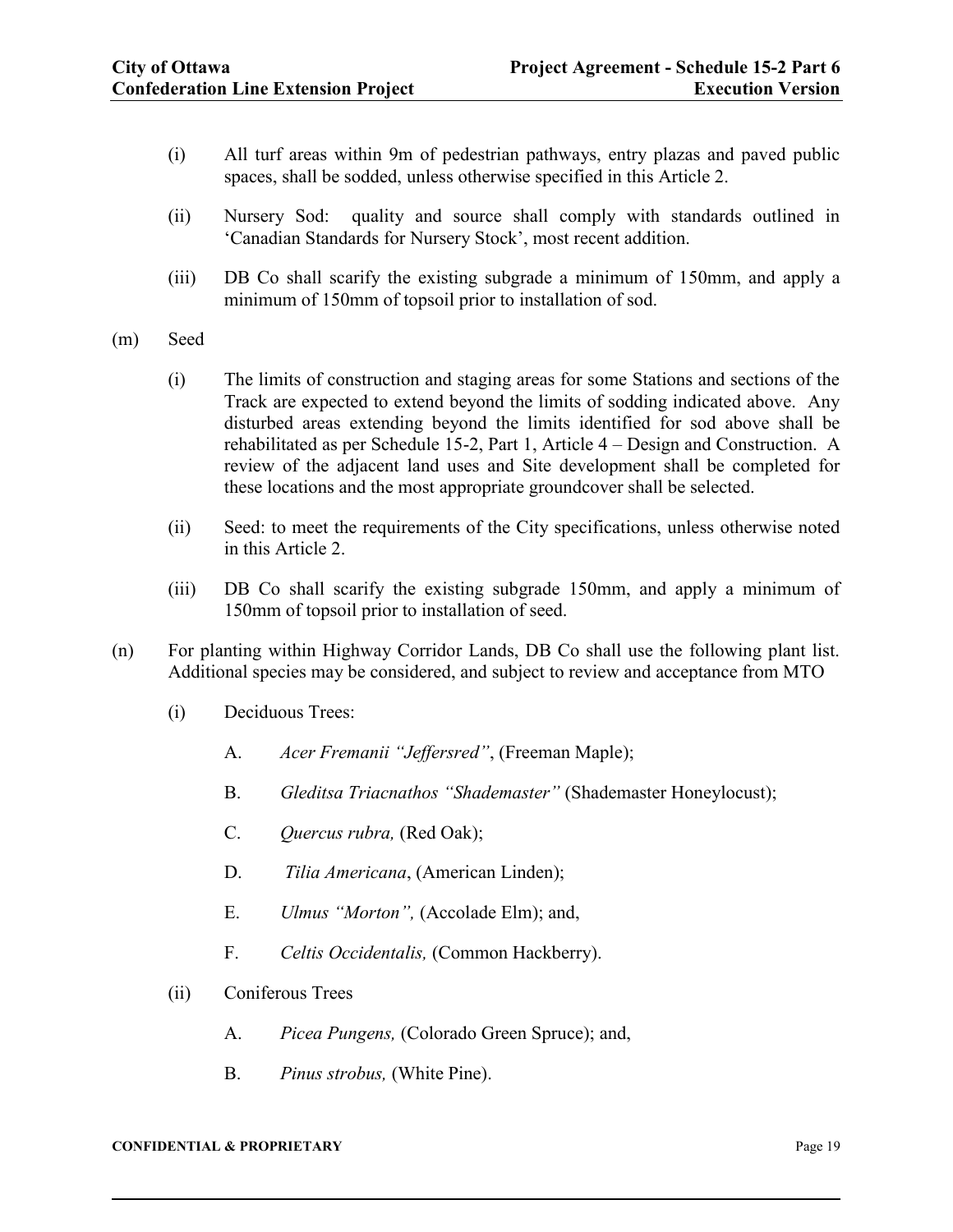- (iii) Shrubs
	- A. *Amelanchier Canadensis*, (Serviceberry);
	- B. *Aronia Melanocarpa,* (Black Chokeberry);
	- C. *Rhus Aromatica "Low-Gro",* (Low-gro Fragrant Sumac);
	- D. *Rhus Typhina,* (Staghorn Sumac); and,
	- E. *Sorbaria Sorbifolia,* (False Spirea).
- (iv) Vines
	- A. *Parthenocissus Tricuspidata,* (Boston Ivy).
- (o) Earth Borrow
	- (i) All in-situ non-contaminated overburden, and topsoil not appropriate for reuse as topsoil, stripped for the construction requirements, may be utilized as Earth Borrow backfill over the Tunnel alignment;
	- (ii) All stripped overburden shall be allowed to be stockpiled; and,
	- (iii) Imported Earth Borrow shall consist of material as defined by OPSS 212.

## <span id="page-21-0"></span>**2.8 Natural Channel Restoration**

- (a) Refer to Schedule 15-2, Part 2, Article 5 Drainage and Stormwater Management Design Criteria, for the SWM requirements for the channel design.
- (b) DB Co shall design all watercourse embankments that are to be reinstated in accordance with the following:
	- (i) Maximum of 3:1 slopes.
	- (ii) Any embankments where the proposed slopes would be less than 3:1, shall be constructed with a retaining wall at the base of the slope, to provide a 3:1 embankment for planting. The retaining walls shall be made of natural materials, such as armour stone rock wall, wood revetments, root wads, or other measures. All built features shall meet the flow analysis and Design Criteria to ensure the slope stability.
	- (iii) Use biodegradable materials to anchor the logs and root wads to the embankment.
	- (iv) Rip rap or gabion baskets shall not be permitted.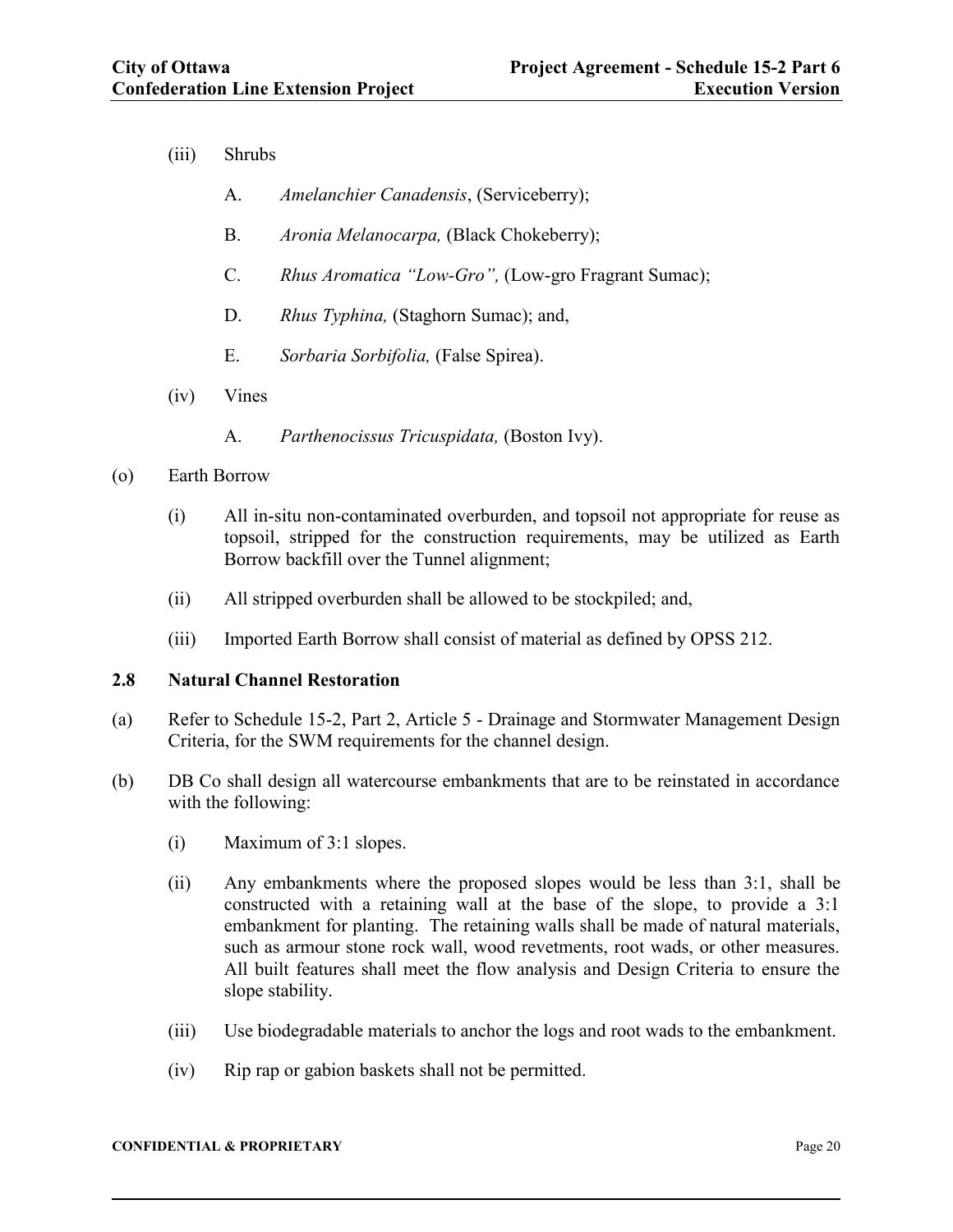- (v) On all outside bends of the creek, DB Co shall reinforce the channel embankment with root wads. The reinforcement shall protect the embankment for the 2 year flows and be a minimum 0.75m height, or as per the detailed design analysis, completed as per Schedule 15-2, Part 2, Article 5 - Drainage and Stormwater Management Design Criteria.
- (vi) All slopes shall be vegetated with native species woody plant material;
- (vii) DB Co shall ensure the slope stabilization of the final planting beds during the 2 year warranty and establishment of the plant material to control wash-outs and sediment movement into the watercourse;
- (viii) The vegetation shall be a blend of 90% trees and 10% shrubs, and shall be of an appropriate species for the location on the embankment. DB Co shall identify species that are tolerant for locations within the seasonal flooding, 10 year flood, 100 year flood and upland planting.
- (ix) The trees shall consist of a blend of the following:
	- A. 25% Coniferous Trees;
	- B. 70% Reforestation Trees;
	- C. 5% Caliper Deciduous Trees;
- (x) The shrubs shall include:
	- A. 70% shrubs;
	- B. 30% live stakes; and
- (xi) Meet the following planting criteria;

| линнийн типинд отногистог ножичийн шинмжироэ |                      |                  |  |  |  |
|----------------------------------------------|----------------------|------------------|--|--|--|
| <b>Plant Material</b>                        | <b>Size</b>          | <b>Spacing</b>   |  |  |  |
| <b>Caliper Deciduous Trees</b>               | $60 \text{ mm}$ cal. | 5.0 metres       |  |  |  |
| <b>Reforestation Trees</b>                   | 20 mm cal            | 3.0 metres       |  |  |  |
| Coniferous Trees                             | $900$ mm             | 2.4 metres       |  |  |  |
| Deciduous Shrubs                             | 45 cm ht             | $600 \text{ mm}$ |  |  |  |
| <b>Riparian Planting</b>                     | $450$ mm ht          | $450$ mm         |  |  |  |
| Live Stake Planting (Deciduous)              | 90 cm length         | $100 \text{ mm}$ |  |  |  |

**Minimum Planting Criteria for Restoration Landscapes**

A. Any live stakes shall consist of native species, rhizome spreaders, and be tolerant of the Site specific conditions at the creek edge.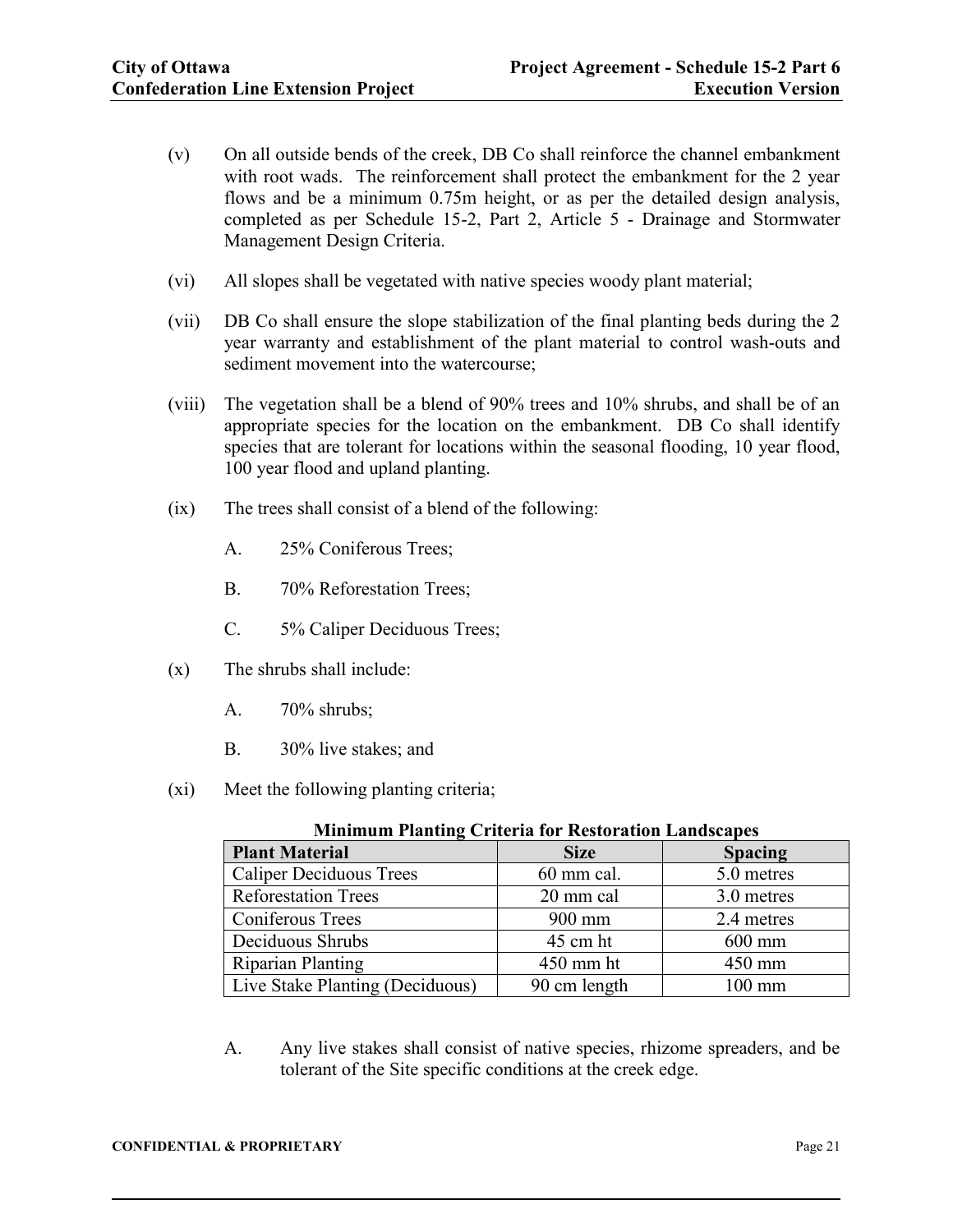## <span id="page-23-0"></span>**2.9 LID SWM Landscapes**

- (a) Refer to Schedule 15-2, Part 2, Article 5 Drainage and Stormwater Management Design Criteria, for the SWM requirements for the drainage requirements.
- (b) All surface drainage swales shall be landscaped to the following criteria:
	- (i) Flat-bottomed swales;
	- (ii) Varying side slopes, with a maximum slope of 3:1 and a minimum slope of 8:1;
	- (iii) Establish a ground cover consisting of perennials, grasses, shrubs and trees that accommodates the periodic wetting;
	- (iv) All bioswales adjacent to areas of vehicular traffic shall be protected by a raised concrete curb, with curb openings to accommodate surface drainage; and,
	- (v) All plant material utilized within the bioswales shall be salt tolerant.

## <span id="page-23-1"></span>**2.10 Existing Tree Protection**

- (a) DB Co shall submit a Tree Mitigation Report, as per Schedule 10 Review Procedure, and Clause 2.6 of this Part 6, to delineate existing trees impacted by the Work. These drawings shall be reviewed, and appropriate agency approval received, prior to commencement of work;
- (b) Within the SJAM lands, between Cleary and Dominion, DB Co shall protect all the existing trees, as identified in Appendix E. In addition, for work beyond the works identified in Appendix E, DB Co shall identify all trees to be removed for approval prior to commencement of work;
- (c) All tree protection shall be installed prior to the commencement of any Works.
- (d) DB Co shall develop a construction plan that minimizes the removals and impacts on the adjacent trees to be protected;
- (e) DB Co shall work within the following construction restrictions with respect to the existing tree removals within the SJAM Parkway. Refer to Schedule 20- Lands.
	- (i) A 3m offset north from the temporary road works for the SJAM Parkway;
	- (ii) Protection of the existing trees adjacent to the Richmond Road row of Rochester Fields. DB Co shall be permitted to remove a maximum of one tree to accommodate construction access. The exact trees to be removed shall be in consultation with the NCC;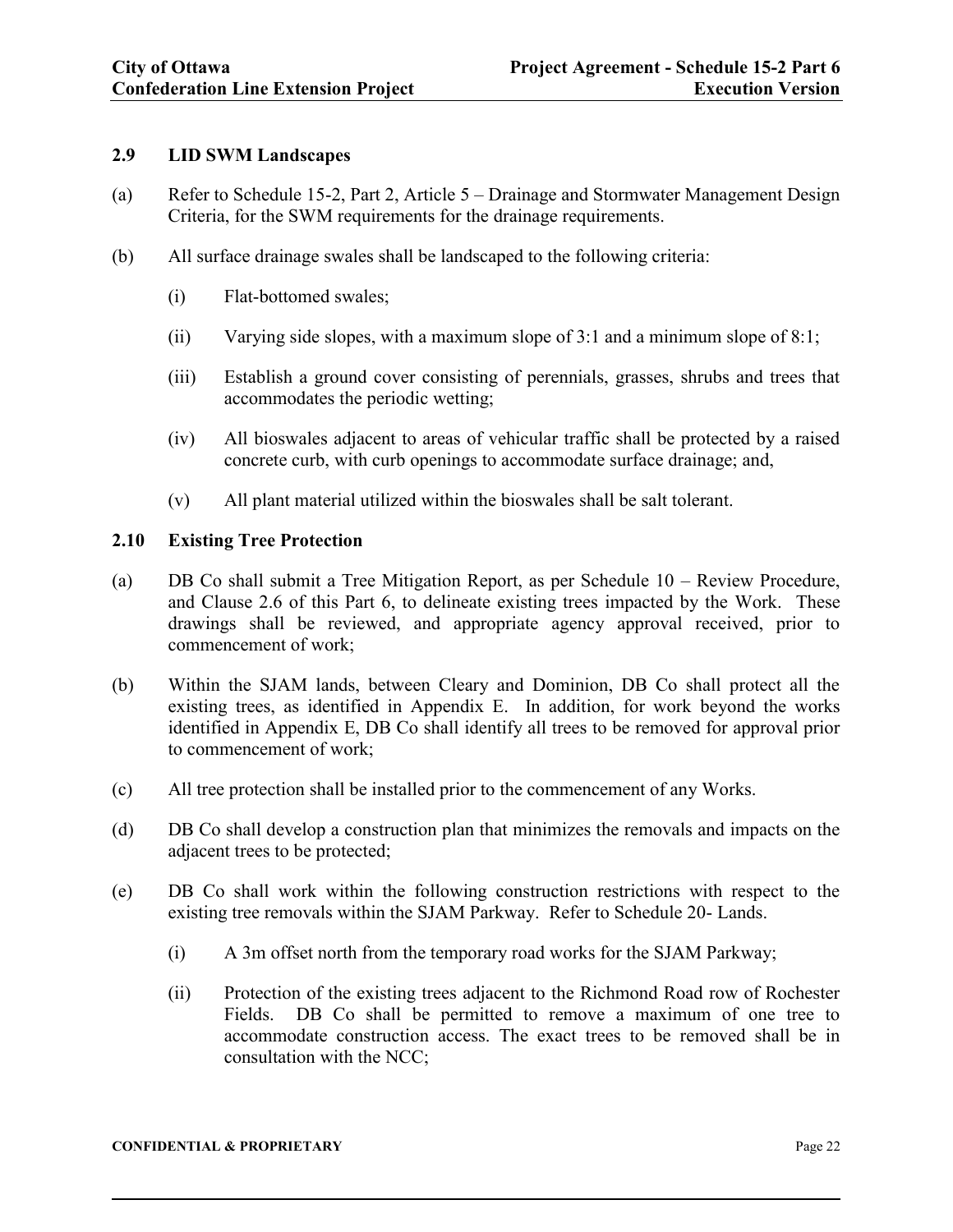- (iii) To accommodate the construction road access, DB Co shall relocate one existing trees adjacent to Richmond Road, as identified in Appendix C of this Part 6. This tree shall be assessed for health to determine feasibility of relocation within Rochester Fields;
- (iv) Protection of the existing trees along the west property line of Rochester Fields;
- (v) Protection of the existing trees along the east property line of Rochester Fields, including the woodlot east of the storm sewer leading to the Ottawa River;
- (vi) Protection of the existing woodlot south of the pedestrian path, on the south side of the SJAM Parkway, west of Rochester Fields;
- (vii) Protection of the existing stand of mature trees south of the pedestrian footpath, east of Rochester Fields, leading to Dominion Station;
- (viii) Protection of the existing trees north of the MUP, north of the SJAM Parkway, with the exception of the work area required to complete the storm sewer outfall works at the Ottawa River;
- (ix) Protection of the existing deciduous trees, south of Richmond Road, east of the alignment;
- (x) DB Co shall submit a plan, and rationale for the limits of work for review and approval, prior to proceeding in areas where the limits of construction extend within the areas identified above.

## <span id="page-24-0"></span>**2.11 Tree Compensation**

- (a) Based upon the required removals to accommodate the construction requirements, DB Co shall complete the Tree Compensation Plan(s), and submit as consolidated package and in accordance with Schedule 10 – Review Procedure.
- (b) The Tree Compensation Plan(s) shall be based upon the following criteria:
	- (i) For every deciduous tree, over 100mm, DB Co shall replace with two 70mm caliper trees;
	- (ii) For every coniferous tree DB Co shall replace with two 1.8m height trees;
- (c) The Tree Mitigation Plan shall be prepared by a Licensed Arborist in conjunction with the Landscape Architect.
- (d) DB Co shall develop the Tree Compensation Plan(s) in conjunction with the overall planting plan for the Project, including Stations and Guideway to ensure sufficient compensation for the required removals.

#### **CONFIDENTIAL & PROPRIETARY** Page 23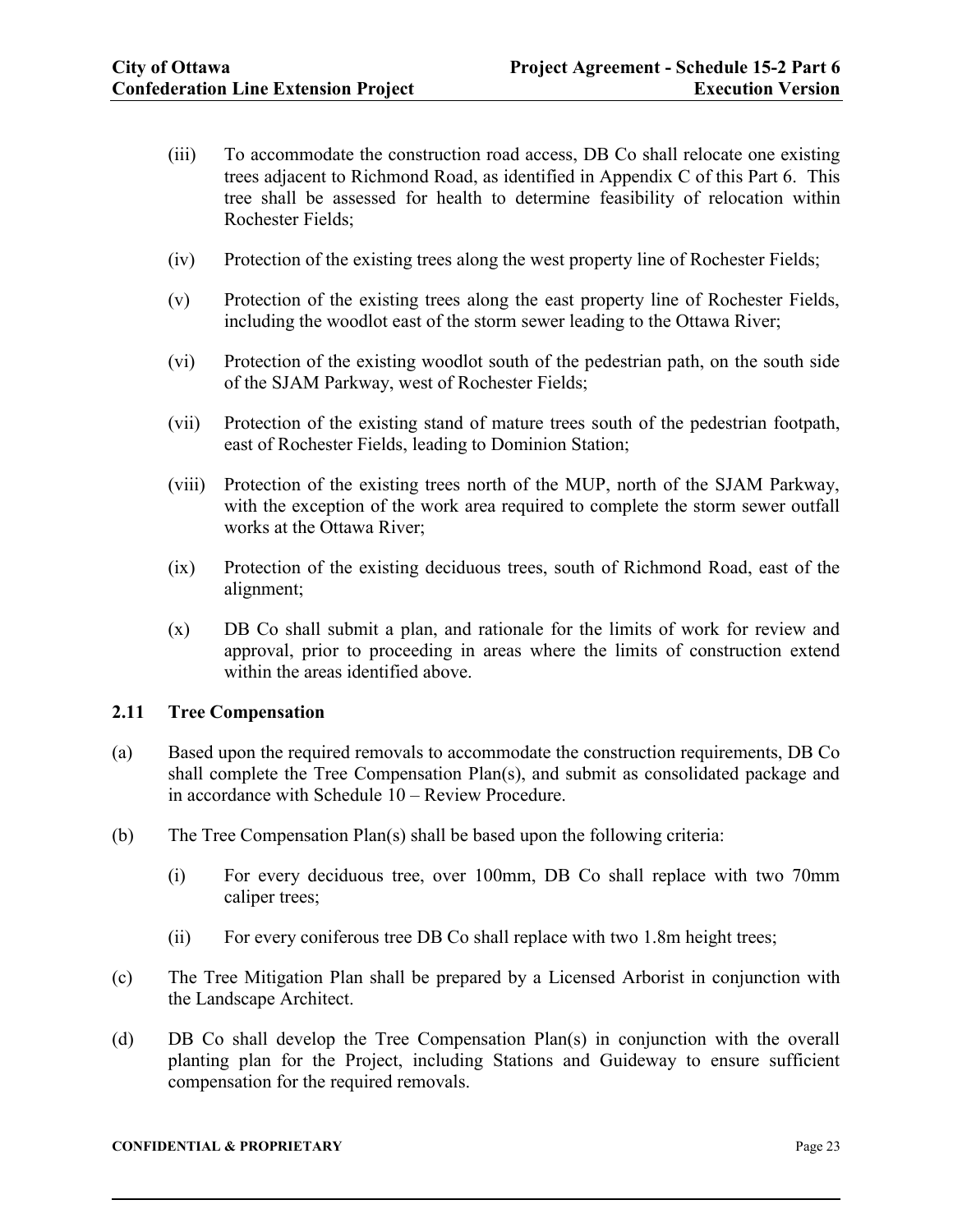- (e) The Tree Compensation Plan(s) shall conform to approved tree species list and FLUDTA requirements.
- (f) Existing trees (including crown, trunk and root system) in proximity or vulnerable to damage by the Work, shall be protected during all stages of Work. No material, construction equipment or vehicles shall be stored under the drip-line of trees at any time. Trees shall be protected and watered regularly as required by standard horticultural practice during the construction period.

## <span id="page-25-0"></span>**2.12 Site Restoration**

- (a) DB co shall complete the following:
	- (i) Removal of all temporary and permanent roadway works, including granular bases;
	- (ii) Scarification of compacted subgrade a minimum of 150mm prior to the placement of topsoil for planting, seeding or sodding;
	- (iii) Core aerate within the drip line of all existing trees where any construction activities have occurred;
	- (iv) Regrading and shaping of the Site to reinstate the original contours and drainage patterns. In areas where the roadway will be removed, the regrading shall eliminate the engineered roadway grades and profile; and,
	- (v) Install a minimum of 150mm topsoil prior to final seeding or sodding for turf areas, and 450mm topsoil for shrub beds.
	- (vi) Where the Alignment is below grade, install a minimum of 300mm of topsoil, and 1.2m of Earth Borrow over the Alignment to facilitate the growth of the vegetation.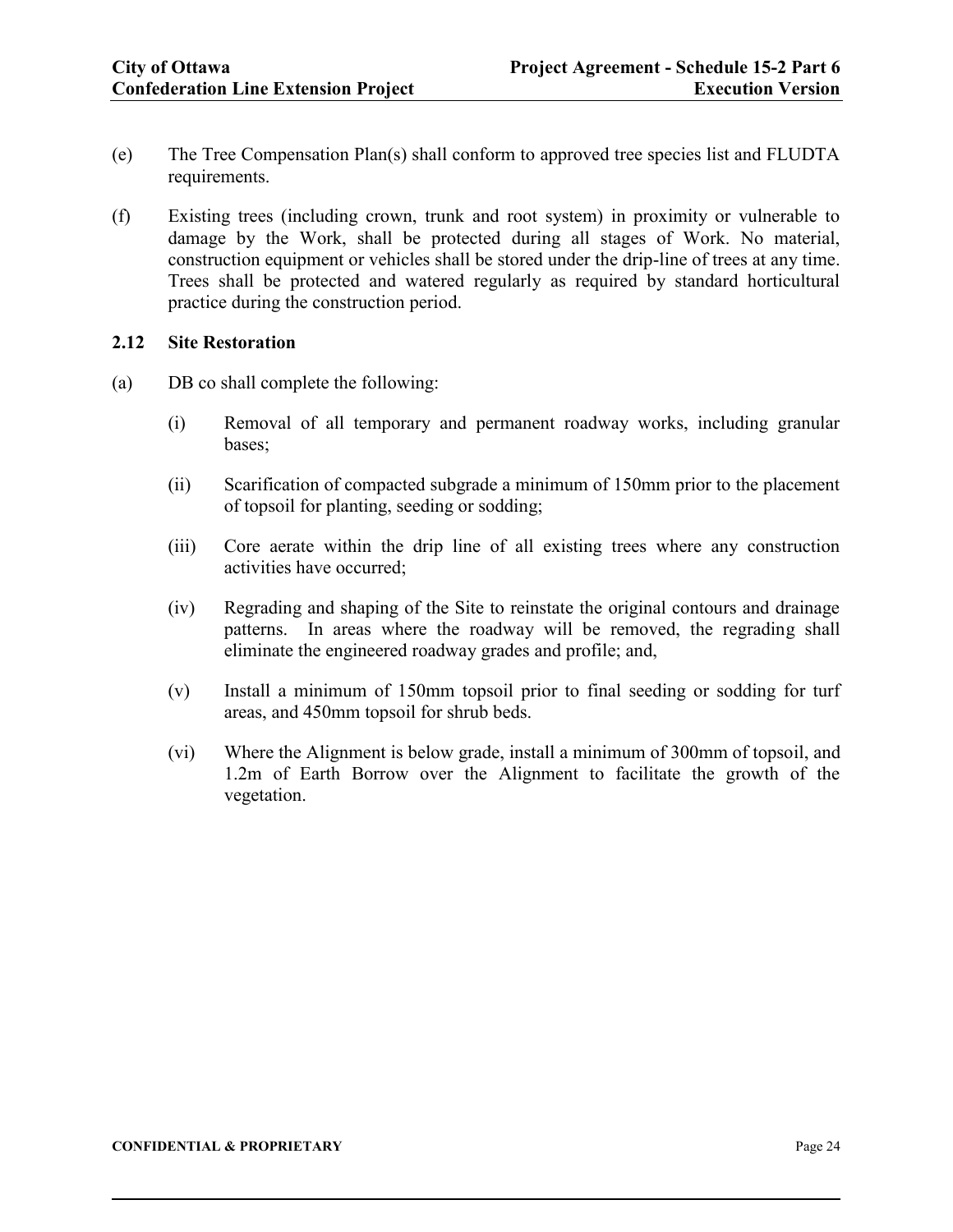# <span id="page-26-0"></span>**ARTICLE 3 CONNECTIVITY REQUIREMENTS**

## <span id="page-26-1"></span>**3.1 General Requirements**

- (a) Existing pathways, sidewalks and MUPs are critical community connections that shall be maintained throughout construction, unless specifically identified and agreed to by the City for closure or removal.
- (b) DB Co shall develop a TTMP to identify any potential safety concerns for pedestrians and cyclists during construction and measures for protection, as per Schedule 15-2, Part 7, Article 6 – Traffic and Transit Management Plan.
- (c) DB Co shall implement any required measures to alleviate these potential safety concerns and ensure the community connections identified in this Part 6, and Schedule 15-2, Part 7 – Traffic and Transit Management and Construction Access, are maintained. Sidewalks and pathways shall be installed as required to provide connection between the adjacent communities to the Station and as indicated elsewhere in Schedule 15-2, Part 4 – Stations, and this Part 6.

# <span id="page-26-2"></span>**3.2 Connectivity Elements**

- (a) Design and selection of construction materials and layout alignment shall be consistent with specific Site context and associated landscape type.
- (b) Pathways and MUPs shall be minimum 3.0m in width unless specified otherwise in this Article 3 and shall be a paved surface capable of commercial use, including access by maintenance and Emergency vehicles and shall not be used for calculating the requirements for loading or unloading of the buses.
- (c) All pathways and MUP's shall have a TWSI located at vehicular intersections, or where a sidewalk crosses a cycle track.
- (d) A sodded clearance strip shall be provided on each side of a MUP, as per Article 2 Design Criteria, of this Part 6, except in the following conditions;
	- (i) Where MUPs are located beneath a Bridge, provide 0.6m paved shoulder on each side of MUP;
	- (ii) Where MUP traverses an open paved plaza, provide pavement markings, change in paving colors or change in hard surface material to identify the route of the MUP. This shall include a minimum of four bands of interlocking pavers in a double soldier course, centred 0.6m prior to the MUP traversing the plaza.
	- (iii) Where a MUP traverses the entry plaza to a Station, there shall be a minimum of 3m offset from the Station entry.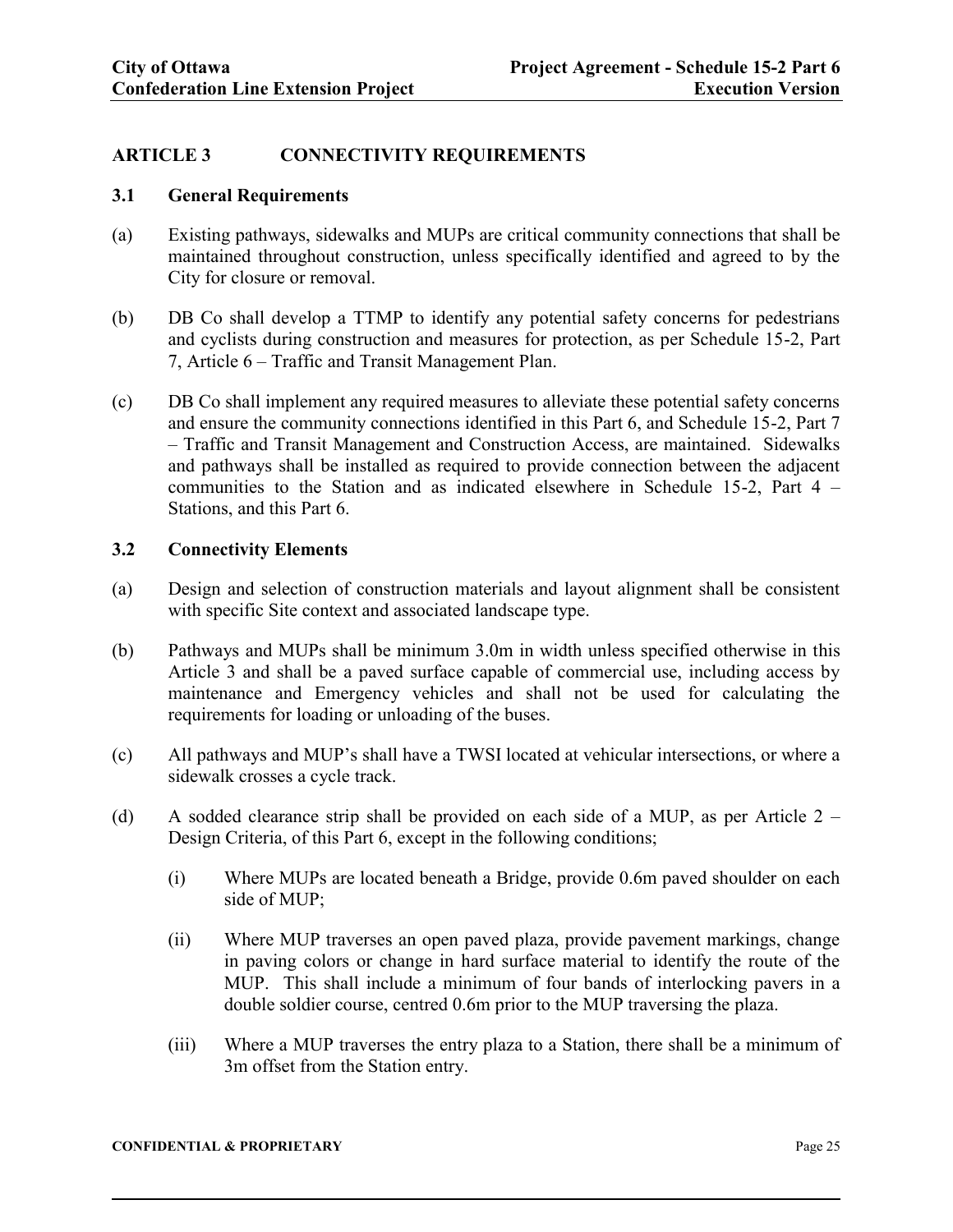- (iv) Where a MUP is adjacent to an existing or a proposed vertical constructed surface or element such as a building, guardrail, retaining wall, fence, etc., a 0.6m "buffer" space shall be provided from the existing constructed surface in addition to the width of the MUP.
- (e) The MUPs and sidewalks at Stations shall be designed to ensure crossing locations to minimize the potential conflict between cyclists and pedestrians. This may include "T" intersections, small walls, planters or other design elements.
- (f) Install bollards at all roadway intersections to restrict vehicular access to the MUP. These bollards shall be collapsible, to accommodate service vehicles.
- (g) DB Co shall provide reflective tape on all bollards.
- (h) Depressed curbs shall be provided at all sidewalk roadway interfaces and shall be in proximity to bicycle parking areas to facilitate safe access from roadway to sidewalk.
- (i) The City has a long term plan to institute additional MUP connections at a future date, as per the TMP, Ultimate Cycling Network. Where future connections are identified by the City, DB Co shall maintain a 6m unencumbered width to access the MUP corridor that would prevent the connection from being made. A 6m-wide clear corridor shall be established that will allow a connection to be constructed and therefore shall not be encumbered with utility boxes, grade difference or other obstacle that would reasonably prevent construction of such a connection.

## <span id="page-27-0"></span>**3.3 Accommodation of Pedestrians and Cyclists During Construction**

- (a) All trails, pathways and MUPs shall remain open throughout construction unless specifically identified. DB Co shall install a temporary granular pathway for closures less than 7 days in duration. Where the trail, sidewalk, pathway or MUP is required to be closed for longer than 7 days, DB Co shall provide an alternate route with a minimum of a paved asphalt surface for the duration of the closure.
- (b) DB Co to provide an alternate route that minimizes any detours for the pedestrians and cyclists, and is a maximum of 20% additional length.
- (c) Proposed temporary closure or re-routing of pedestrian and cycling routes shall be submitted in accordance with Schedule 10 – Review Procedure, and shall conform to the construction Site Pedestrian Control Plan as required by City of Ottawa Special Provision D-005 and as documented in COADS. DB Co shall include a Pedestrian Access Plan/construction Site Pedestrian Control Plan in the TTMP submissions per Schedule 15-2, Part 7, Article 6 – Traffic and Transit Management Plan.
- (d) Multiple subsequent closures of less than seven days, shall not be permitted, and an alternate route shall be provided and shall include: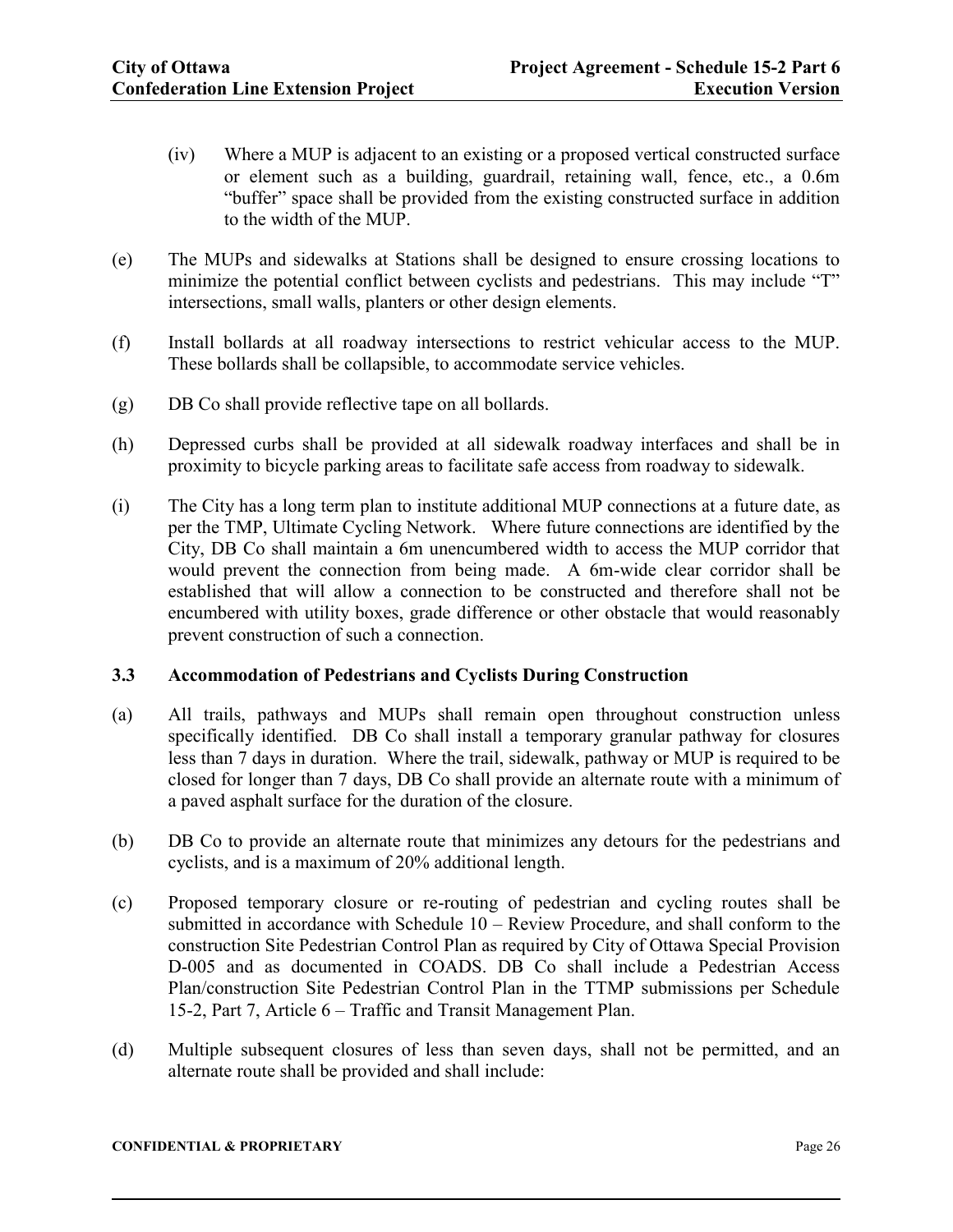- (i) Smooth paved surface to meet Universal Design requirements;
- (ii) Curb cuts as required to provide barrier-free routes from pathways and sidewalks to roadway crossings;
- (iii) A minimum width of 1.8m for sidewalks, as per COADS;
- (iv) A minimum width of 3m for MUP;
- (v) Positive drainage to ensure no ponding on the travelled route; and
- (vi) Temporary routes shall be lit to the same level as the original route.
- (e) All existing pedestrian walkways and cycling facilities shall be maintained to the City standards at all times, during the construction period. DB Co shall be responsible for all design, approvals, construction and maintenance, including cleaning, of the pedestrian walkways and cycling facilities for the duration of time the detour is in service.
- (f) DB Co shall provide and maintain way-finding signage for pedestrian walkways, MUP and cycling closures and detours in accordance with the TTMP. The signs shall include maps of the affected routes, and shall be posted at least at all access points, key decision points and intersections between the existing route and the alternate route, and, on the Pedestrian Walkway 50m in advance of each pedestrian walkway closure or relocation. The maps shall provide detailed directions to the alternate routes in order to travel to the original destination point.
- (g) DB Co shall not close any MUP or sidewalk identified to remain open during construction, and the TTMP shall identify all measures to ensure the safety of pedestrians and cyclists. DB Co shall modify the TTMP as required to accommodate the pedestrian and cyclists.
- (h) The Site pedestrian control design shall include all temporary bilingual pedestrian signing, directional signing, maintenance of sidewalk, relocation and any other delineation to provide safe environment for pedestrians and cyclists.

## <span id="page-28-0"></span>**3.4 Roadway Crossings**

- (a) General
	- (i) DB Co shall be responsible for liaising and coordinating with the City with regard to all modifications that may be required at municipal traffic signals both during and after completion of the design and construction. Proposed modifications shall be supported by traffic engineering analysis and meet the City traffic signal requirements and standards.
	- (ii) On Federal Lands, DB Co shall install the crosswalks as per Appendix C and D;

#### **CONFIDENTIAL & PROPRIETARY** Page 27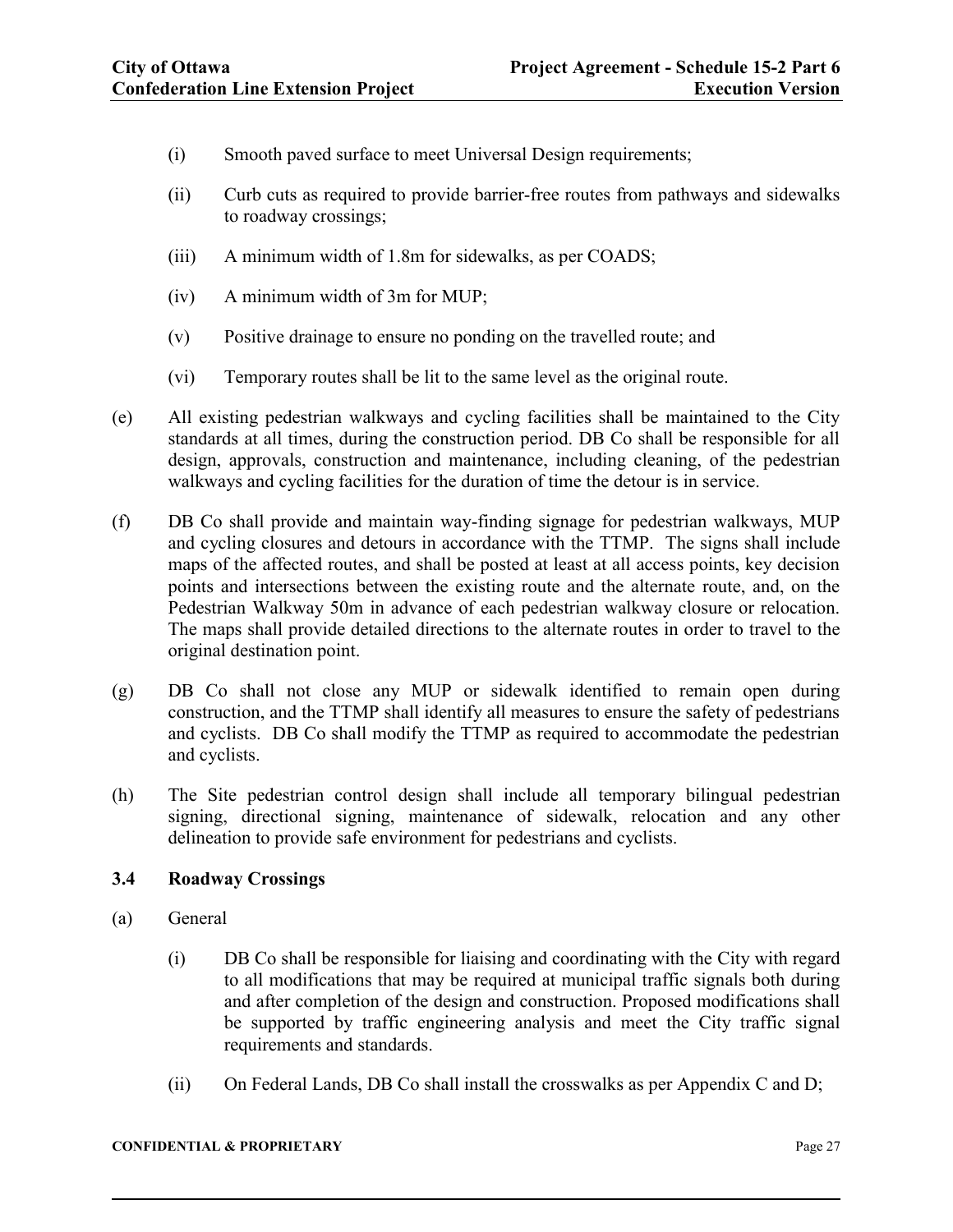- (iii) DB Co shall provide Crossrides where a proposed multi-use pathway or cycle track crosses an intersection.
- (iv) DB Co shall complete a traffic study to finalize the configuration and review with the City with respect to the type of controlled crossing device to be implemented (pedestrian signal, full traffic signal, or PXO Type B, C or D). DB Co shall implement the type of controlled crossing device selected by the City at each intersection where a new controlled crossing is required as per this Part 6
- (v) DB Co shall coordinate the work of this Article 3 with Schedule 15-2, Part  $2 -$ Civil and Guideway, and Schedule 15-2, Part 7 – Traffic and Transit Management and Construction Access.

## <span id="page-29-0"></span>**3.5 Winter Maintenance**

- (a) DB Co shall design the Station plazas, pedestrian Emergency egress, PPUDO, Park and Rides and MUP to accommodate winter maintenance, including providing a route for equipment to manoeuver along the corridor. This shall include locations to stockpile snow along the pathways as required, with sufficient space for equipment turn around, including a minimum of 5m x 5m at all egress points at the building façades;
- (b) DB Co shall indicate the snow storage locations on the layout drawings and fencing drawings;
- (c) Any snow storage locations shall be located on unencumbered City lands and outside of any ROW;
- (d) Any allocated snow storage locations shall be offset from the existing and proposed Site features, bioswales and plant material; and,
- (e) Any snow storage locations shall ensure the drainage pattern is integrated within the overall SWM plan.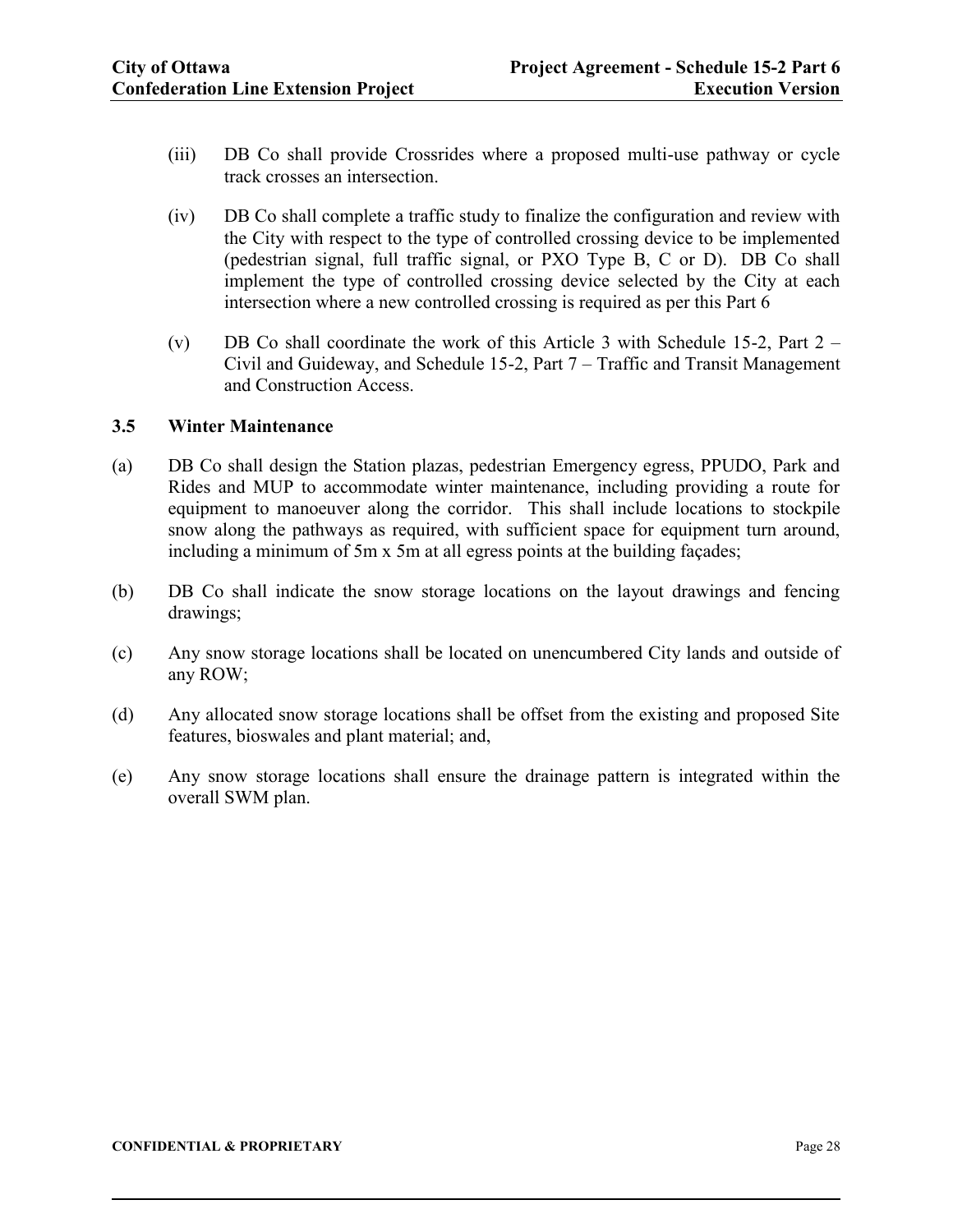# <span id="page-30-0"></span>**ARTICLE 4 SITE SPECIFIC DESIRED OUTCOMES**

## <span id="page-30-1"></span>**4.1 Station Specific Design Criteria**

- (a) Montreal Station
	- (i) DB Co shall provide a 2.5m continuous sidewalk, on both the north and south sides of Montreal Road, from the existing sidewalks east of Shefford Road to the east side of the OR174 EB off-ramp or on-ramp, with the following exceptions:
		- A. Under the bridge structures and Station, the sidewalk width shall be reduced to 2m; and,
		- B. On the south side on Montreal Road, the sidewalk, between Shefford Road and the bus shelter immediately east of Shefford, Road shall not be widened to 2.5m, and on the north side the existing sidewalk between Shefford Road and a point approximately 140m east of Shefford Road, shall not be widened to 2.5m.
	- (ii) On the south side of Montreal Road, DB Co shall provide:
		- A. A 3m MUP, behind the curb and offset from the sidewalk by a 3m landscape buffer, with a crosswalk/crossride, at the OR174 WB on-ramp, and a Protected Intersection, including crosswalk and bi-directional crossride, at the signalized OR174 WB off-ramp/Montreal Road intersection to provide a continuous MUP connection, as identified in Clause 4.4 (a)(i) of this Part 6;
		- B. This MUP shall also serve as the EB cycling lane for Montreal Road and DB Co shall provide the depressed curb, paving markings and COADS requirements at the intersection at the OR174 WB on-ramp, to delineate the pedestrian and cycling routes; and,
		- C. The EB cycling route shall continue as a segregated cycle lane, east of the OR174 WB off-ramp/Montreal Road signalized intersection, under the Montreal Road bridges, to the OR174 EB off-ramp, with the City standard Protected Intersection and pavement markings to connect to the on-road cycle lane adjacent to the vehicle travel lane east of the intersection.
	- (iii) On the north side of Montreal Road, DB Co shall provide:
		- A. A 3m MUP, immediately adjacent to the sidewalk, from the crosswalk/crossride at Montreal Road/OR174 WB off-ramp to the eastwest MUP, to provide the continuous MUP connection, as identified in Clause 4.4 (a)(i) of this Part 6;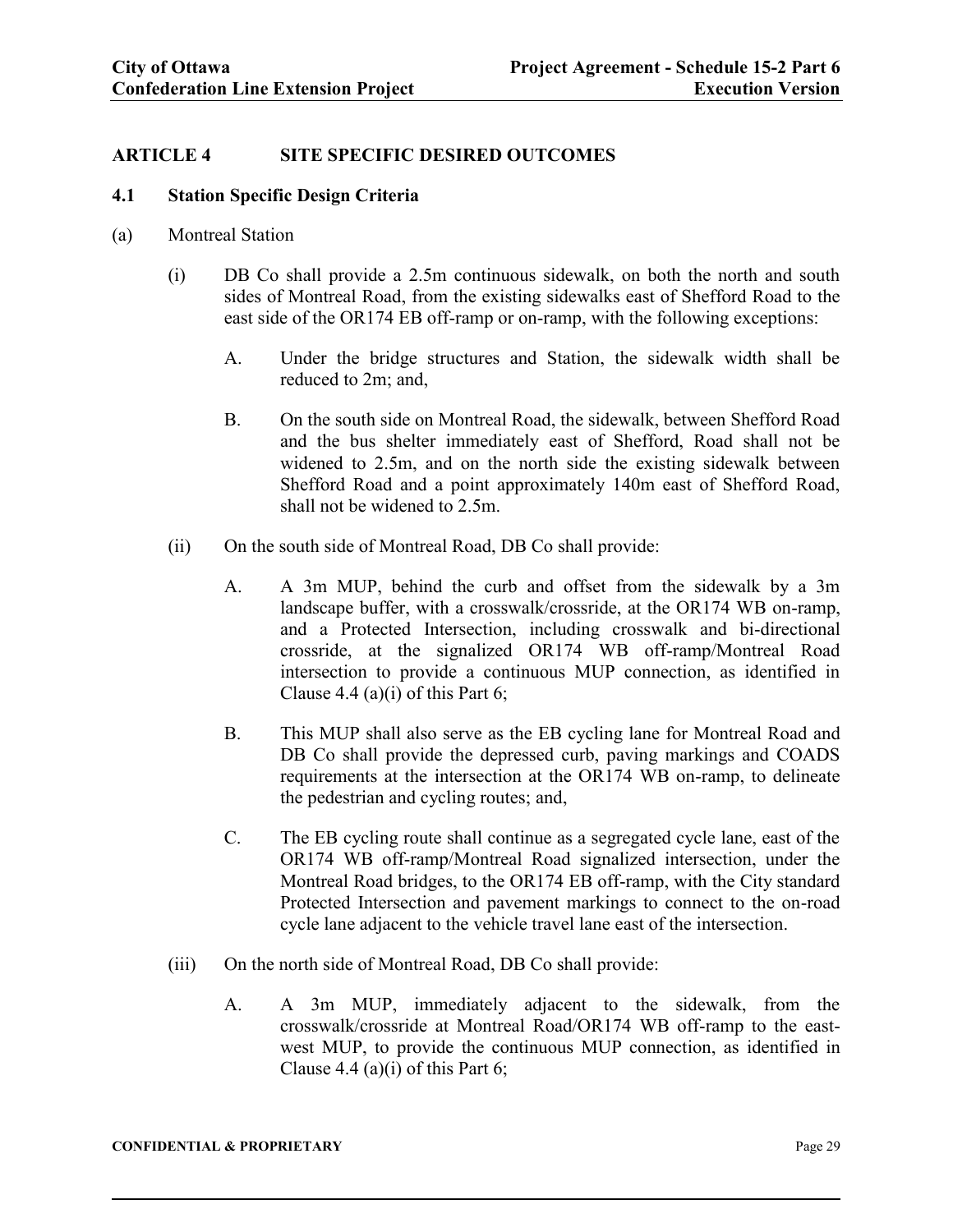- B. A 3m MUP, continuing westerly, and connecting to the south end of Rainbow Street and connecting to a new sidewalk on the west side of Rainbow that shall extend to Canotek Road;
- C. A segregated westbound cycle track commencing from the east side of the OR174 EB on-ramp to the west side of the OR174 WB off-ramp; and,
- D. Provide Protected Intersections and pavement markings to connect to the on-road cycle lane adjacent to the vehicle travel lanes at each intersection.
- (iv) Under the OR174 Bridge Structures, there shall be a minimum of 8m of paving, from the front face of the curb, to the front face of the Bridge abutments to generally include:
	- A. 2m width for the bus shelter or streetscape elements;
	- B. 2m sidewalk width for the pedestrians;
	- C. 2m width for the bus staging/access;
	- D. 1.5m width for the cycle track;
	- E. 0.5m width for buffer between the cycle track, curb and sidewalk; and,
	- F. With the exception of the asphalt paving for the cycle track, and the interlocking pavers for the buffer, all the paving shall be concrete.
- (v) DB Co shall provide continuous concrete paving from the outer limit of the bus staging area, 18m from the bus flag location, to the outside limit of the Station entry, to create a pedestrian/cycling mixing zone across the full extent of the bus stop and Station entry.
- (vi) The cycle track shall be developed behind the roadway curb. At the bus stop location, the alignment for the cycle track shall offset from the curb to accommodate a 2m bus staging/access area.
- (vii) The bicycle parking shall have equal quantities at each entry, offset from the Station entry and Montreal Road bus stops.
- (b) Jeanne d'Arc Station
	- (i) The bicycle parking for the Station shall be located immediately north and south of the Bridge Structure, on the east side of the ROW.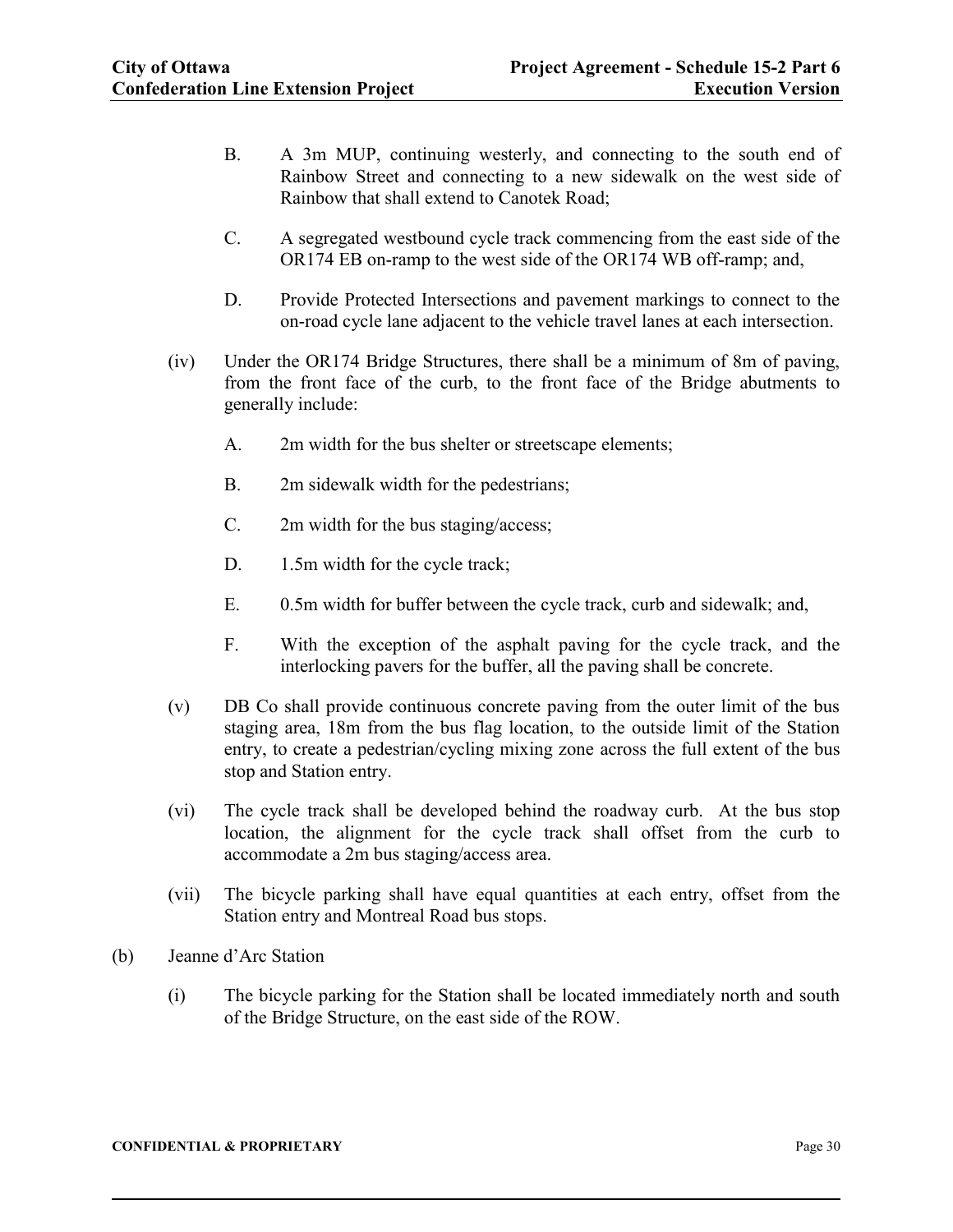- (ii) 50% of the bicycle parking shall be provided on the north side of the bridge, and 50% of the bicycle parking shall be provided on the south. Provide retaining walls as required for the bicycle parking.
- (iii) There shall be a MUP leading to the bicycle parking from Fortune Drive.
- (iv) Provide 2m wide sidewalk on the east and west sides of Jeanne d'Arc Boulevard on the Bridge Structure. Extend the 2m sidewalk to the bicycle parking to the north, and the MUP to the south, on the east side of the roadway.
- (c) Orléans Station
	- (i) The bicycle parking for the Station shall be located in equal quantities to the north and south, and immediately adjacent to the Bridge Structure with retaining walls and guards as required.
	- (ii) Widen the sidewalk, from Lumberman Way and Fortune Drive, to 2.5m to accommodate pedestrian movements to the Station, with the exception of the sidewalks on the bridge structure.
- (d) Place d'Orléans Station
	- (i) DB Co shall provide a Station entry plaza within the existing lands of the BRT Station, with access from Champlain Street, and ensuring the plaza accommodates the bus movements within the Station.
	- (ii) DB Co shall provide a fence between the Fare Paid Zone and unpaid zone, from 9m west of the crosswalk at Champlain to the north side of the Station entry, and extend the fence on the south side of the Station Entry to the existing jersey barrier on the north side of the Shopping Centre parking lot. The existing sidewalks shall be extended to reduce the access point to one lane for Emergency access, with a lockable gate.
	- (iii) DB Co shall provide a paved Station plaza on either side of the fare gates, with deciduous trees within the pavement.
	- (iv) The Park and Ride on the north side of OR174 shall be reconfigured to accommodate a minimum of three PPUDO spaces adjacent to north end of the existing pedestrian bridge.
	- (v) Provide 2.4m wide concrete sidewalk adjacent to PPUDO spaces.
	- (vi) Provide a Station entry plaza at the Champlain Street entrance.
	- (vii) Bicycle parking for the Station shall be provided as follows: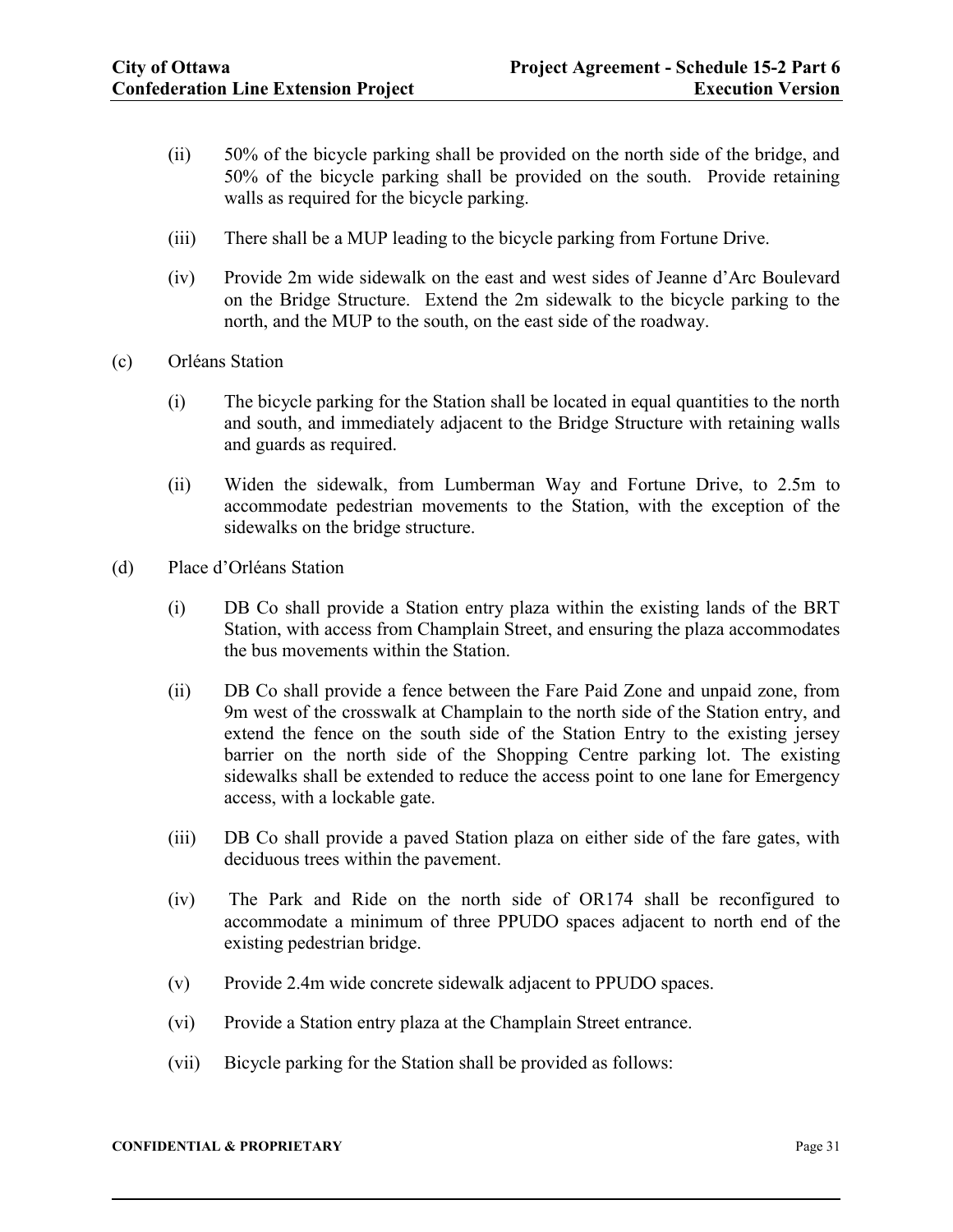- A. 70% north, at the existing Park and Ride;
- B. 30% south, at the entry plaza adjacent to Place d'Orléans.
- (e) Trim Station
	- (i) Provide a Station entry plaza that encompasses the LRT and bus Station of approximately  $1,500 \text{ m}^2$ , with 60% paved.
	- (ii) Provide a shared parking lot with one cell for the Universal Accessible Parking and one cell for the PPUDO immediately adjacent to the Station plaza.
	- (iii) Provide a 2.4m continuous sidewalk, from each parking lot cell to the Station plaza, with crosswalks as required.
	- (iv) Provide 3.0m wide concrete sidewalk along the north side of the parking lot linking parking areas to the Station plaza.
	- (v) Provide a secure fenced perimeter around the bus facility, extending from the Station to the fare controlled entrance, to restrict any unauthorized access to the Station and bus Station.
	- (vi) Provide pedestrian lighting on sidewalks and pathways from the perimeter of the Site on all sidewalks and MUPs.
	- (vii) Bicycle parking for the Station shall be provided to the south of the Station, and shall service both the LRT and Transitway Stations.
	- (viii) Prior to the removal of existing Redblacks forest on the east side of the Park and Ride facility, DB Co shall:
		- A. Plant the equal number of trees, with the same caliper and species in Cumberland Millennium Park, 100 Millennium Blvd, Orleans, relocate the existing signage, relocate the existing maple trees of the Redblacks Forest, affected by the reconfiguration of the facility to a site selected by the City, within a 5km radius of the existing site, including the maintenance and warranty of the trees for two years.
- (f) Westboro Station
	- (i) Provide a MUP connection from the existing pathway northwest of the Station, leading from Lanark Avenue to Scott Street.
	- (ii) The Station plaza on the south side of the alignment shall be developed as a transition zone for pedestrians and cyclists.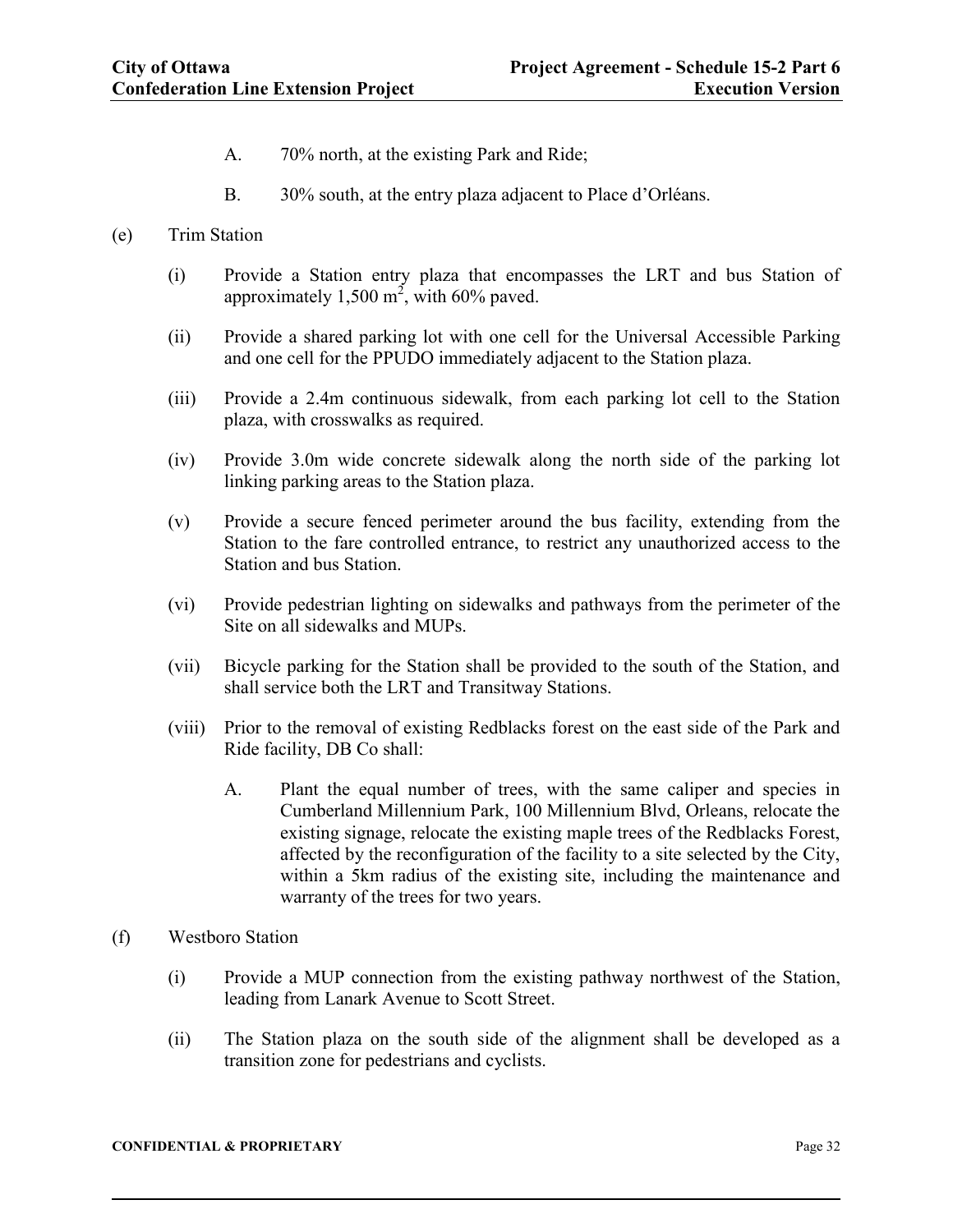- (iii) The Station plaza shall extend from the Station Entry to Scott Street, and between the bus access loop to the bus stop on the north side of the Station.
- (iv) The bicycle parking shall be provided in equal quantities at both the east and west end of the Station plaza.
- (v) Provide equal number of PPUDO's on both the north and south side of Scott Street, offset on either side of the front Station plaza, beyond the bus access loop.
- (vi) The sidewalks to the east and west of the plaza shall be widened to 3m wide MUPs.
- (vii) A crosswalk/Crossride shall be provided at the MUP crossing of the bus loop staging area.
- (g) Dominion Station
	- (i) There shall be a Station plaza extending between Dominion Avenue and the Station entry, with an approximate size of  $200 \text{ m}^2$ .
	- (ii) There shall be a minimum 4.2m wide direct public lit MUP connection between Workman Avenue and Dominion Avenue, connecting to the Station plaza over the alignment.
	- (iii) There shall be a 3m MUP connection from Workman Avenue to the at-grade pedestrian crossing of the SJAM. Provide pathway connections to the existing NCC pathways east of the at-grade crossing, on the north and south sides of the SJAM Parkway.
	- (iv) Construct the at-grade crossing as per Clause 4.4, of this Part 6.
	- (v) The bicycle parking shall be located with 50% of the bicycle parking on the south side of the Station, and 50% on the north side, within the Station plaza.
	- (vi) The Station plaza shall provide a direct connection to the NCC pathway on the SJAM Parkway west of the Station, and connect with the MUP on the south side of the LRT corridor, along the Scott Street corridor.
	- (vii) A PPUDO shall be provided to the south side of the Station, on Dominion Avenue.
	- (viii) A continuous sidewalk, commencing at Richmond Road shall be constructed on the east side of Berkley Avenue and north side of Dominion Avenue to the Station plaza. DB Co shall complete the design of the drainage to ensure adequate drainage is provided.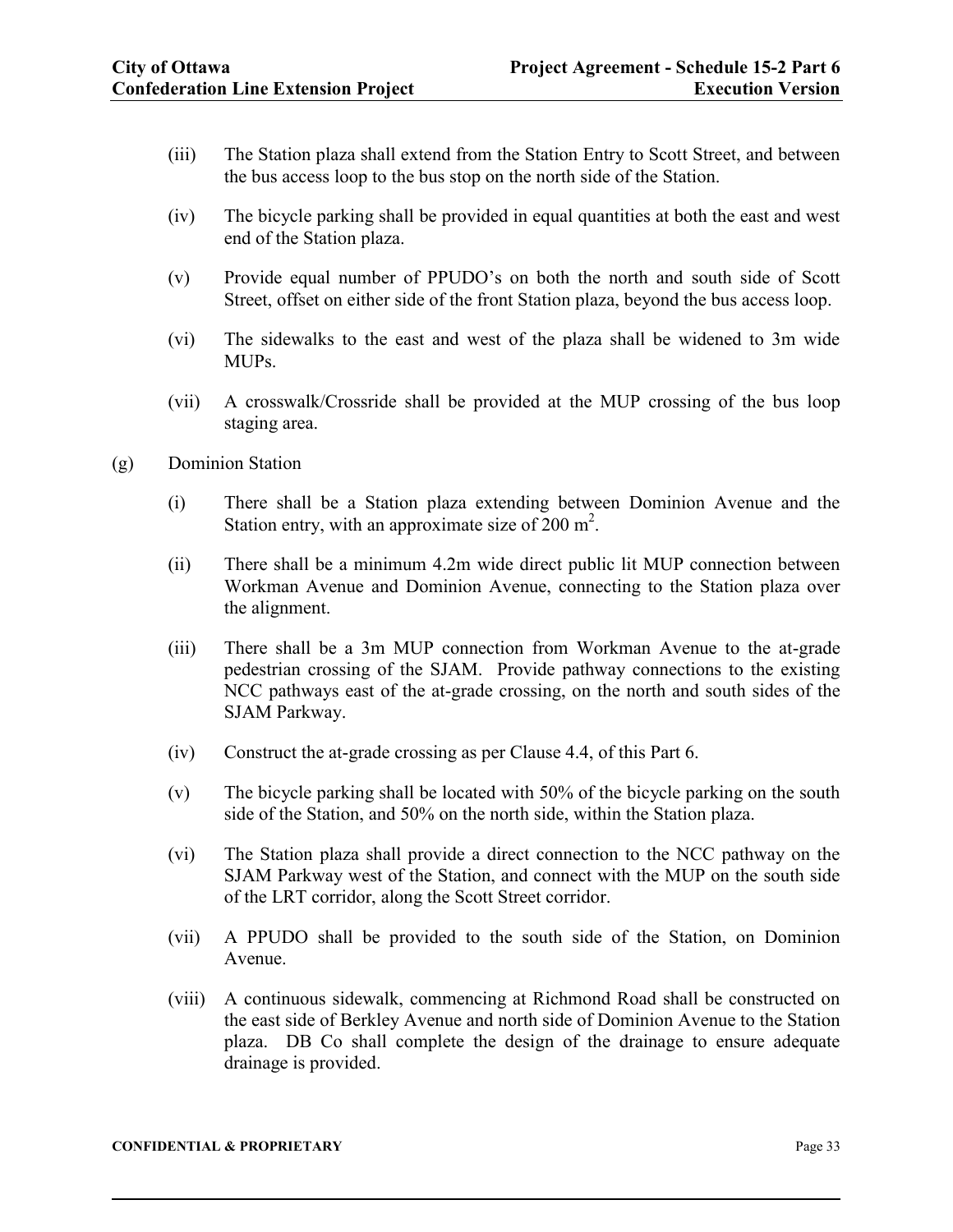- (h) Cleary Station
	- (i) There shall be a Station plaza extending from the Station entry to the east side of the Cleary intersection crosswalk.
	- (ii) There shall be a 3m MUP from the northeast intersection of Cleary Avenue/Richmond Road connecting directly to the NCC Pathway.
	- (iii) The bicycle parking shall be located within the Station plaza.
	- (iv) There shall be a raised intersection at Cleary Avenue/Richmond Road that encompasses both the east and west crosswalk/Crossride, and shall be constructed of 100mm x 200mm, 100mm depth interlocking pavers, with 100mm concrete base, Sierra colour, in a herringbone pattern as manufactured by [**REDACTED**].
	- (v) Provide equal number of PPUDO's on both the north and south side of Byron Avenue, adjacent to the Station plaza to the east of the Station.
	- (vi) Reinstate the lands in the northeast quadrant of Richmond Road/Cleary Avenue with topsoil and sod.
- (i) New Orchard Station
	- (i) There shall be a Station plaza between the west crosswalk of New Orchard Avenue/Richmond Road, and the front entry of the Station;
	- (ii) There shall be a raised intersection at New Orchard/Richmond Road that encompasses both the east/west, and north/south crosswalk/Crossride, and shall be constructed of interlocking pavers, with a 100mm concrete base. Meet and match the pavers and details developed for the Cleary Avenue intersection.
	- (iii) The Station plaza shall be a minimum of 50% paving, and provide a direct pedestrian connection between the intersection and the Station entry.
	- (iv) The Station plaza shall include lighting to City standards, and in accordance with Article 2.7 of this Part 6.
	- (v) There shall be a 2.4m wide concrete sidewalk on the south side of the Station, connecting the Station plaza to Byron Linear Park, with a minimum of 3m landscape buffer, with tree planting. There shall be a minimum 5m landscape buffer, with tree planting on the north side.
	- (vi) Refer to Clause 4.4 of this Part 6, for Richmond Road Complete Street streetscape requirements.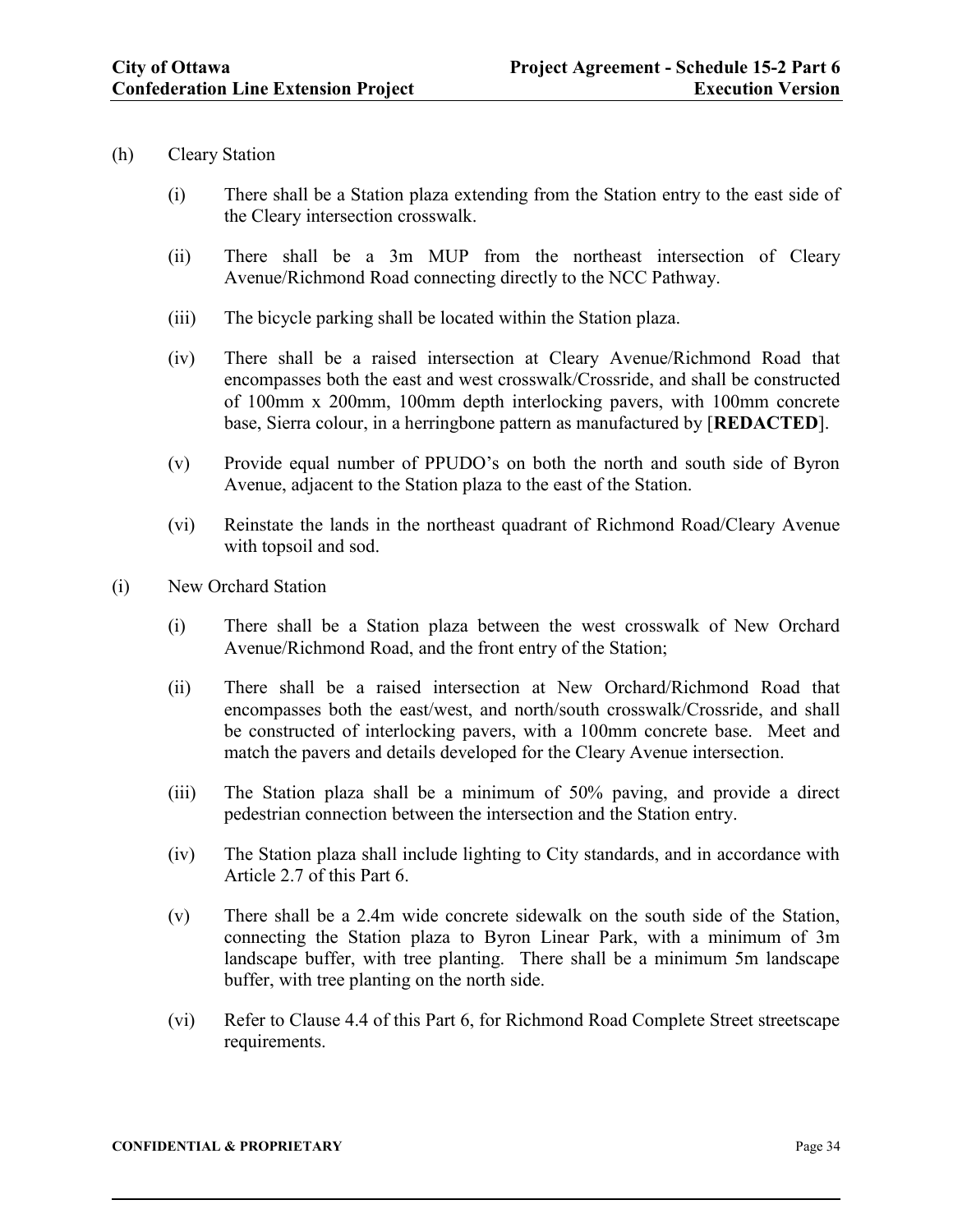- (vii) Provide the PPUDO on the north side of Byron Avenue, adjacent to the Station plaza
- (j) Lincoln Fields Station
	- (i) There shall be a direct lit MUP connection, between the signalized intersection on SJAM Parkway and the at-grade Station entry on the west side of the alignment.
	- (ii) The MUP connection shall be designed to elevations above the 100 year flood, and where the MUP crosses the floodplain, it shall be elevated with a Bridge.
	- (iii) There shall be a Station plaza at the west entrance of sufficient size to accommodate the pedestrian movement to the entry and 40% of the required bicycle parking spaces.
	- (iv) There shall be a Station plaza on the south end of the Station, connecting the Station Entry with Carling Avenue, of an approximate size of  $100m^2$ , with a minimum of 60% paved.
	- (v) There shall be a Station plaza on the east side of the Station, connecting the PPUDO, paid entry gates, bus Platforms and Station entry. The Station plaza shall contain 20% of the bicycle parking spaces.
	- (vi) 40% of the required bicycle parking spaces shall be accommodated at the Station plaza leading from Carling Avenue.
	- (vii) The traffic islands within the bus Station shall include infiltration trenches with tree and shrub planting.
	- (viii) Provide permeable pavers at the Station entrance and a permeable paver strip along the pedestrian walkway (adjacent to bus Platform) to a dry pond.
	- (ix) The bus Station shall have trees in the plaza adjacent to the bus shelters to provide shade and shelter to the transit users.
	- (x) Provide a separate PPUDO, with access from the existing signalized intersection at Carling Avenue/Lincoln Fields Station and have a sidewalk connection from the PPUDO, and Carling Avenue, to the at-grade entrance to the east side of Station.
	- (xi) Provide retaining walls to allow direct access from the PPUDO to the fare controlled entrance.
	- (xii) Provide a secure fenced perimeter around the bus facility, extending from the Station to the fare controlled entrance for the PPUDO, to restrict any unauthorized access to the Train Station and bus Station.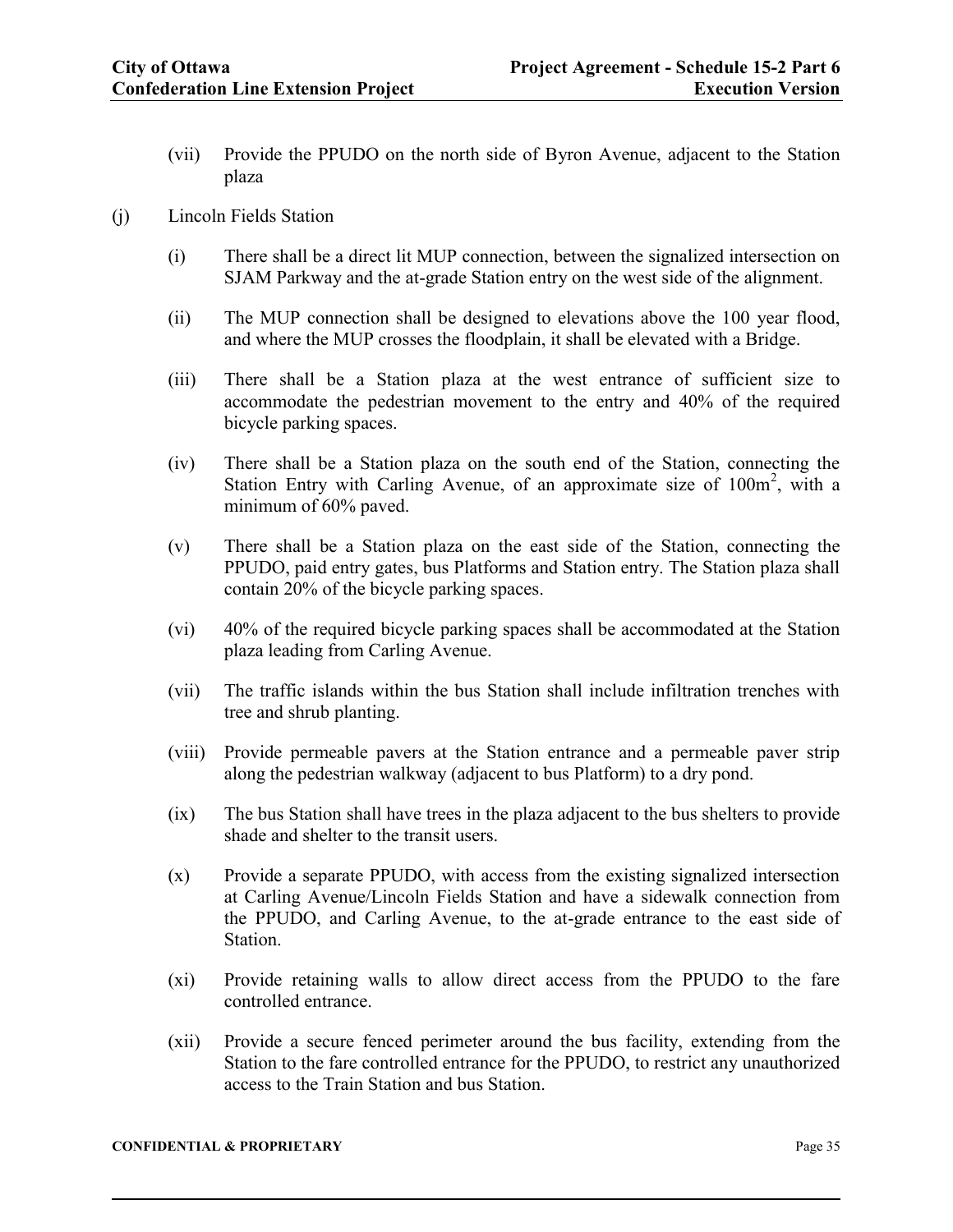- (xiii) Provide a 2m wide sidewalk and 1.8m cycle lane on both sides of Carling Ave. between existing signalized crossing and proposed 6m wide crosswalk/Crossride.
- (xiv) Locate the pedestrian activated crosswalk/Crossride signalized intersection approximately 120m west of the existing Transitway entry on Carling Avenue to align with the MUP on the south side of Carling and with the Station entry Plaza.
- (k) Iris Station
	- (i) There shall be a Station plaza on both the east and west side of the Station which delineates the pedestrian space.
	- (ii) The West Station plaza shall extend from the proposed stairs connecting the plaza to Iris Street Bridge to the south to encompass the bicycle parking.
	- (iii) There shall be a lit MUP connection from Iris Street to both Station plazas and fare control entry location.
	- (iv) There shall be a MUP on the west side of the Station, extending from Baseline Station to the NCC Capital Trail on the north side of Iris Street.
	- (v) DB Co shall provide a controlled crossing of Iris Street between Iris Station and Parkway Drive. DB Co shall complete a traffic study to finalize the configuration and review with the City with respect to the type of controlled crossing device to be implemented (pedestrian signal, full traffic signal, or PXO Type B, C or D). DB Co shall implement the type of controlled crossing device selected by the City.
	- (vi) Provide equal number of PPUDO's on both the north and south side of Iris Street, and coordinated with the bus stops and signalized pedestrian crossing.
	- (vii) The Emergency exits shall provide a direct connection from the Station to the walkways.
	- (viii) There shall be bicycle parking provided adjacent to the Station entry, with 50% provided at each entry.
- (l) Baseline Station
	- (i) The bus Station plaza shall extend from the Station entry at College Avenue, and encompass the interior of the bus Station. It shall be a minimum of 60% soft landscape and 40% paved areas, with sidewalks a minimum of 3m. The soft landscape shall contain earth forms with 3:1 slopes that direct the Passengers between the bus stops and the LRT entry. There shall be a break in the landforms to provide a direct pedestrian access between the east and west sides of the Transitway to accommodate transfers between the local and express buses.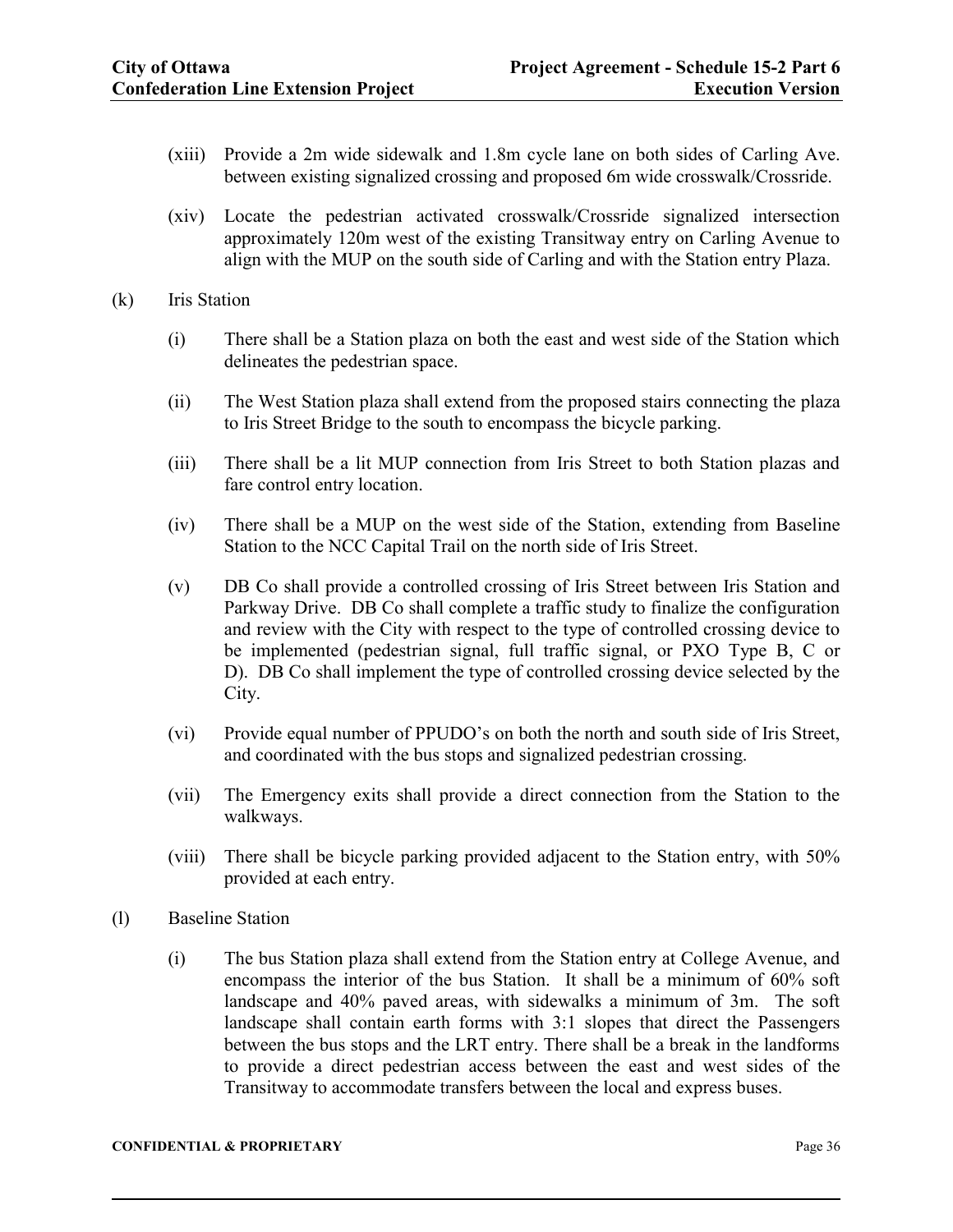- (ii) Provide lighting throughout the Station plaza to City Standards, and in accordance with Clause 2.7 of this Part 6.
- (iii) Provide a secure fenced perimeter around the bus facility, extending from the Station to the fare controlled entrance, to restrict any unauthorized access to the Station and bus Station.
- (iv) Relocate the MUP to the west side of [**REDACTED**] plaza.
- (v) 60% of bicycle parking shall be provided at the south entry to the Station and 40% at the north Station entry.
- (vi) Provide a plaza entry at the north Station Entry, with the following:
	- A. Remove all the existing turf at the north Station entry and install concrete paving.
	- B. Relocate existing café tables to accommodate Station entry
	- C. On the north side of the Station entry, remove existing turf and extend concrete paving a minimum of  $350m^2$ .
- (vii) Reinstate the remaining plaza to the west of the [**REDACTED**] building to match existing paving and soft landscape areas.
- (viii) Remove the bus stops and two lanes of the Transitway and reinstate with topsoil and sod. Maintain two lanes of the existing Transitway between Navaho Drive and College Avenue, as per Schedule 15-2, Part 1, Article 14 – Demolition, Removals and Disposal.
- (ix) Provide a MUP on the west side of the Transitway, extending from the existing east-west MUP, to Pallister Private.
- (m) Queensview Station
	- (i) The bicycle parking shall be provided at street level, with 30% of the spaces provided at each the south side and 70% on the north side of the Station.
	- (ii) Provide a PPUDO on the north side of Baxter Road near the Station entry/Pedestrian Bridge with a sidewalk connection between the PPUDO and the Station Entry.
	- (iii) Provide a MUP leading from the PPUDO on Queensview Drive to the Station entry ramp on the west side with tree planting and lighting to City standards.
	- (iv) Provide a lit MUP from the east Station Entry to Roman Avenue.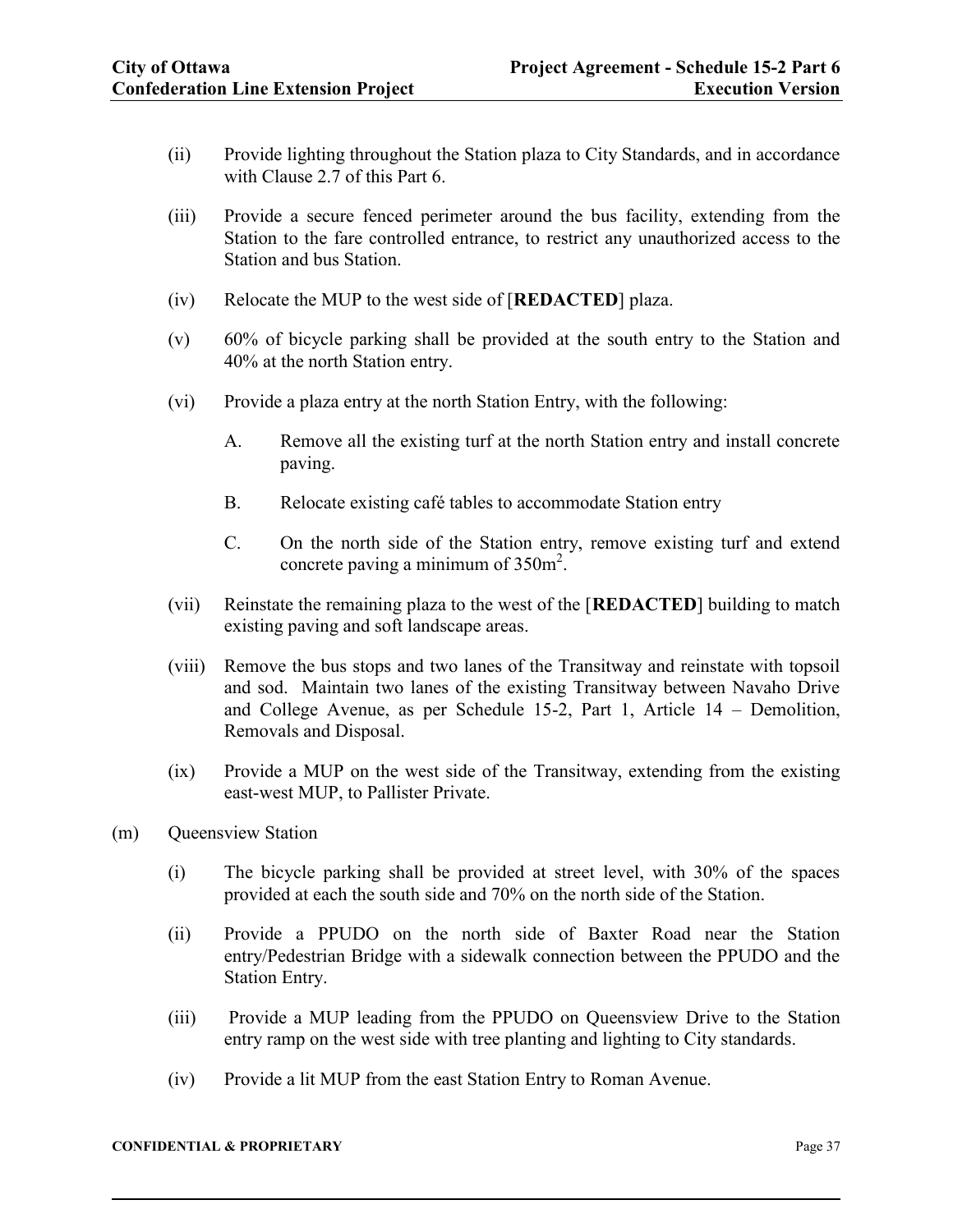- (v) Provide a PPUDO to the north of the Station on Queensview Drive.
- (vi) Provide a lit 2.4m wide sidewalk, with a roll curb along the existing parking lot, from the MUP north to the Queensview Drive, to the Station north entry Station Plaza.
- (vii) Provide an entry plaza of approximately  $300m^2$  on the north side adjacent to the retail parking lot, with 80% paving, and 20% soft landscaping.
- (viii) Provide a sidewalk on the west side of the Station, along the south and west side of the parking lot, extending to Queensview Drive.
- (ix) Provide a 6m wide pedestrian walkway from the north Station entry plaza to the existing retail building, framed on either side with a 2.0m wide planting bed. The pedestrian walkway shall provide a smooth slope between the existing retail building and the Station, with a raised crosswalk at the drive aisle.
- (x) Reconfigure the parking lot to accommodate the proposed modifications, including the traffic island, with the two trees.
- (xi) DB Co shall provide a Station plaza at Baxter Road of sufficient size to accommodate the entry to the Station entry/Pedestrian Bridge and the bicycle parking.
- (xii) Provide a sidewalk on the north/west side of Baxter Road, from the Station Entry to Iris Street.
- (n) Pinecrest Station
	- (i) Provide a lit MUP from the southwest corner of the intersection of Pinecrest Road/Hwy 417 WB off-ramp to the Station plaza.
	- (ii) Provide a lit Station Plaza with a minimum of 9m width between the bus Platform and the Station entry to accommodate the Passenger movement, and the east-west MUP on the north side of the Station. Provide a sidewalk with a 3m landscape buffer, between the MUP along the bus Platform and connecting to the Station entry plaza.
	- (iii) Provide a 3m wide lit MUP connection from Dumaurier Avenue to the Station plaza and a controlled crossing at Dumaurier Avenue. DB Co shall complete a traffic study to finalize the configuration and review with the City with respect to the type of controlled crossing device to be implemented (pedestrian signal, full traffic signal, or PXO Type B, C or D). DB Co shall implement the type of controlled crossing device selected by the City.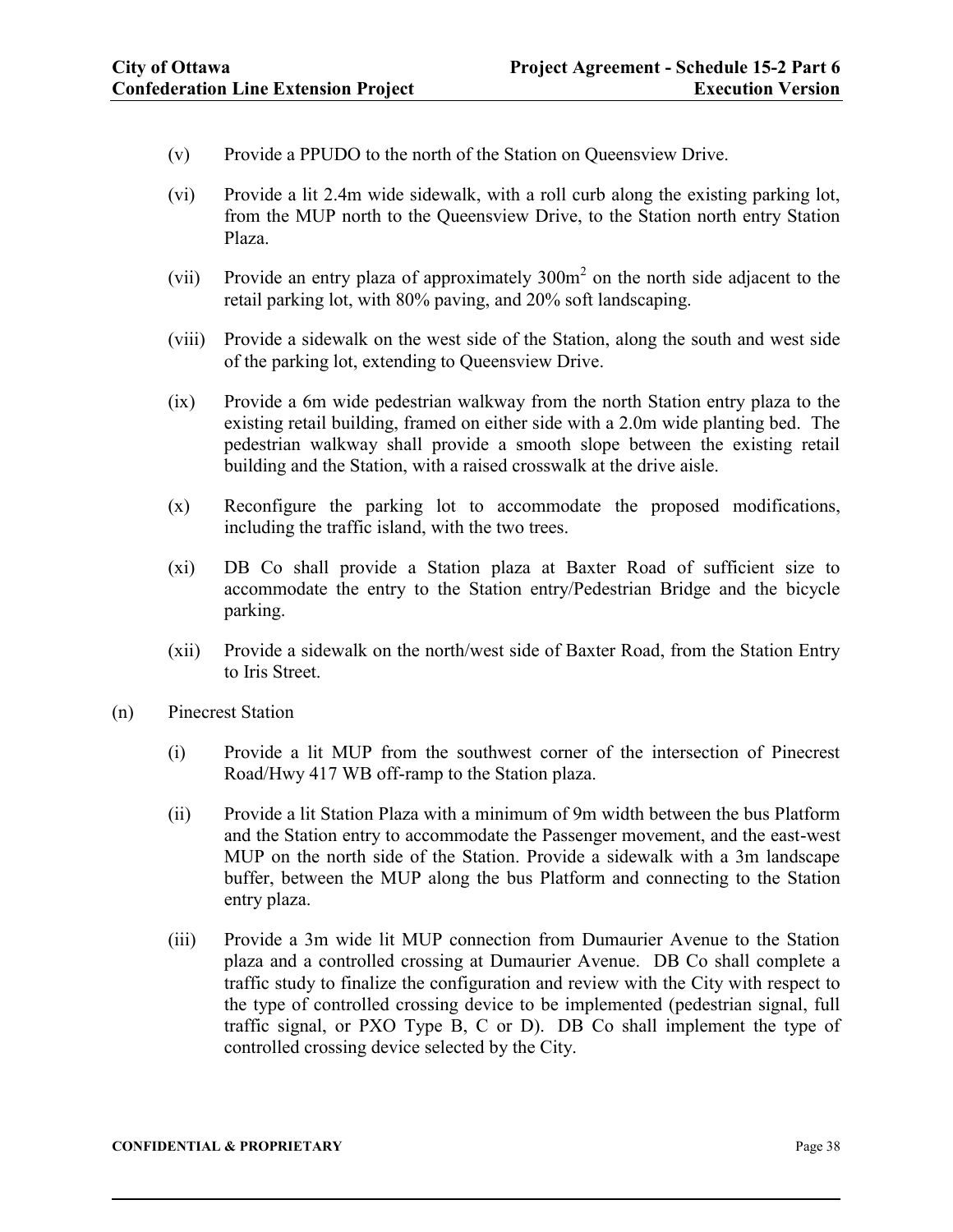- (iv) There shall be a PPUDO on Dumaurier Avenue with a sidewalk connection to the MUP leading to the Station.
- (o) Bayshore Station
	- (i) There shall be a Station Plaza from the limit of the Fare-Paid Zone to the Bayshore access road.
	- (ii) Provide a fence enclosure from the paid fare entry around the bus Station to restrict access to the Station.
	- (iii) There shall be a MUP from the Station plaza to Woodridge Crescent on the west side of the bus access, with an at-grade controlled crossing between the MUP and the sidewalk on the north side of Woodridge Crescent.
	- (iv) DB Co shall complete a traffic study to finalize the configuration and review with the City with respect to the type of controlled crossing device to be implemented (pedestrian signal, full traffic signal, or PXO Type B, C or D). DB Co shall implement the type of controlled crossing device selected by the City.
	- (v) Provide a crosswalk from the Station plaza, east to the sidewalk along the north face of the shopping centre.
	- (vi) DB Co shall extend a 3.0m sidewalk along the north side of the alignment under Richmond Road, and connecting to the Richmond Road/417 off-ramp. DB Co shall maximize the width of the sidewalk under the Richmond Road Bridge and widen to 3m east and west of the Richmond Road Bridge. DB Co shall maximize the sidewalk width on Richmond Road up to 3.0m by modifying the lane widths, and protecting the existing retaining wall.
	- (vii) There shall be a PPUDO on the south side of Woodridge Crescent.
	- (viii) Provide infiltration trench with tree and shrub planting within central island of Transitway zone.
	- (ix) Provide crosswalk/Crossride on the south side of the signalized intersection of the Highway 417 WB off-ramp at Richmond Road.
	- (x) Provide a MUP from Woodridge Crescent to Holly Acres Drive, on the north side of the alignment.
- (p) Moodie Station
	- (i) DB Co shall provide a Station entry plaza of approximately  $600m^2$ , connecting the BRT to the LRT;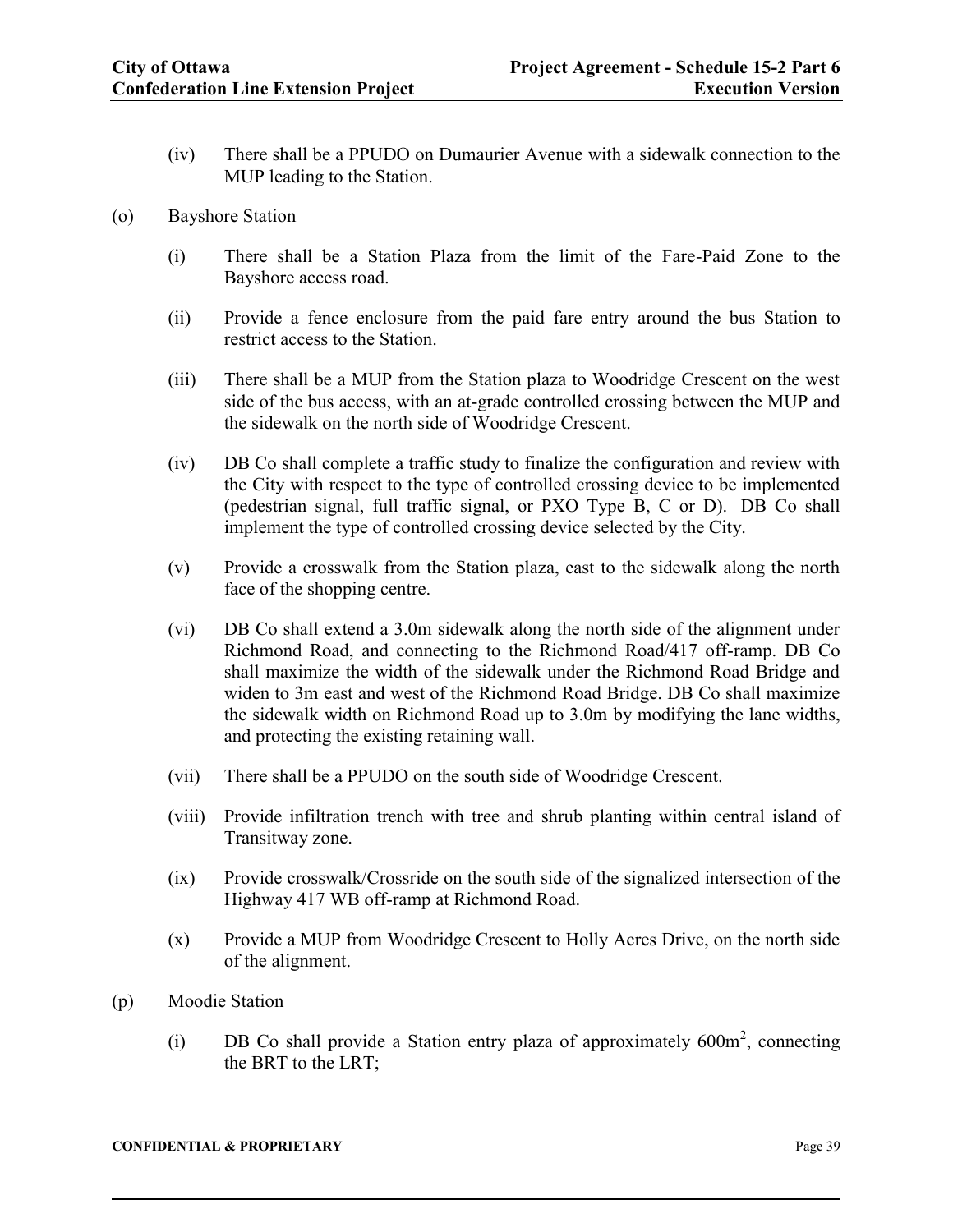- (ii) Provide lockable gates from the BRT Station to the entry plaza, to accommodate passenger movement when the LRT is not operational;
- (iii) Realign the current MUP from Moodie Drive to the east of the Station, as required to accommodate the Station and the realignment of Corkstown Road. Any MUP relocation shall be no closer to Stillwater Creek. Reinstate the existing PXO, as per the original conditions prior to commencement of the works. Modify the grading of the MUP at the Moodie intersection to eliminate ponding on the MUP. The existing MUP south of Corkstown Road and east of Moodie Station shall remain in its current position and no realignments of this portion shall be permitted;
- (iv) DB Co shall provide two PPUDOs accessed from Corkstown Road: one west of the Station, and one east of the Station entry. Each PPUDO shall be located as close as possible to the Station entry. Should the PPUDO be located on the north side of Corkstown Road, provide a crossing at the PPUDO and Corkstown Road. DB Co shall complete a traffic study to finalize the configuration and review with the City with respect to the type of controlled crossing device to be implemented (pedestrian signal, full traffic signal, or PXO Type B, C or D). DB Co shall implement the type of controlled crossing device selected by the City.
- (v) Provide a secured perimeter enclosing the LRT and BRT Platform, with lockable gates located between the bus Platform and the LRT Platform.
- (vi) There shall be a 2.4m sidewalk from Corkstown Road to the Station entry plaza, connecting to the existing sidewalk, and offset from the MUP with a landscape median.
- (vii) Extend a MUP from the existing the sidewalk along the north side of Corkstown Road, as required to provide a continuous connection between the existing MUP south of Corkstown Road to Moodie Drive. The MUP shall be lit.
- (viii) Provide a pedestrian connection between the PPUDOs and the Station entry.
- (q) Tunney's Pasture
	- (i) DB Co shall increase the size of the Existing Confederation Line Station plaza to accommodate the modifications to the bus layby area, west of the Station.
	- (ii) DB shall provide a secured fence perimeter around the bus staging area and the entrance to the LRT Station to create one Fare Paid Zone, with an Emergency access at the northeast corner to Yarrow Drive.
	- (iii) The Site design includes the Streetscape, Station plaza and the Bus Loop Green Space, as per Appendix N, Tunney's Pasture Concept Reference Plan. DB Co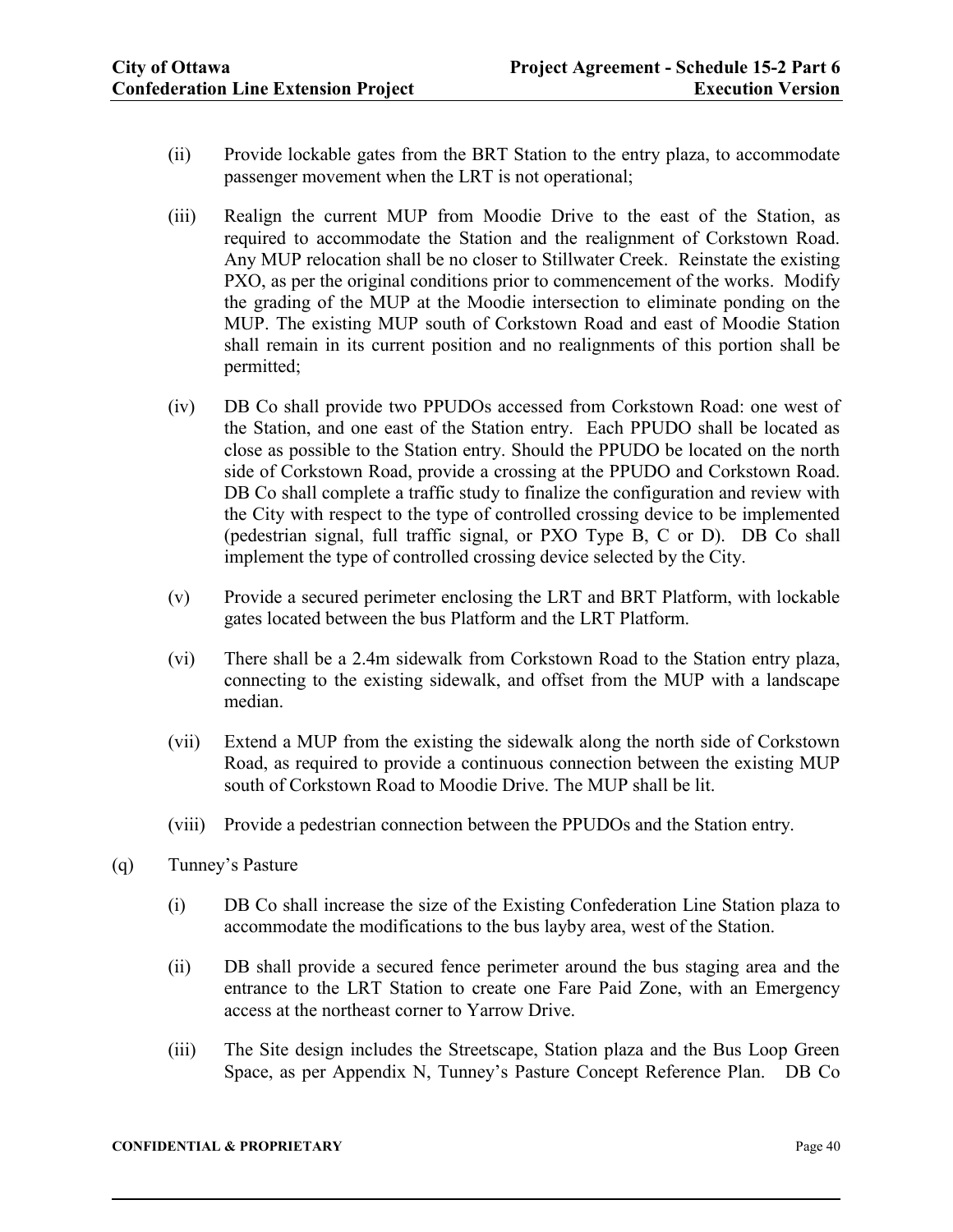shall be responsible to finalize the design, and submit drawings, as per Schedule 10 – review Procedure, for the landscape.

- (iv) DB Co shall provide the following elements for the design:
	- A. Tree Planting:
		- i. Provide a soil trench a minimum of 3.0m in width for trees installed in narrow planting beds;
		- ii. All trenches and boulevard planters shall contain a breakthrough to catch basin in a series of 4 trees; and,
		- iii. Include 150mm drainage tiles with filter sock, encompassed in 20mm washed clear stone, enclosed in Class 1 non-woven geotextile.
	- B. Tree Planting in Paving:
		- i. Trees shall provide shade to seating zones during the summer and shall not obstruct key sightlines and access routes;
		- ii. Trees planted in hard surface pavements be installed with structural soil and shall include tree grates to protect tree roots in the walking surface; and,
		- iii. Irrigation shall be provided for the trees in the structural cells.
	- C. Plant Material Sizes:

| Plant Material                                                                  | Spacing                   | <b>Size</b>          |  |  |
|---------------------------------------------------------------------------------|---------------------------|----------------------|--|--|
|                                                                                 |                           |                      |  |  |
| Deciduous trees, large                                                          | 7.5 m on centre, with     | 70-90 mm caliper $*$ |  |  |
|                                                                                 | 10m on centre adjacent to |                      |  |  |
|                                                                                 | streets                   |                      |  |  |
| Shrubs                                                                          | $600-900$ mm on centre    | 60 cm ht. $/$ 3 gal. |  |  |
| Grasses & Groundcovers and                                                      | 300 mm on centre          | 1 gal. pot           |  |  |
| Vines                                                                           |                           |                      |  |  |
| * No more than 30% of trees shall be at the lowest size in the specified range. |                           |                      |  |  |

- D. Concrete unit pavers:
	- i. Concrete unit pavers shall accommodate maintenance and Emergency vehicle access;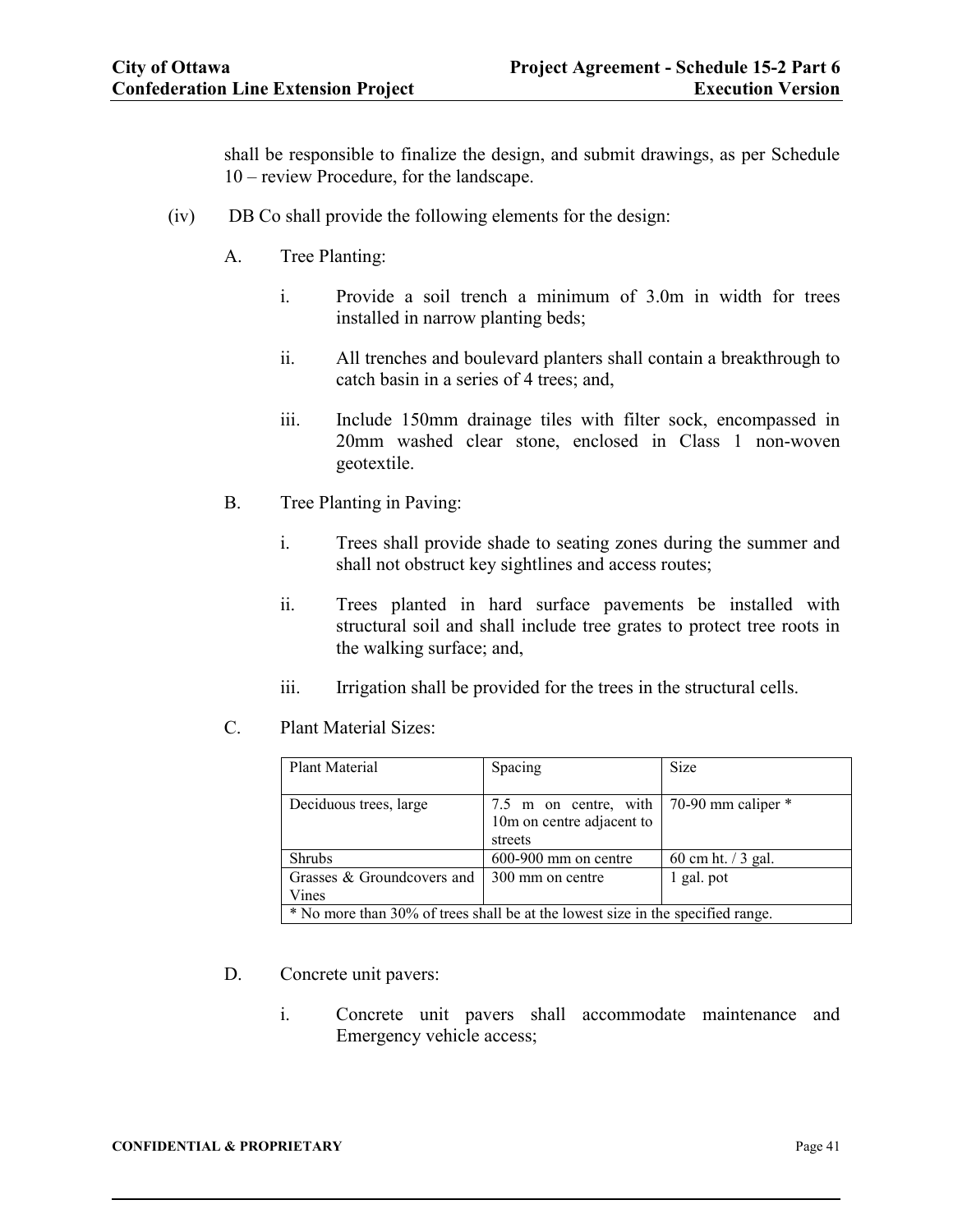- ii. Concrete unit pavers shall be a minimum 100mm thick and shall be laid over a concrete base; and,
- iii. Concrete unit pavers shall be rectangular with a length at least three times the width, and a minimum of two contrasting shades of grey.
- E. Benches
	- i. Curved benches shall be provided and shall be 450mm high x 500mm wide, typical. Benches shall be integrated into the planting beds adjacent to provide curved, concave seating spaces beyond the main sidewalk or plaza spaces;
	- ii. Bench base shall be cast-in-place concrete with integral colour pigment to achieve a consistent mid-grey colour and include full depth footings;
	- iii. Wood seating shall be provided over concrete bench base integrated into the overall design to achieve a visually cohesive effect:
		- 1 30% of seating shall also provide backrests and armrests to suit universal accessibility;
		- 2 wood shall be highly durable & low-maintenance (will not require re-coating after a one-time sealer application);
		- 3 ipe or approved equivalent;
		- 4 concealed galvanized steel connection brackets throughout;
		- 5 stainless steel fasteners throughout; and,
	- iv. Skateboard deterrents shall be provided along benches, to be located maximum 1000mm on centre, maximum 450mm from corners. Shall be Grade 316 stainless steel, concealed fixing using mounting pin/drill & epoxy installation; Skatestoppers G-05-SS or approved equivalent.
- F. Roadway Lighting
	- i. Streetscape lighting shall be provided along Yarrow Driveway, Goldenrod Driveway and Tunney's Pasture Driveway;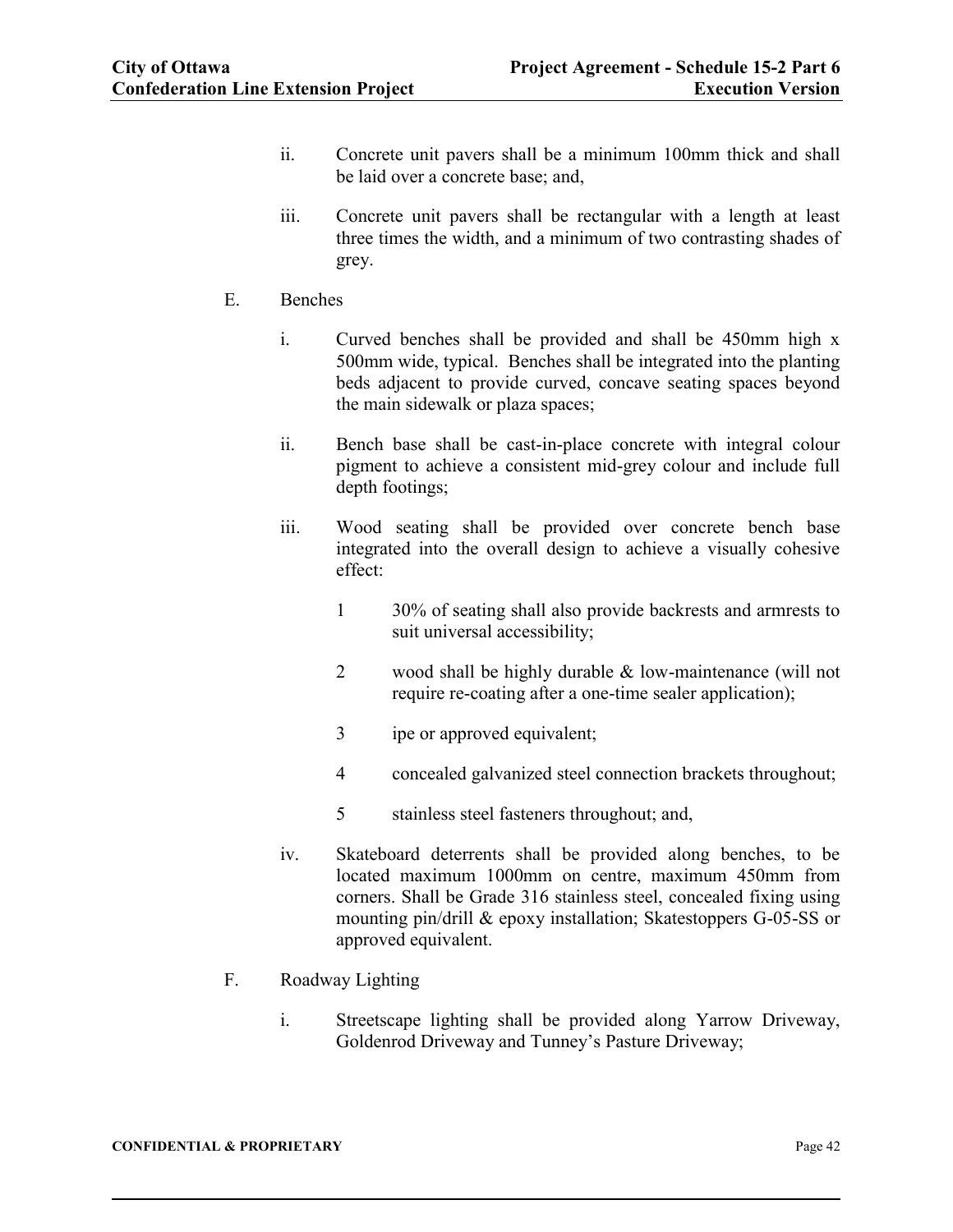- ii. Pole spacing shall be coordinated with tree plantings to achieve an equal spacing between trees, while meeting required illumination levels. Fixtures shall be full cut-off in accordance with dark-sky friendly best practices; and,
- iii. Poles shall have a minimal clean-lined aesthetic: slender vertical tapered pole, modern LED luminaires located close (maximum 150mm) to the pole and shall be premium light grey or mid-grey finish colour.
- G. Pedestrian-scale lighting
	- i. Pedestrian-scale lighting fixtures shall combine on street lighting poles with a separate davit arm facing the sidewalk. Modern LED luminaires located close (maximum 150mm) to the pole; pedestrian fixtures shall be consistent height between 3.5m and 5m. Lighting shall be full cut-off in accordance with dark-sky friendly best practices; and,
	- ii. Where separate poles are required, light poles shall have a minimal clean-lined aesthetic, slender vertical tapered pole, modern LED luminaire located close (maximum 150mm) to the pole. Shall be consistent height between 3.5m and 5m. Shall have consistent spacing between 12m and 20m and shall be premium light grey or mid-grey finish colour.
- H. Services
	- i. Electrical and water services shall be provided from 101 Tunney's Pasture Driveway; and,
	- ii. Sanitary services shall connect to the existing sewer on Yarrow Driveway, Goldenrod Driveway or Tunney's Pasture Driveway.
- I. Streets: Goldenrod Driveway, Yarrow Driveway and Tunney's Pasture Driveway
	- i. The paving shall match the adjacent paving for Station plaza or bus loop green space;
	- ii. 1.5m high stainless steel, 200mm diameter bollards shall be installed throughout the south side of Yarrow Drive;
	- iii. The following street trees, shall be planted framing the roads within the proposed plaza paving and sidewalks: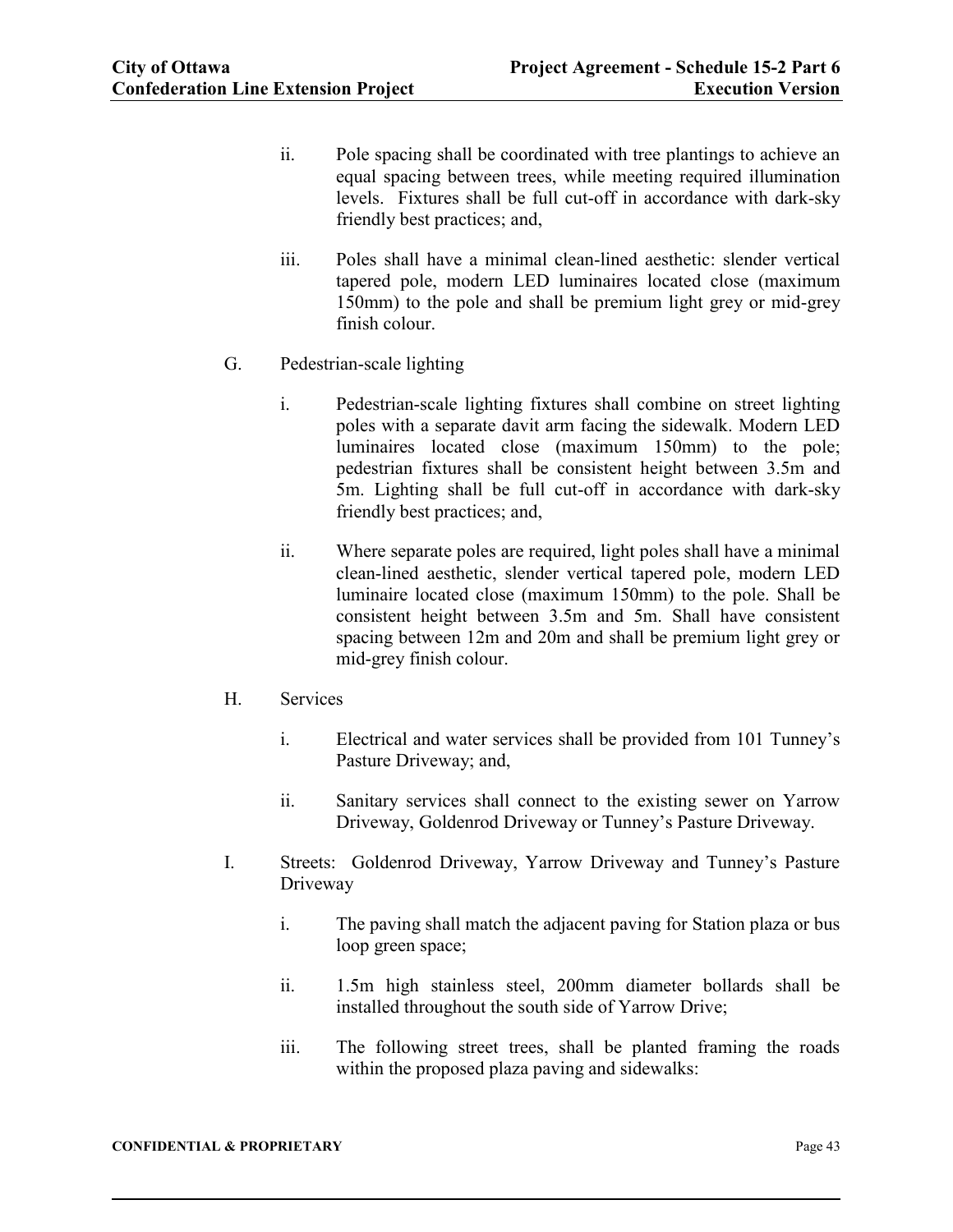- 1 24 trees on the south side of Yarrow Drive; and,
- 2 Six trees on the east side of Goldenrod Driveway;
- iv. The following street trees shall be planted, framing the road, within the soft landscape treatment;
	- 1 Five trees on the west side of Tunney's Pasture Driveway.
- v. Three benches, with a total 18m length, shall be installed to provide curved, concave seating spaces beyond the main sidewalk; and,
- vi. The streets shall be lit.
- J. Station Plaza
	- i. The Station plaza shall occupy the east half of the site, bordered by the bus loop, bus loop green space, Yarrow Driveway and Tunney's Pasture Driveway;
	- ii. There shall be 75% paving and 25% planting beds;
	- iii. Benches:
		- 1 DB Co shall provide 13 curved benches, totalling 55m in length. A minimum of nine benches shall be integrated into the three Station plaza sodded planting beds and provide curved, concave seating spaces, with three benches facing the central water feature. A minimum of four free-standing benches shall be provided in the east half of the plaza.
	- iv. Planting Beds:
		- 1 DB Co shall provide a total of four planting beds within the Station plaza. Planting beds shall be organically shaped, with rounded corners and sides;
		- 2 All planting beds shall be defined by continuous, 200mm wide flush concrete curbs;
		- 3 Three sodded planting beds shall be provided west of the main building entrance and configured to provide visual interest, convenient pedestrian access, and a range of places to sit in sun or in shade;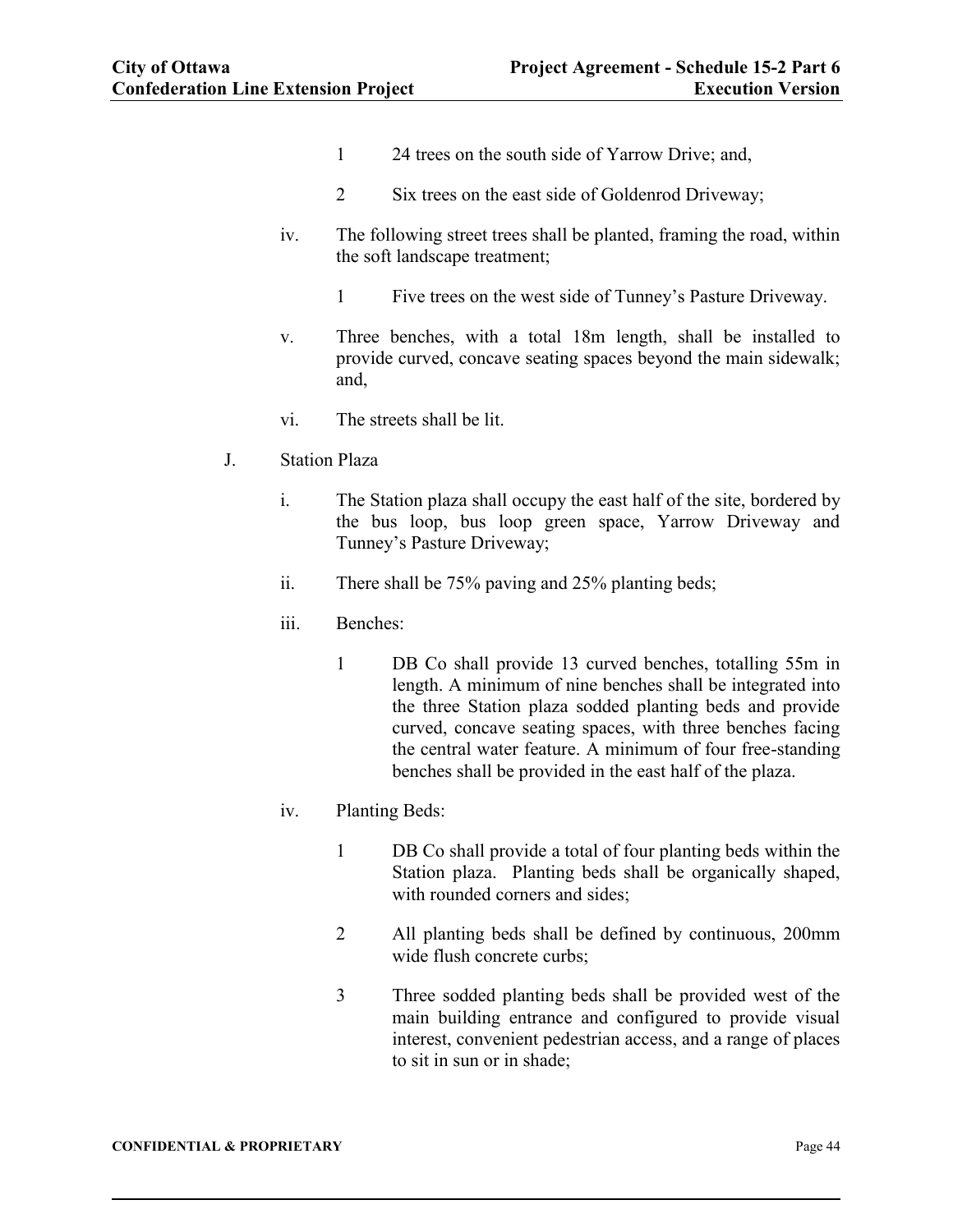- 4 Grading within sodded planting beds shall provide gently mounded landforms with min 10% and maximum 25% slope;
- 5 Planting within the sodded planting beds shall include large deciduous shade trees as outlined below;
- 6 One bioswale planting bed shall be provided at the west edge of the Station plaza. Planting bed shall extend along the bus loop fence line and provide visual screening from activities within the bus loop;
- 7 Grading within bioswale planting bed shall provide gently sloping swale with a maximum 8% slope.
- 8 Planting within the bioswale planting bed shall be a mix of deciduous trees, deciduous and coniferous shrubs, ornamental grasses, perennials, and ground covers that provide variation, texture and visual interest to the site through all seasons. Plants shall be non-invasive species that are drought-tolerant, salt tolerant and low maintenance.
- v. Tree Planting within the plaza paving
	- 1 DB Co shall provide a minimum of 38 large deciduous trees within the Station plaza; and,
	- 2 Large deciduous trees within the Station plaza shall be planted on a skewed 7.5m grid with one axis parallel to Yarrow Driveway and one axis perpendicular to the Station building face. Grid shall be continuous over entire plaza, including paved areas and planting beds.

# vi. Lighting

- 1 Pedestrian lights shall be aligned with the tree planting grid axes and coordinated to achieve an equal spacing between the trees, and maintaining required illumination levels;
- 2 Feature/accent lighting shall be provided to within sodded planting beds to accentuate seating area; Continuous LED lighting shall be integrated into benches;
- 3 Up-lighting shall be integrated into the tree grates and planting beds to illuminate large deciduous trees in Station plaza; and,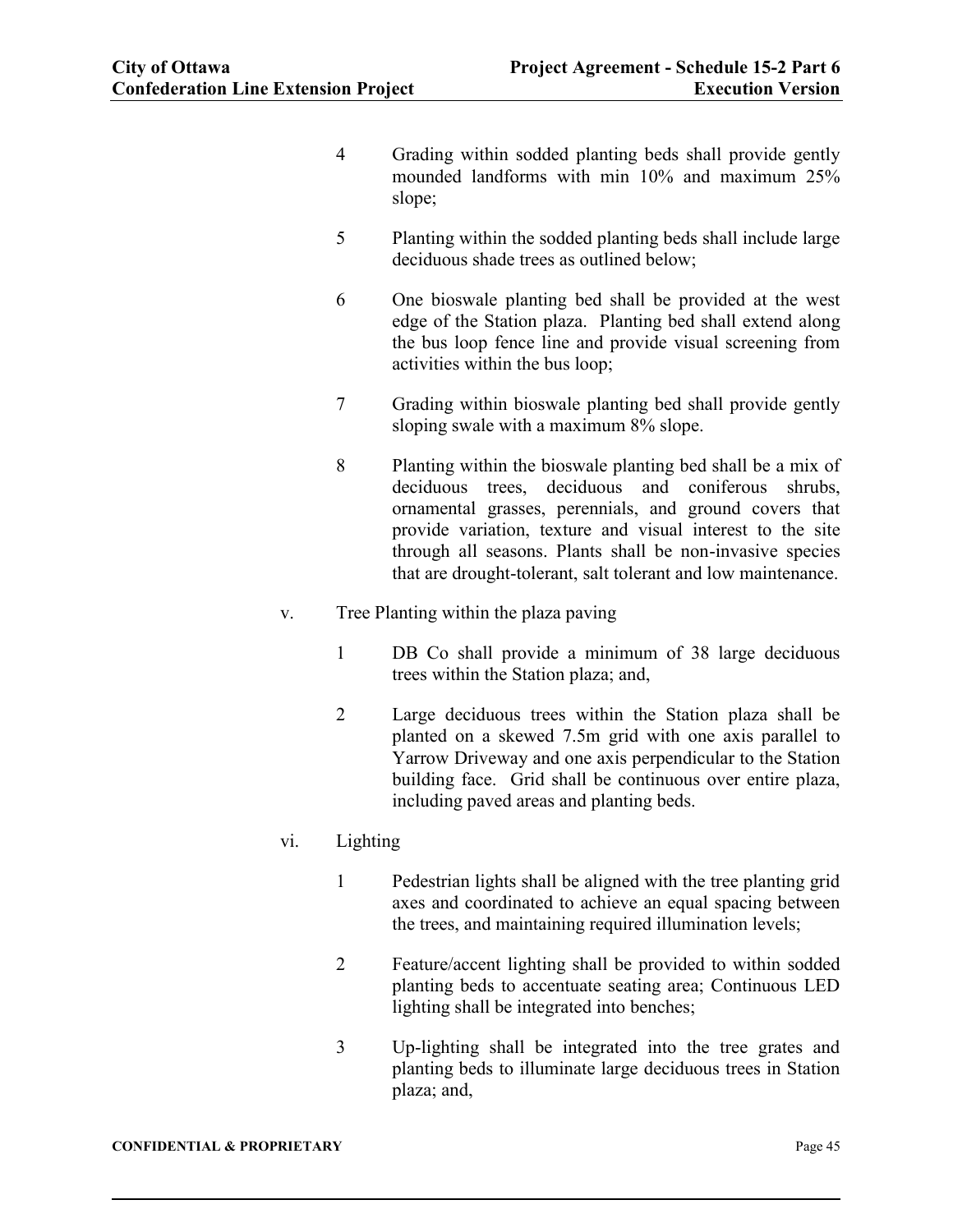4 Two light sources per tree shall be provided.

### vii. Electrical

- 1 A minimum of three power sources shall be provided within the Station plaza for outdoor programming;
- 2 Each power source shall provide 200 amp electrical service with eight outlets;
- 3 Power sources shall have stainless steel enclosures, and shall be fully integrated into the landscape design;
- 4 The assembly shall be able to withstand normal watercondensation and other environmental influences; and,
- 5 Exposed plastic receptacles shall not be permitted.
- K. Bus Loop Green Space:
	- i. Paving
		- 1 The paving shall be cast in place concrete, with no tooled margins or stamped finish, and designed to accommodate service and Emergency vehicle access, or as indicated below;
		- 2 A vehicular access shall be provided at the east edge of the bus loop green space, min 7m wide connecting the bus Loop to Yarrow Driveway. The concrete paving shall be able to accommodate heavyweight vehicular traffic;
		- 3 A continuous central 2,4m wide pathway shall be provided. The pathway shall have meandering curves with a midpoint connection to Yarrow Driveway and diagonal connections to the northwest and southwest corners of the park at Goldenrod Driveway. The central pathway shall increase in width to 4m minimum at the intersection of the main pathway and mid-point connection.

#### ii. Tree Planting

1 A minimum of 23 large deciduous trees shall be planted within the bus loop green space.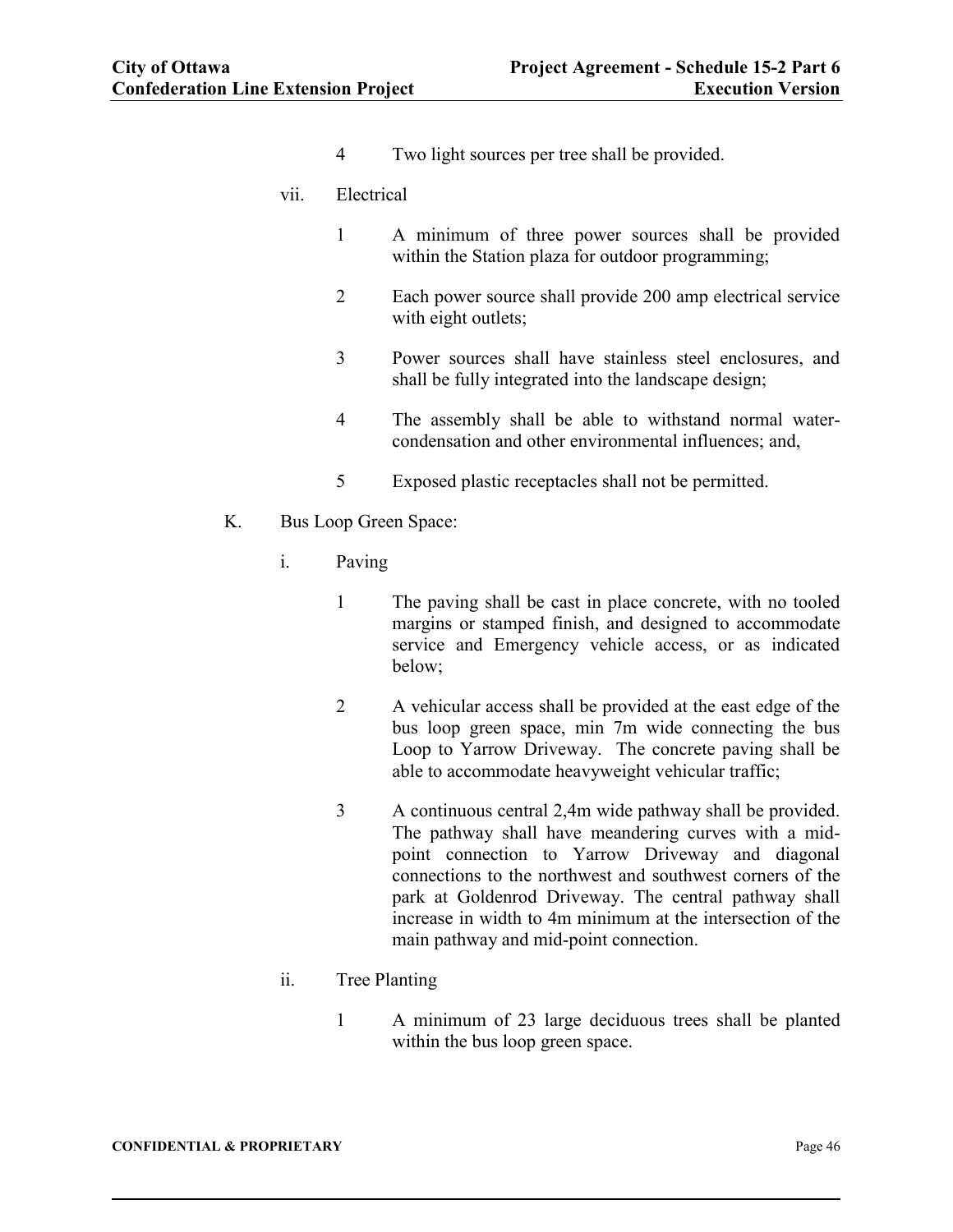2 Large deciduous trees within the greenspace north of bus loop shall be planted on a skewed 7.5m grid with one axis parallel to Yarrow Driveway and one axis perpendicular to the Station building face. Grid shall be continuous throughout the bus loop green space, including raised planters, planting beds and central pathway.

# iii. Planting Beds

- 1 A total of four planting beds shall be provided within the bus loop green space. Planting beds shall be organically shaped, with rounded corners and sides.
- 2 All planting beds shall be defined by continuous flush 200mm wide concrete curbs.
- 3 Three sodded planting beds shall be provided north of the central pathway.
- 4 Grading within sodded planting beds shall provide gently mounded landforms with min 10% and maximum 25% slope.
- 5 Planting within the sodded planting beds shall include large deciduous shade trees as outlined below.

#### iv. Bioswale

- 1 One bioswale planting bed shall be provided along the south side of the pathway. The planter shall be continuous between Goldenrod Driveway and the Station plaza, and extend to the south edge of the bus loop green space.
- 2 Grading within bioswale planting bed shall provide a gently sloping swale with a maximum 8% slope.
- 3 Planting within the bioswale planting bed shall be a mix of deciduous trees, deciduous and coniferous shrubs, ornamental grasses, perennials, and ground covers that provide variation, texture and visual interest to the site through all seasons. Plants shall be non-invasive species that are drought-tolerant, salt tolerant and low maintenance.
- v. Lighting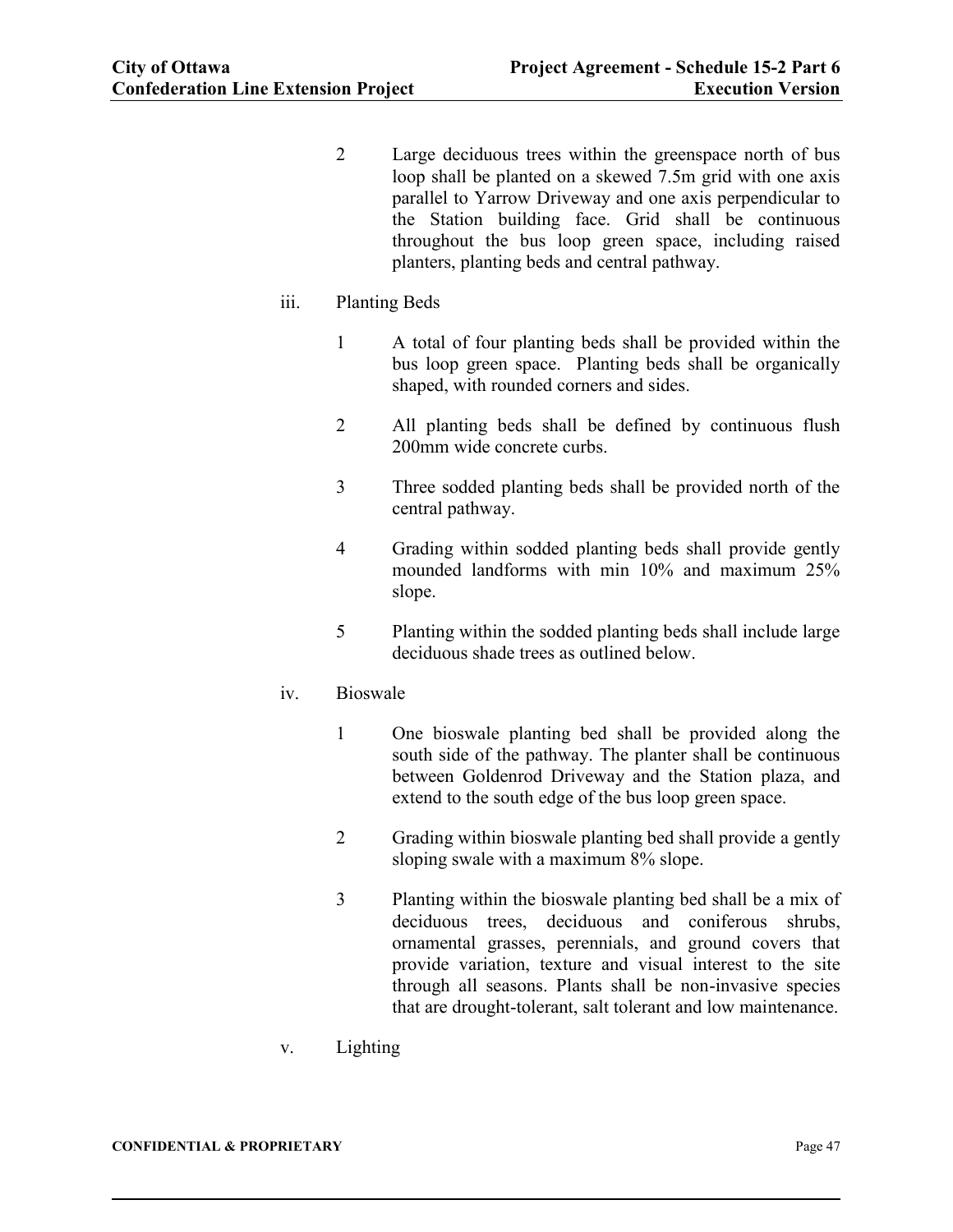- 1 Pedestrian lights shall be located along the main central pathway.
- 2 Pole spacing shall be coordinated with tree plantings to achieve an equal spacing between trees, while meeting required illumination levels.

### (r) Moodie LMSF

- (i) DB Co shall develop a site plan for the LMSF with the following parameters:
	- A. Provide a 3m wide tree/shrub hedgerow, with a minimum of 70% trees, as a buffer between Corkstown Road and a minimum of 60% of the overall length of the facility and the alignment;
	- B. Provide a fenced perimeter around the facility to control access to the facility and meet the MTO safety requirements for Highway 417. The existing fence at the west end of the perimeter shall be maintained or replaces in its current location.
	- C. Provide a lit sidewalk connection from Corkstown Road to the main entrance to the Administration Building;
	- D. Provide trees along the sidewalks within the LMSF to provide pedestrian comfort and safety; and,
	- E. Provide accent planting at the main entrance to the Administration Building.

# **4.2 Station Elements**

(a) DB Co shall provide the minimum quantities of following elements for each Station:

| <b>Station</b> | <b>PPUDO</b><br>parking<br>spaces | <b>Total</b><br><b>Bicycle</b><br>Parking<br><b>Spaces</b> | Current  <br><b>Bicycle</b><br>Parking | <b>Accessible Benches</b> | Waste<br>Receptacles                                                                                                                                            |
|----------------|-----------------------------------|------------------------------------------------------------|----------------------------------------|---------------------------|-----------------------------------------------------------------------------------------------------------------------------------------------------------------|
| Montreal       | 0                                 | 40                                                         |                                        | 4                         | $\overline{2}$                                                                                                                                                  |
| Jeanne d'Arc   | $\theta$                          | 20                                                         | 12                                     |                           |                                                                                                                                                                 |
| Orléans        | 0                                 | 20                                                         |                                        |                           | $\mathfrak{D}$                                                                                                                                                  |
| Station        |                                   |                                                            |                                        |                           |                                                                                                                                                                 |
| Place          | 3                                 | 40                                                         | 28                                     |                           | $\mathcal{D}_{\mathcal{L}}^{\mathcal{L}}(\mathcal{L})=\mathcal{L}_{\mathcal{L}}^{\mathcal{L}}(\mathcal{L})\mathcal{L}_{\mathcal{L}}^{\mathcal{L}}(\mathcal{L})$ |
| d'Orléans      |                                   |                                                            |                                        |                           |                                                                                                                                                                 |
| Trim           | 6                                 | 60                                                         | 12                                     | ⇁                         | っ                                                                                                                                                               |
| Westboro       | 6                                 | 40                                                         | 12                                     | 4                         | 3                                                                                                                                                               |

#### **CONFIDENTIAL & PROPRIETARY** Page 48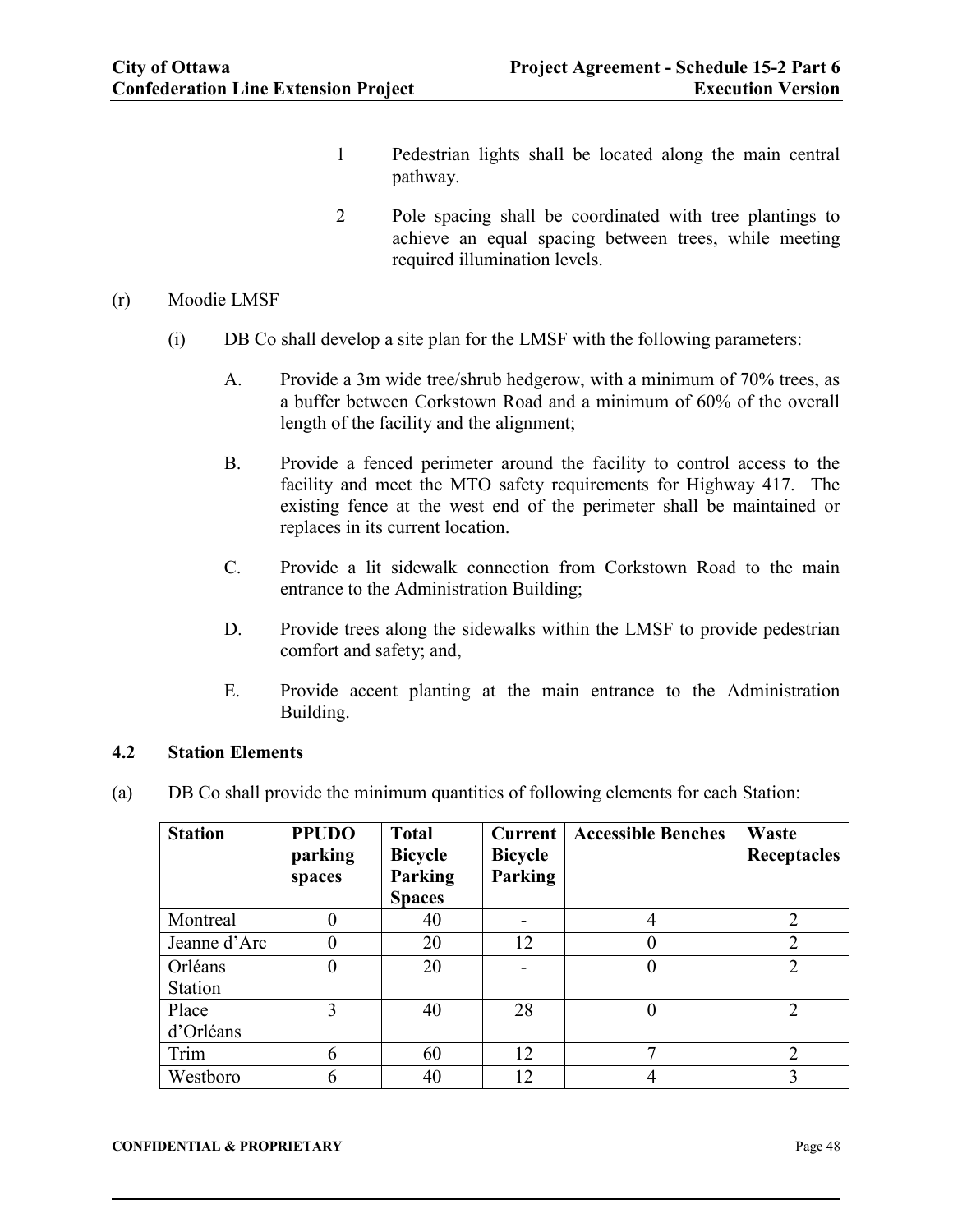| Dominion          | 3              | 60 | 48 | 3              |                |
|-------------------|----------------|----|----|----------------|----------------|
| Cleary            | 6              | 20 |    |                |                |
| New Orchard       | $\overline{2}$ | 20 |    |                | $\overline{2}$ |
| Lincoln<br>Fields | 9              | 60 | 36 | 4              |                |
| Iris              | 6              | 40 | 12 | $\overline{2}$ |                |
| Baseline          | 0              | 60 | 36 | 20             |                |
| Queensview        | 6              | 20 |    | 3              | $\overline{2}$ |
| Pinecrest         | 3              | 20 | 12 |                |                |
| Bayshore          | 3              | 40 | 24 | 3              |                |
| Moodie            | $\overline{4}$ | 30 |    | 4              | $\overline{2}$ |
| Tunney's          | $\overline{0}$ | 40 |    | 10             | 8              |
| Pasture           |                |    |    |                |                |

# **4.3 Station Plantings**

(a) DB Co shall provide the minimum quantities of plant material for each Station:

| <b>Station</b>  | <b>Deciduous</b> | Coniferous     | <b>Deciduous</b> | Coniferous     |
|-----------------|------------------|----------------|------------------|----------------|
|                 | <b>Trees</b>     | <b>Trees</b>   | <b>Shrubs</b>    | <b>Shrubs</b>  |
| Montreal        | 17               | $\overline{0}$ | $\overline{0}$   | $\theta$       |
| Jeanne d'Arc    | $\theta$         | $\theta$       | $\overline{0}$   | $\overline{0}$ |
| Orléans Station | $\overline{0}$   | $\theta$       | $\theta$         | $\overline{0}$ |
| Place d'Orléans | 50               | $\theta$       | $\theta$         | $\theta$       |
| Trim            | 325              | $\theta$       | 900              | 385            |
| Westboro        | 5                | $\theta$       | 260              | 100            |
| Dominion        | 20               | 5              | 900              | 400            |
| Cleary          | $\overline{0}$   | $\theta$       | $\overline{0}$   | $\theta$       |
| New Orchard     | 20               | $\overline{0}$ | 100              | 200            |
| Lincoln Fields  | 80               | $\theta$       | 2000             | 1000           |
| Iris            | 23               | $\theta$       | 300              | 100            |
| <b>Baseline</b> | 131              | $\theta$       | 500              | 300            |
| Queensview      | 45               | $\theta$       | 100              | 230            |
| Pinecrest       | 58               | $\overline{0}$ | 500              | 135            |
| Bayshore        | 33               | $\overline{0}$ | 2000             | 500            |
| Moodie          | 305              | 100            | 1500             | 300            |
| Tunney's        | 65               | 35             | 600              | 900            |

# **4.4 Corridor Specific Design Requirements**

(a) Confederation East – Blair to Sir George-Étienne Cartier Parkway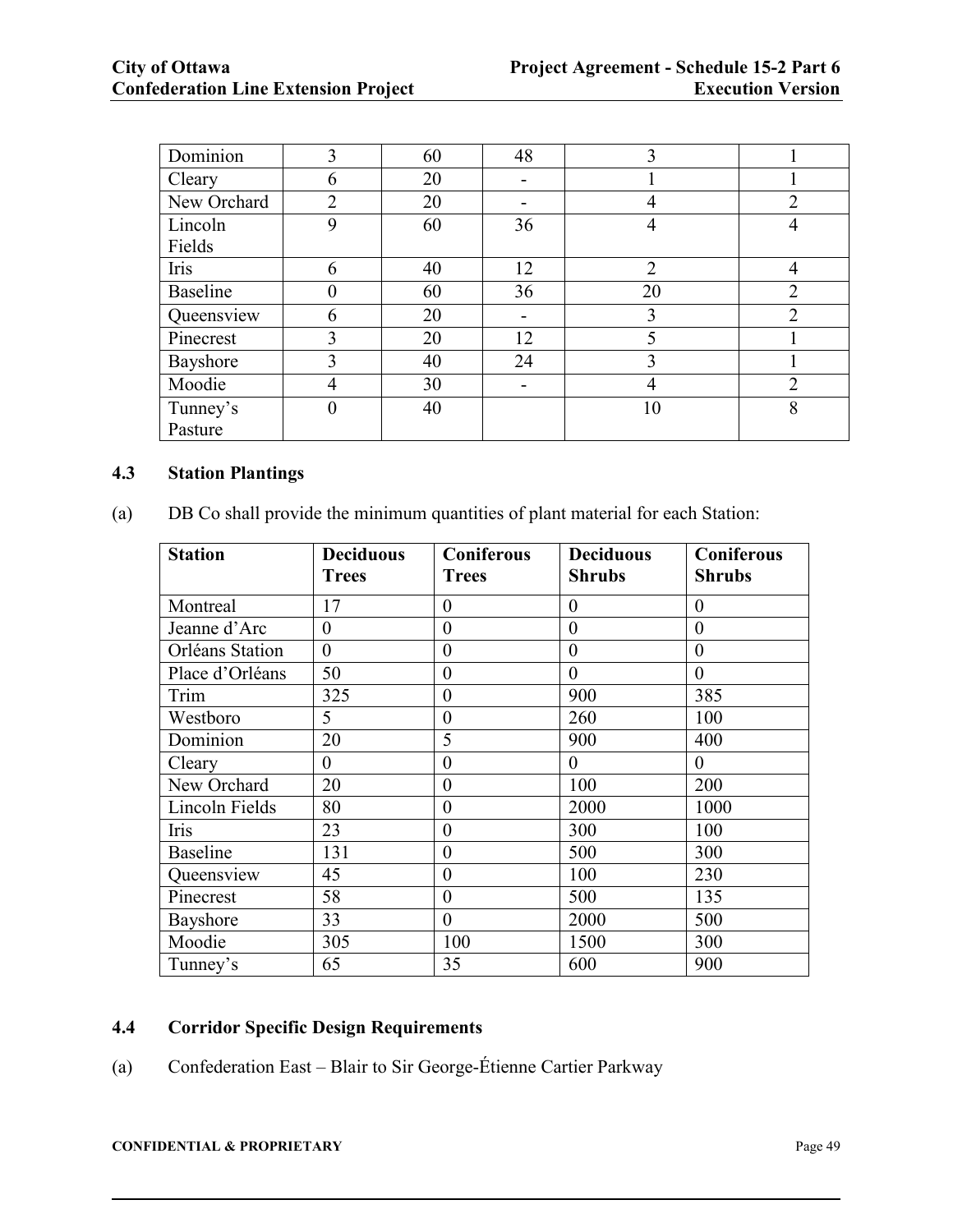- (i) DB Co shall provide a MUP continuous along north side of OR174 from Blair Station easterly to Montreal Road/OR174 EB off-ramp on the north side of the OR174. Continue the MUP easterly over Green's Creek, and connect to the existing NCC Greenbelt Pathway E, west of Sir George Etienne Cartier Parkway. Db Co shall design and construct the MUP to be limited to the Lands, as described in Schedule 20 – Lands.
- (ii) DB Co shall provide MUP crossing of Green's Creek.
- (b) Confederation East Sir George-Étienne Cartier Parkway to Jeanne d'Arc Boulevard
	- (i) No additional Connectivity requirements.
- (c) Confederation East Jeanne d'Arc Boulevard to Trim Road
	- (i) DB Co shall provide 3.0m wide MUP continuous along the south side of OR174, from the north end of St. Pierre Street, easterly to Champlain Street and connecting to Place d'Orléans Drive, and south to Centrum Boulevard, including any Culverts required to maintain existing drainage.
- (d) Place d'Orléans Station
	- (i) DB Co shall add a crossride at Champlain Street on the north side of Place d'Orléans Drive to the existing signalized intersection.
	- (ii) DB Co shall widen existing footpath to the north of the Station between parking lot and Bilberry Drive to a 3m wide MUP and reconfigure parking lot to allow MUP access. Install collapsible bollards at MUP/parking lot interface to control vehicular movement.
	- (iii) DB Co shall widen existing pathway between Alpine Street and Champlain Street to 3m wide MUP and provide sufficient lighting to City of Ottawa standards.
	- (iv) DB Co shall add a crossride across Champlain Street linking Alpine Street MUP to Park and Ride to the north leg of the existing signalized intersection of Champlain Street and the OR174 WB off ramp.
- (e) Trim Station
	- (i) There shall be a MUP on the realigned Trim Road, connecting from the existing MUP at Dairy Drive, to the existing MUP on the north side of Jeanne d'Arc Boulevard, west of the existing Trim Road. The MUP shall be located on the west side of the realigned Trim Road, and the south side of Inlet Private, with crosswalks/crossrides at Trim/Jean d'Arc Boulevard.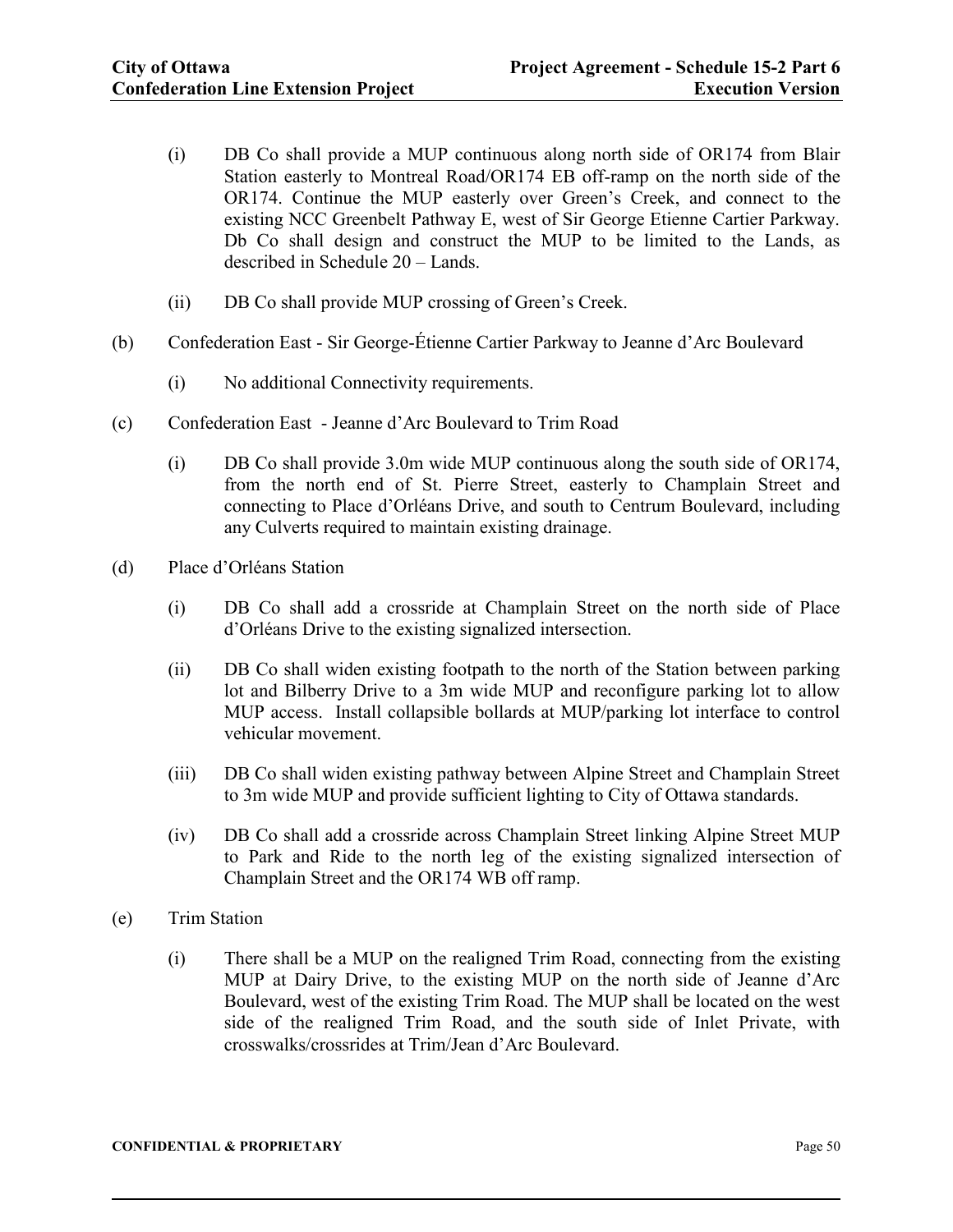- (ii) DB Co shall retain the two MUP connections from the existing MUPs to Cardinal Creek community, to the Station entry plaza and through to the Trim Road/OR174 intersection. The MUP connection to the north, shall cross at the OR174/Realigned Trim Road intersection, and the southern MUP shall cross the Roadway at the signalized intersection to the east access to the Park and Ride with a crosswalk/crossride.
- (f) Workman/Scott Street Bus Detour
	- (i) DB Co shall reinstate the Site, from Churchill Avenue to the SJAM, with the following:
		- A. Provide a continuous MUP from Churchill Avenue/Scott Street intersection to the Dominion Station plaza;
		- B. The centreline of the MUP shall be offset a minimum of 9m from the south abutment of the Roosevelt pedestrian bridge;
		- C. Provide a 100mm conduit, capped and sealed at each end, terminated at a hand hole, with a pull wire, on the south side of the MUP throughout the corridor to accommodate future City lighting requirements;
		- D. Provide and install plant material as per Appendix F for all City Lands. Appendix A, shall govern for all NCC lands;
		- E. Provide topsoil and seed to all areas disturbed by the construction activities, to City of Ottawa standards;
		- F. Provide a 1.2m high powder coated black fence, with vertical pickets, adjacent to the existing interlocking pathway leading to the entrance to 2100 Scott Street; and,
		- G. Reinstate the pathway connection between the interlocking pathway and the MUP.
	- (ii) DB Co shall protect the existing spruce trees immediately north of **[REDACTED]** wherever feasible. The Tree Mitigation Plan shall indicate the location of these trees, the BRT detours, and the limits of grading for approval, prior to commencement of Work.
- (g) Churchill Overpass
	- (i) DB Co shall design and construct the pathways, and provide a new MUP and connections within the SJAM Parkway lands to integrate the pathways with the proposed underpass, including the following: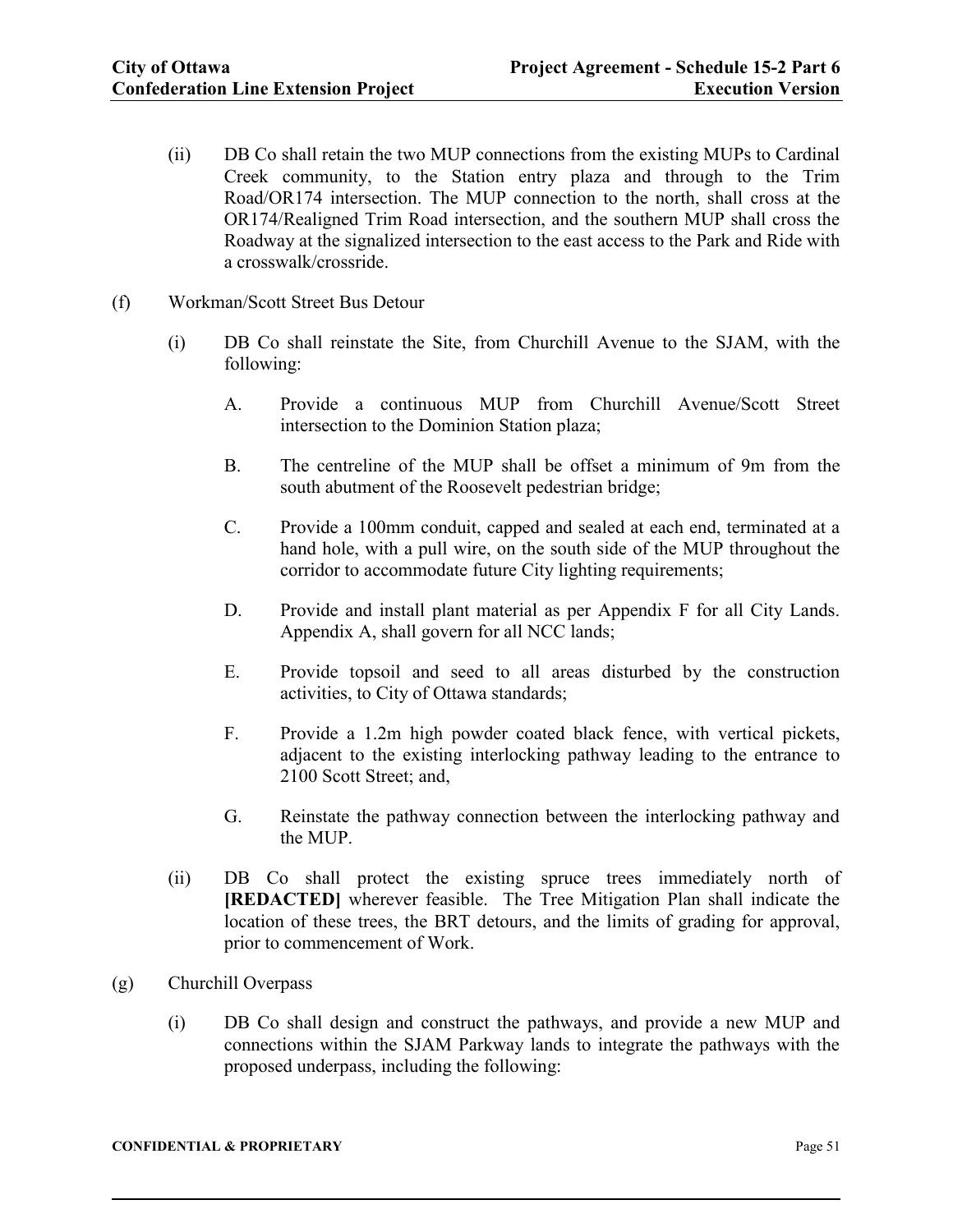- A. Provide a MUP from the north end of Churchill to the MUP and pathway on the north side of the SJAM Parkway, adjacent to the Ottawa River;
- B. The minimal clear width of the Structure shall be 5m;
- C. Modify the access point through the perimeter fence with the removal of one fence panel, and new termination posts on either side;
- D. Provide culvert(s) as required to provide a drainage swale on the west side of the proposed MUP to the Ottawa River;
- E. Realign the MUP on the north side of the SJAM Parkway to maintain the original elevations;
- F. Provide "Y" intersections for the MUP connections;
- G. Maintain the location of the existing pathway along the Ottawa River shoreline;
- H. Realign the pathway on the south side of the SJAM Parkway to minimize the impacts on the adjacent woodlots, and retain the original elevations;
- I. Upon the completion of the underpass, remove all the existing temporary works, including granular bases, scarify the sub-grade a minimum of 150mm, and regrade to original contours;
- J. Provide side slopes with an average of 6:1 for the MUP, and 4:1 for the drainage swale;
- K. Provide topsoil and seed to all areas disturbed by the construction activities, to City of Ottawa standards; and,
- L. The overall width of the pedestrian underpass shall be 5m, as per the NCC design drawings, with an exemption for the 0.5m offset from the MUP to the structural wall permitted.
- (h) SJAM Parkway
	- (i) The Site design including pathways, roadway crossings, grading, planting, seeding, and specifications have been developed by the NCC for SJAM Parkway and Rochester Fields. These include:
		- A. Appendix A: Landscape Plans and Details for SJAM, including Dominion at-grade crossing;
		- B. Appendix B: Landscape Specifications;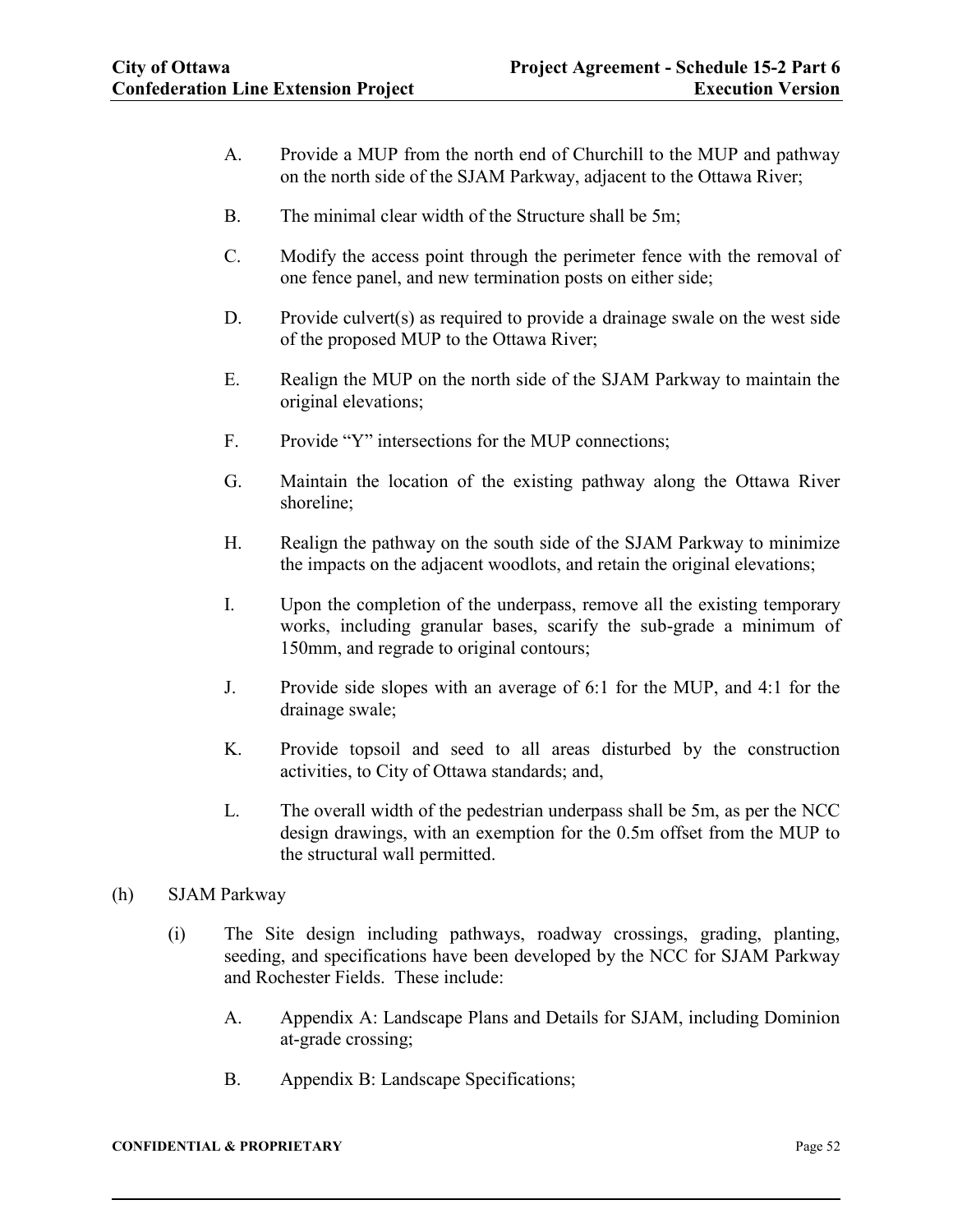- C. Appendix C: Rochester Fields at-grade crossing, planting and grading; and
- D. Appendix D: Rochester Fields Pedestrian Crossing Landscape.
- (ii) DB Co shall be responsible to finalize the design developed by the NCC and submit drawings are per Schedule 10 – Review Procedure, for the landscape including:
	- A. Final grading to integrate the realigned SJAM Parkway with the parkway setting of the corridor;
	- B. Proposed asphalt pathway on the south side of the SJAM Parkway, from Woodroffe Avenue to Atlantis, including linkages to the community to the south, pathways under the underpass and connections to the existing pathway on the north side of the SJAM Parkway;
	- C. Supply and installation of the park furniture, including concrete bases, modifications to perimeter fence on south property line, line painting, signage and miscellaneous Site works to finalize the landscape on the south side of the SJAM Parkway and MUP connections to the existing MUP north;
	- D. Grading of Rochester Fields to accommodate the proposed pathway and crosswalk leading to the Ottawa River Promenade for the future development by the NCC. This shall include the granular bases for the pathway only, no pavers. Refer to Appendix A of this Part 6;
	- E. Final Site works for the pedestrian crossing at Rochester Fields and Dominion Station including the pavers, bollards, TWSI, line painting, plant material and miscellaneous works. Refer to Appendix C and D of this Part 6;
	- F. Contour grading, soil preparation, topsoil and seeding for the development of Rochester Fields. The berms identified adjacent to the Cleary Station Fan Plant shall be deleted, and the overall grading requirement for the SJAM shall be completed, as per Clause 4.4(h)(iii)A of this Part 6. Refer to Appendix A, of this Part 6;
	- G. Soil preparation, topsoil, planting bed preparation, installation of all plant material, within the median, south of the SJAM Parkway, including the two year warranty and maintenance. Refer to Appendix F of this Part 6 for the site works south of the NCC lands at Dominion Station;
	- H. Soil preparation, growing media, installation of plant material and seed mixes for the bioswales between the SJAM Parkway lanes, including the establishment, maintenance and warranty;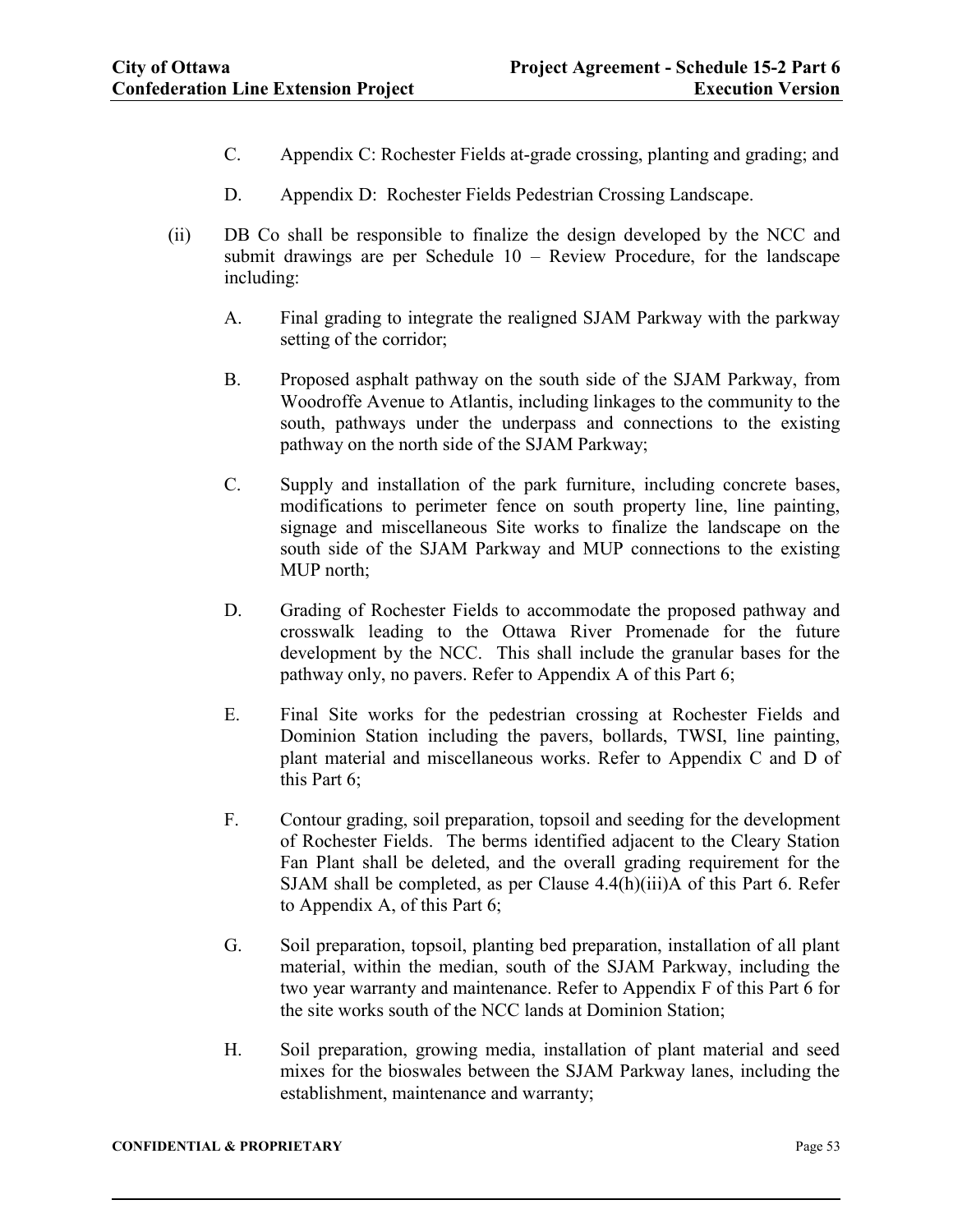- I. Fine grading of all disturbed areas, soil preparation, topsoil, seeding, establishment, maintenance and warranty of the grass and meadow mixes.
- (iii) In addition to design drawings in Appendices A, C and D of this Part 6, the following design parameters shall be met during the design:
	- A. Site Grading
		- i. The gradient of the side slopes from the SJAM Parkway to the existing lands shall be a minimum of 6:1, and provide an even transition between the slope and the original grade.
		- ii. Side slopes of 3:1 from the SJAM Parkway to the existing lands shall be permitted in locations within 9m of existing trees to be protected. A 0.6m flat shoulder at the back of curb shall be provided prior to the commencement of the side slope.
		- iii. The grade transition between the tree protection locations and the general transition grading shall occur over a minimum of 15m.
		- iv. The pedestrian crossings shall meet and match the grades developed for the realigned SJAM Parkway.
		- v. The original drainage pattern of the SJAM lands south of the Parkway shall be maintained after the completion of the landscape works. DB Co shall install the proposed pathway at an elevation to provide overland drainage to the existing ditches and swales.
		- vi. The planting bed areas shall be excavated to the depths as required for the bed preparation. Raised beds for the plant material shall not be permitted.
		- vii. The overall width of the pedestrian underpass shall be 5m, as per the NCC design drawings, with an exemption for the 0.5m offset from the MUP to the structural wall permitted.
		- viii. The contouring grading for the proposed screening of the original fan plant adjacent to Cleary Station is required only if the fan plant is constructed within the SJAM parkway lands. Should the fan plant not be installed, the contour grading shall not be installed, and the grading criteria identified in this Article shall apply.
	- B. Reinstatement of all lands to the north of the realigned SJAM Parkway shall be completed with topsoil and City of Ottawa seed mix.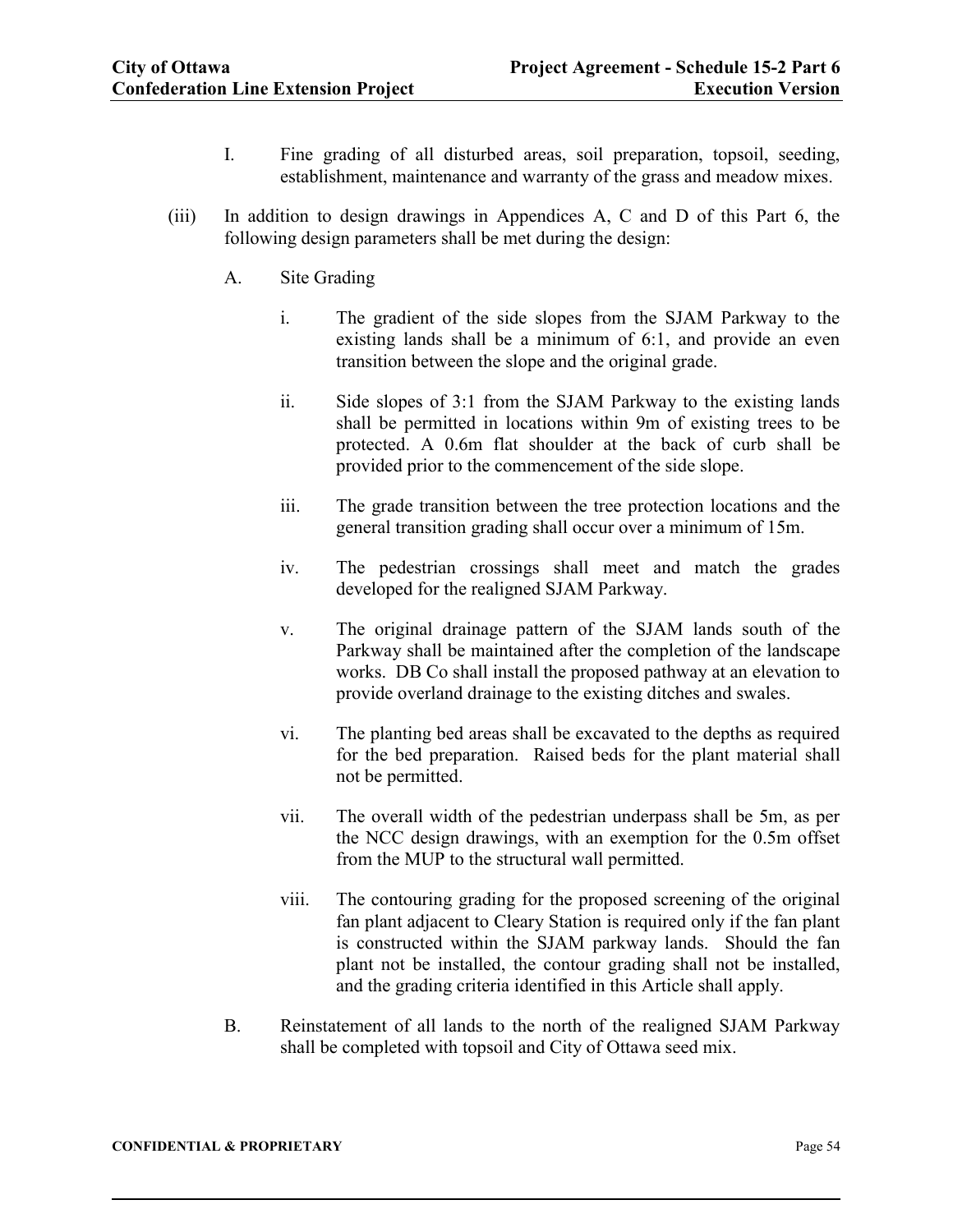- C. Where there is a requirement for a depressed curb for the major storms, DB Co shall install a reinforced geogrid between the curb and the original grade. The width of the geogrid shall be no less than 5m and centred on the depressed curb location. This geogrid shall be of sufficient opening size to accommodate for the growth of turf.
- D. Refer to Schedule 15-2, Part 2, Article 5 Drainage and Stormwater Management Design Criteria, for the SWM requirements for the spillways from the roadway to the bioswales.
- E. Catchbasins within the bioswales shall be centred on a riverwashed stone area, with a minimum of width of 1m, and length of 2m, with a filter fabric separation to subgrade.
- F. The concrete headwall of the bioswales shall be delineated with an identification marker for visibility during maintenance, and grass cutting operations.
- G. The bioswales to the north and south of the SJAM Parkway shall be planted with a blend of grasses and forbes;
- H. Plant material as per Appendix A of this Part 6, shall be utilized within the median; and,
- I. The clear width for the underpass shall be a minimum of 5m.
- (i) Pinecrest Creek Corridor Richmond Road to Highway 417
	- (i) Lawn Avenue Interface
		- A. DB Co shall protect the existing large deciduous trees at the east property line, south of Richmond Road, during construction of the alignment;
		- B. DB Co shall provide a berm and planting on the east side of the alignment, as per Appendix G;
		- C. DB Co shall provide a root barrier protection on all the underground utilities through the Lawn Avenue Parkette to accommodate planting within 1m of the realigned utilities;
		- D. DB Co shall complete the landscape plan for the Lawn Avenue Parkette including:
			- i. Provide an entrance plaza at Edgeworth with approximately  $85m^2$ of interlocking paving, two benches, and framed along the south side with a low natural stone wall, approximately 9m in length, and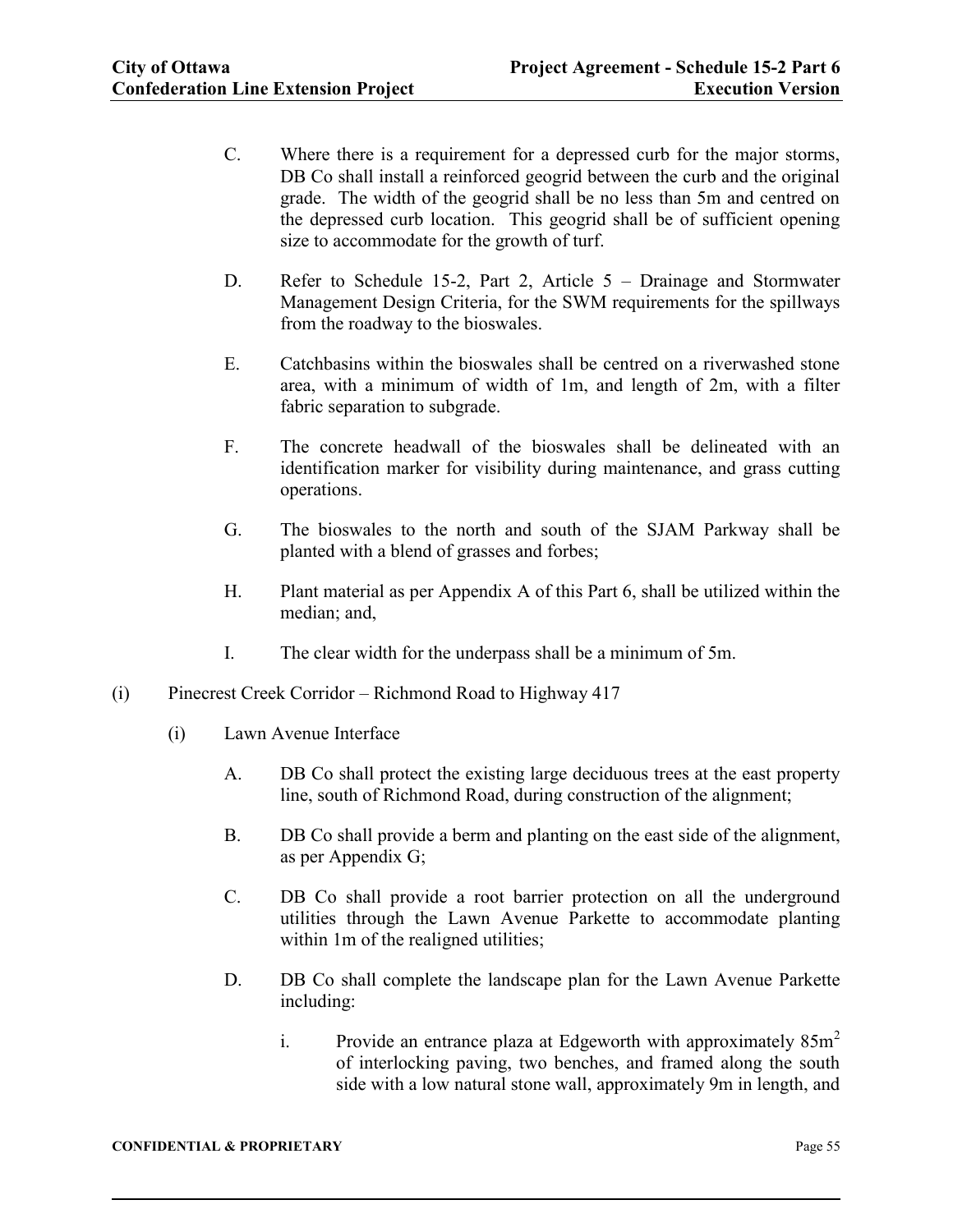encompassing both crosswalks at Edgeworth Avenue/Lawn Avenue intersection;

- ii. Provide an interlocking sidewalk connection to the existing interlocking sidewalk, south of the parkette;
- iii. Provide a 3m wide MUP connecting from the north intersection crosswalk to the NCC pathway, west of Lawn Avenue;
- iv. The entrance plaza shall meet and match the grades of the Roadway, and a culvert shall be installed as required with the overall grading modifications to Edgeworth Avenue;
- v. Provide bollards along the interface of the entry plaza, sidewalk and MUP to control vehicular movements into the parkette. There shall be lockable bollards at the MUP entry to provide service vehicle access to the corridor;
- vi. The parkette shall be graded to ensure that overland drainage is towards the west, while providing a level terrain for a play area;
- vii. Complete the planting plan including 13 deciduous trees, 190 deciduous shrubs and 50 coniferous shrubs to provide a buffer between the parkette and the adjacent home owners; and,
- viii. The reinstatement of the turf areas shall be sod only, seeding shall not be permitted.
- E. DB Co shall remove the existing community garden, shed and auxiliary items and reinstate upon completion of the Work.
- (ii) DB Co shall complete the following MUP works adjacent to Lincoln Fields Station:
	- A. Relocate the existing MUP north of the Woodroffe Pedestrian Bridge to between the SJAM and the alignment, with a connection to the at-grade signalized intersection at the SJAM and the MUP to the west Station Plaza.
	- B. Extend the MUP on the west side of alignment, north to connect to Richmond Road, the MUP on the east side of the alignment and the existing NCC pathway.
	- C. Provide a MUP on the east side of the alignment, from the signalized intersection at Carling to Richmond Road, with connection to Lawn Avenue Parkette, and the MUP west of the alignment.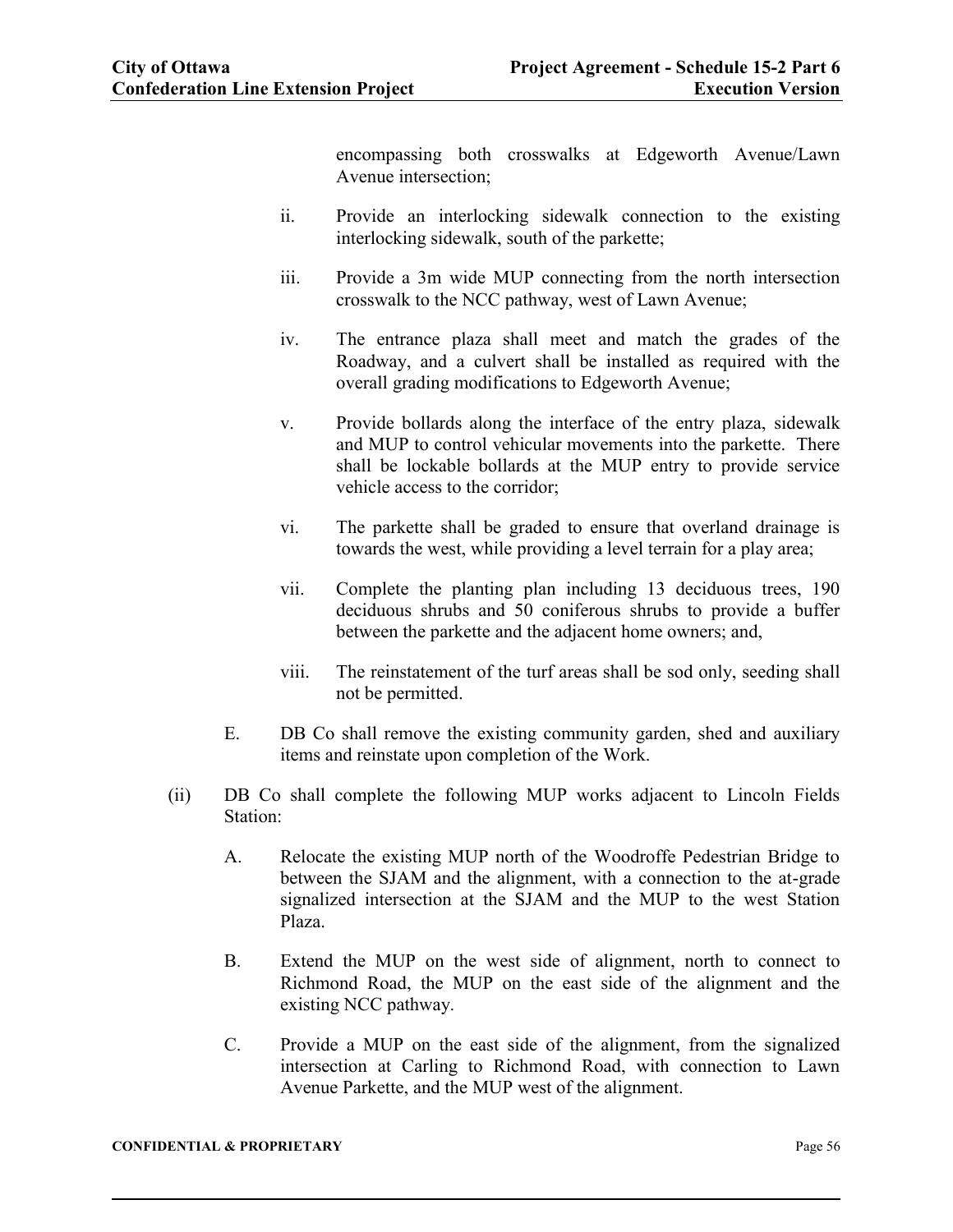- D. Realign the MUP on the east side of alignment to provide a continuous 3m wide MUP connection from Woodroffe Pedestrian Bridge to Woodroffe High School and Rosewood Avenue. Extend MUP to connect with proposed crosswalk/Crossride at Station entrance on Carling Avenue.
- E. Provide a MUP connection from the intersection of Severn/Connaught to the Pinecrest Creek Pathway;
- F. Provide a MUP connection from Roman Avenue to Pinecrest Creek Pathway.
- (iii) DB Co shall complete the overland Drainage swale from Carling Avenue to Richmond Road:
	- A. Remove the existing Transitway connection at the SJAM Parkway, and reinstate the Parkway alignment with a concrete curb.
	- B. Remove all the existing infrastructure of the Transitway, including granular bases, scarify the subgrade and regrade to develop a swale between the alignment and the SJAM Parkway. Utilize earth borrow to raise the grade as required for the final landscape treatment.
	- C. Scarify the subgrade a minimum of 300mm to eliminate any hardpan.
	- D. Remove and cap existing catchbasins within the Transitway alignment to accommodate the overland drainage channel that commences at Carling Avenue and extends northerly to the ORPP inlet.
	- E. Create an overland swale with a minimum of 5 meanders between the SJAM Parkway and the alignment, with a channel to convey the local drainage from a 100 year flood between Carling Avenue and Richmond Road, and as per Schedule 15-2, Part 2, Article 5 – Drainage and Stormwater Management Design Criteria.
	- F. Commence the swale to the south of Carling Avenue, with a minimum of 20:1 side slopes.
	- G. North of Carling Avenue, vary the side slope between 3:1 and 8:1 to avoid existing manholes and structures identified to be protected. Maintain side slopes of 6:1 for 50% of the overall distance of the drainage swale on both sides. Refer to Appendix G.
- (iv) Connaught Fields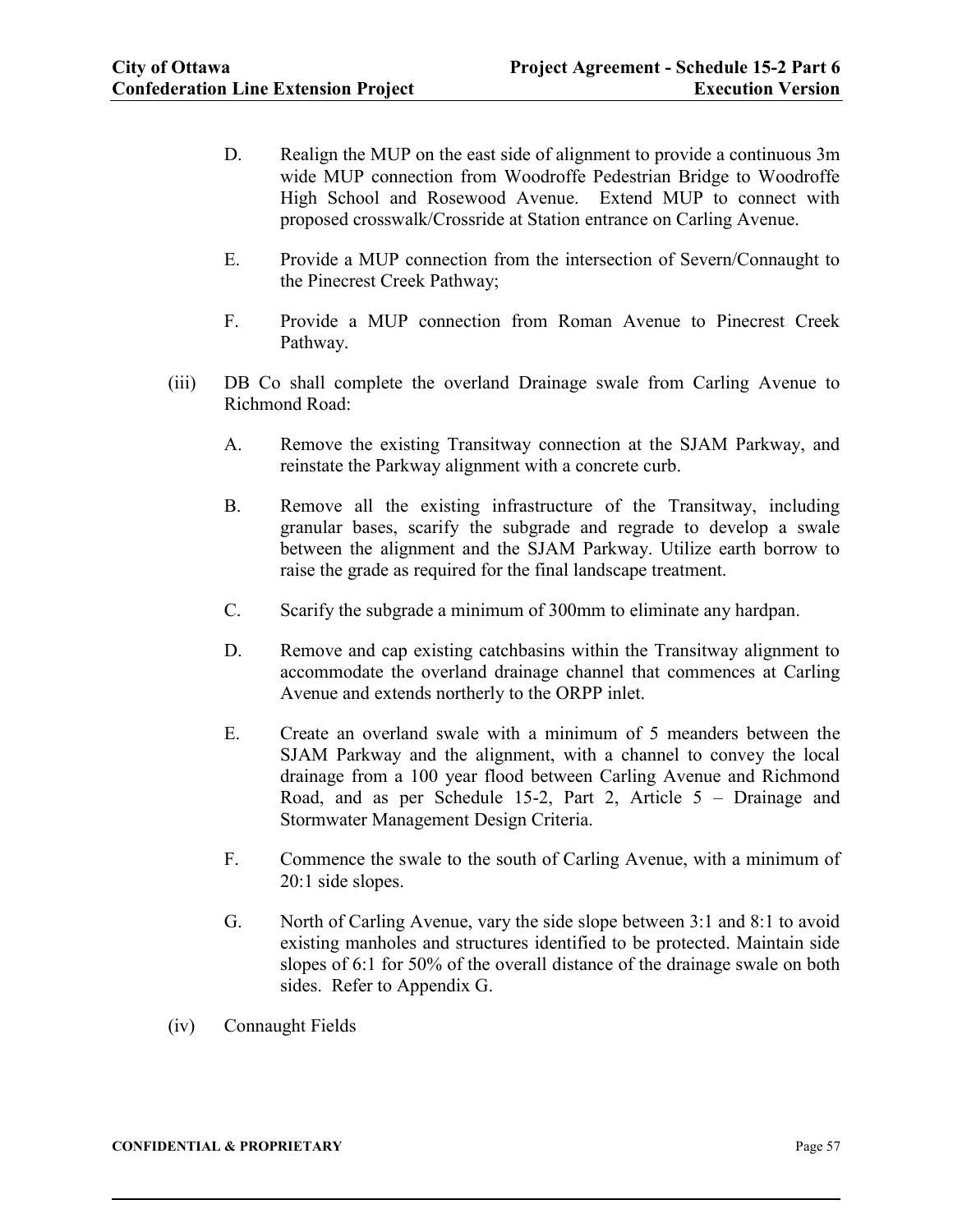- A. DB Co shall provide two landforms to the north of the alignment to screen the alignment from the residential homes on Connaught Avenue with the following requirements:
	- i. South landform:
		- 1 The landform shall be commencing at the north wall of the alignment, with a top of berm elevation of 71.00, and the drainage swale from the alignment at the eastern perimeter;
		- 2 Provide a berm with varying side slopes with a maximum of 3:1 at 30% of the berm;
		- 3 Provide surface drainage from the west to connect with the drainage swale from the pumping station on the south side of the alignment; and,
		- 4 Provide tree planting on the berm.
	- ii. North Landform:
		- 1 The landform shall be an extension of the berm located to the north of the MUP accessing Henley Street, with a top of berm elevation of 71.50;
		- 2 The toe of the berm shall be shaped to protect the existing trees to the north and west of the existing landform; and,
		- 3 There shall be a berm with 50% of the berm with side slopes of 3:1, 25% of the berm with 2:1 slopes to protect existing vegetation, and 25% of the slopes with 4:1 or greater.
- B. DB Co shall complete the overland Drainage:
	- i. The overland drainage for the alignment shall drain to Pinecrest Creek, as per Schedule 15-2, Part 2, Article 5 – Drainage and Stormwater Management Design Criteria.
	- ii. The side slopes shall be a minimum of 4:1, and shall extend to the adjacent features, such as the MUPs and alignment.
- C. DB Co shall provide MUP connections from Connaught at Severn Avenue, and connect to the Pinecrest Creek north/south MUP.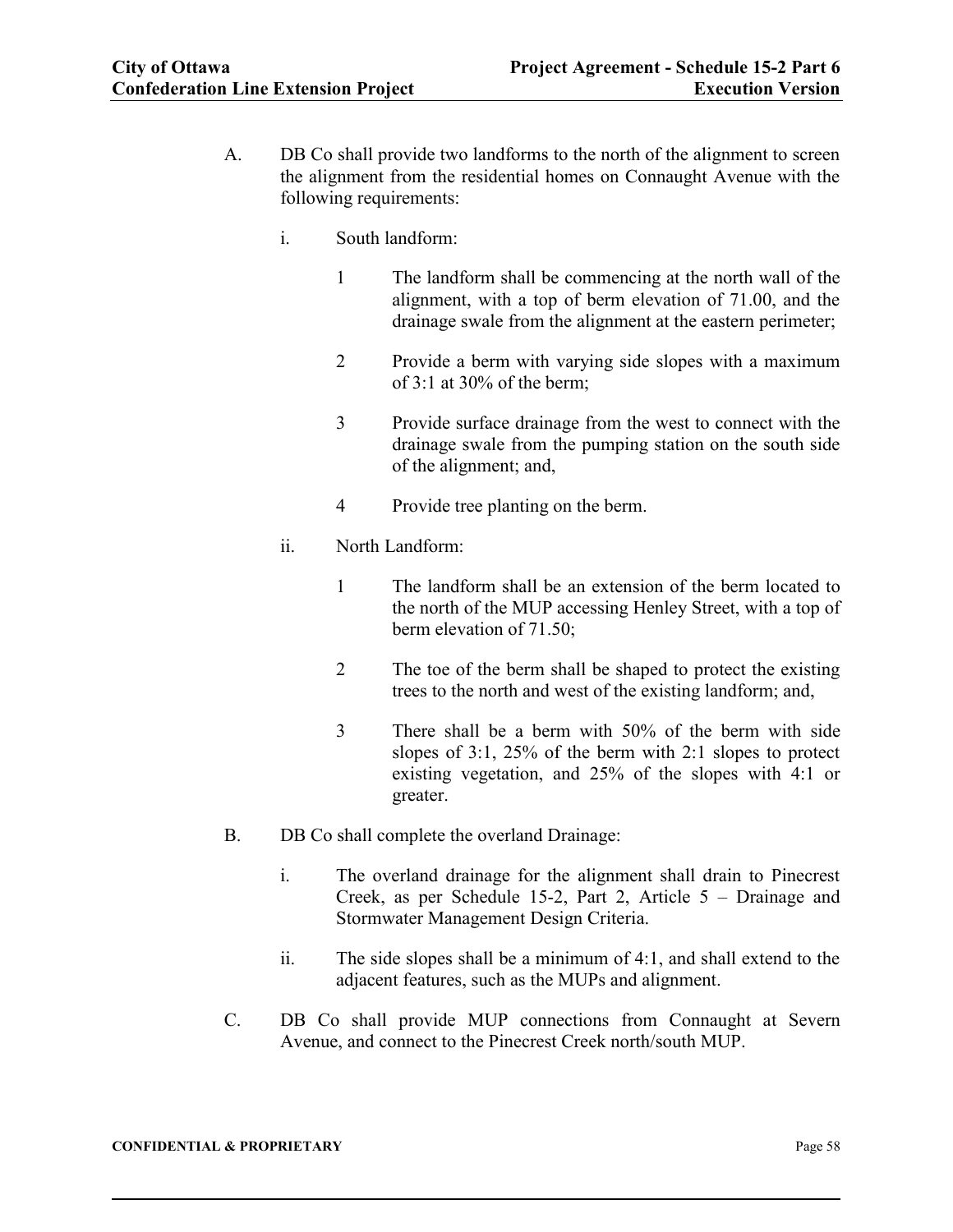- (v) DB Co shall provide a MUP connection from Roman Avenue to the north-south MUP on the west side of the alignment. Utilize the BRT on-ramp location to reduce potential impacts to the adjacent naturalized landscape.
- (vi) Environmental Passages
	- A. DB Co shall meet the requirements of Schedule 17 for the connectivity of small mammals to either side of the alignment.
- (vii) DB Co shall complete the following restoration work:
	- A. Remove all the original Transitway roadway, granular bases, catch basins, and infrastructure after the decommissioning of the Transitway.
	- B. Remove the existing jersey barrier at the east side of the SJAM at Lincoln Fields Station, and reinstate with a new concrete curb to delineate the roadway surface of the SJAM.
	- C. Remove the ramps from the 417 to the BRT at Queensway Station, and regrade to eliminate the surface contouring for the drainage and ramp configuration. Reshape the lands to meet and match the existing topography beyond the drainage swale, with the exception of rock cut locations. Regrade the areas within the rock cut to provide one central drainage swale, with a minimum of 6:1 side slopes.
	- D. Scarify the subgrade a minimum of 300mm to eliminate any hardpan.
	- E. Regrade all the disturbed lands to reinstate overland drainage to the Pinecrest Creek, and eliminate the landforms and shaping of the Transitway corridor.
	- F. Reinstate the existing sports field south of the alignment to City standards.
	- G. With the exception to the above works, the Pinecrest Creek corridor lands disturbed by the construction activities, shall be reinstated with the following seed mix. Refer to Appendix B of this Part 6:
		- i. 65% low maintenance lawn mix.
		- ii. 30% indigo-ultra (the blend of polinisation and melliferes).
		- iii. 5% custom seed mix (Type 1 cool) as accent.
	- H. Remove all the original Transitway roadway, granular bases, catchbasins, and infrastructure after the decommissioning of the Transitway. Refer to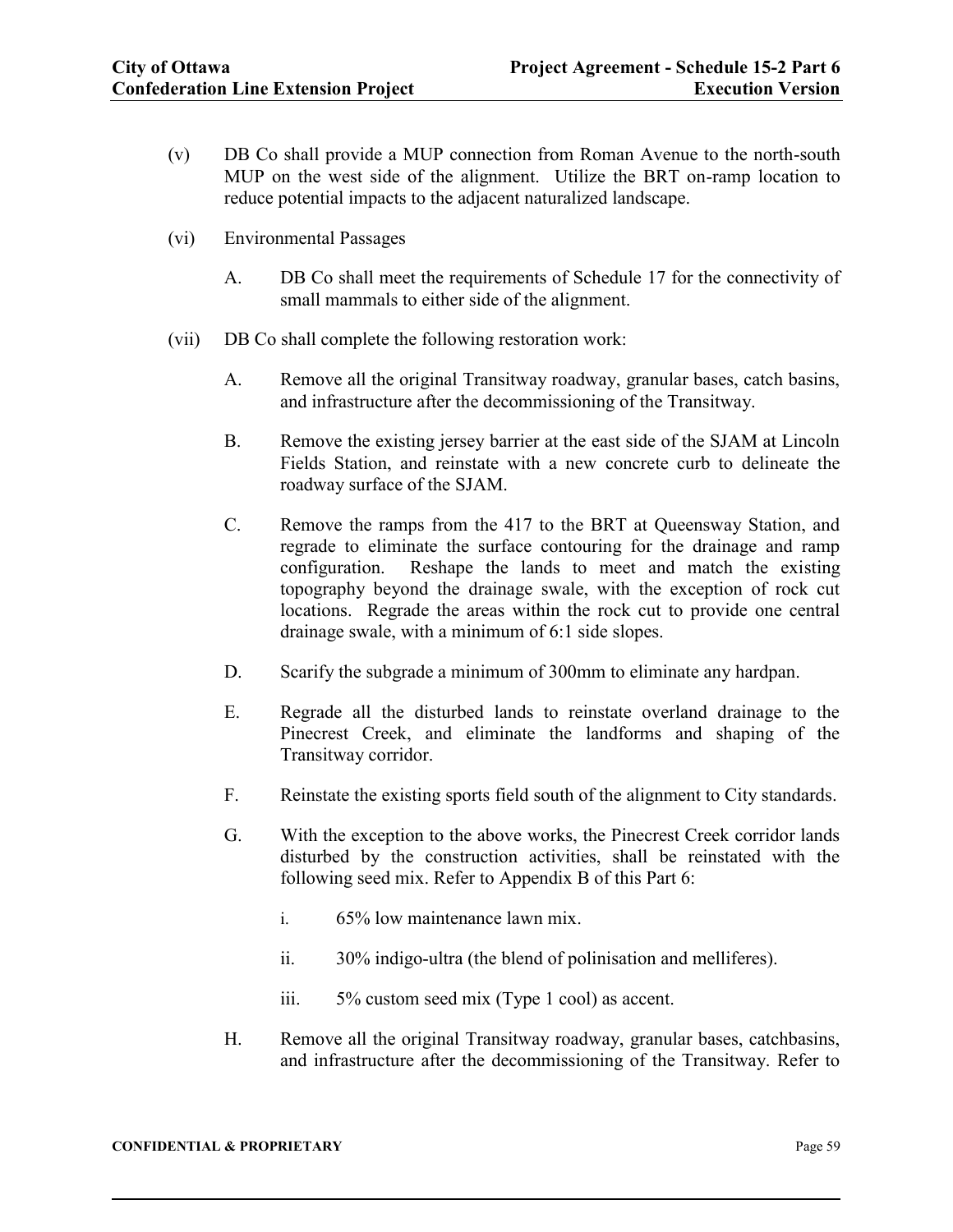Schedule 15-2, Part 1, Clause 14.1(c)(i), for the Queensway Station removal requirements.

- (viii) At Parkhaven Avenue DB Co shall:
	- A. At the south end of Parkhaven Avenue, provide a MUP through the NCC lands westerly to the Hanlon Baseball Diamond. This MUP shall connect the pedestrian access to the diamond, and be of sufficient alignment to accommodate service vehicles.
	- B. Provide a service vehicle lockable gate, at the northwest corner of the outfield. Provide bollards to control unauthorized vehicles entering into the NCC property.
- (j) Pinecrest Creek Corridor Highway 417 to Baseline Station
	- (i) DB Co shall realign the MUP to the west side of the alignment south of Iris Street to Baseline Station to eliminate the at-grade crossing of the alignment;
	- (ii) At Iris Street DB Co shall:
		- A. Maintain the MUP on the west side of the alignment, under the Iris Street Bridge.
		- B. On the north side of Iris Street, provide a MUP connection from the signalized intersection, northerly to the NCC Pinecrest Creek Pathway.
		- C. Provide a MUP on the south side of Iris Street from the signalized intersection, at Iris Street, including on the Iris Street Bridge, to the Pinecrest Creek Pathway on the east side of the alignment to provide an uninterrupted trail connection.
		- D. Provide a depressed curb, and 3m wide MUP, extending a minimum of 9m from the curb, on the northeast quadrant of Iris and the alignment to provide service vehicle access. This access route shall have bollards to control unauthorized vehicles entering into the NCC property.
	- (iii) DB Co shall complete the following restoration:
		- A. With the exception to the above works, the Pinecrest Creek corridor lands disturbed by the construction activities, shall be graded to provide overland drainage and reinstated with the following seed mix. Refer to Appendix B of this Part 6:
			- i. 65% low maintenance lawn mix;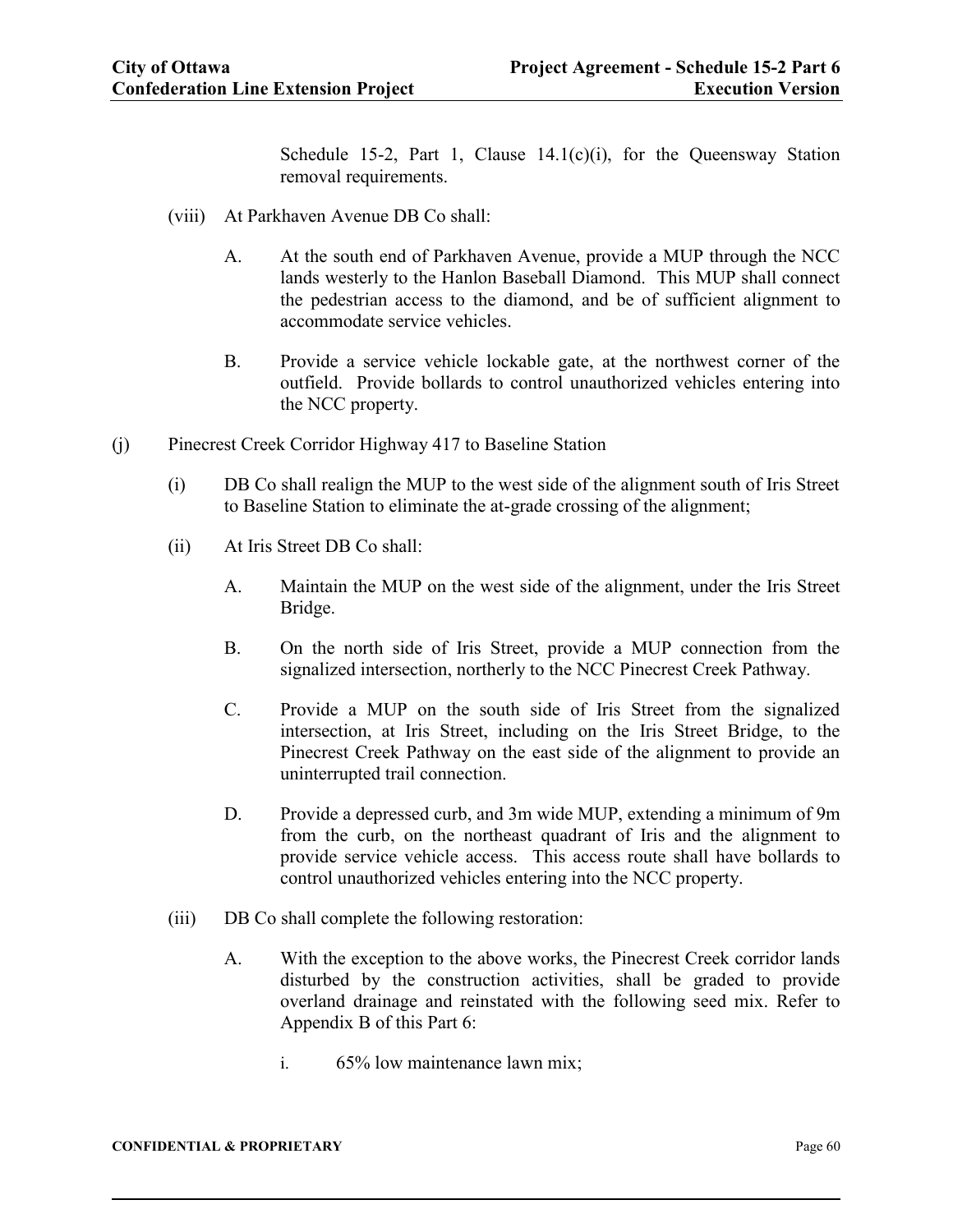- ii. 30% indigo-ultra (the blend of polinisation and melliferes);
- B. Remove all the original Transitway roadway, granular bases, catchbasins, and infrastructure after the decommissioning of the Transitway. Refer to Schedule 15-2, Part 1, Clause 14.1(c)(i), for the Queensway Station removal requirements.
- C. Remove the ramps from Highway 417 to the Transitway at Queensway Station, and regrade to eliminate the surface contouring for the drainage and ramp configuration. Reshape the lands to meet and match the existing topography beyond the Drainage swale, with the exception of rock cut locations. Regrade the areas within the rock cut to provide one central Drainage swale, with a minimum of 6:1 side slopes.
- D. Scarify the subgrade a minimum of 300mm to eliminate any hardpan.
- E. Regrade all the disturbed lands to reinstate overland Drainage to Pinecrest Creek, and eliminate the landforms and shaping of the Transitway corridor.
- (k) Pinecrest Creek Realignment
	- (i) For the low flow channel design requirements, review to Schedule 15-2, Part  $2 -$ Drainage and Stormwater Management Design Criteria.
	- (ii) For the channel embankment between the low flow and 2-year flow, the embankment shall consist of hydric soils or flood tolerant forbes and grasses, native to the Ottawa area.
	- (iii) For the channel embankments above the 2-year flows shall consist of a combination of reforestation trees, 70 % and shrubs, 30 %, as per Clause 2.8, of this Part 6. Within the 100 year flood elevation, all plant species shall be tolerant to the potential flooding. For the lands beyond the top of the embankment, install a minimum of 35 deciduous trees to provide a transition from the woodlot to Station.
	- (iv) On the outside meander of all sections of realigned Pinecrest Creek, the creek embankment up to the 2-year flow water level shall be constructed with a root wad retaining walls.
	- (v) Where required due to land and utility constraints, DB Co shall be permitted to construct an embankment to a maximum of 2:1. The extent of the 2:1 shall be minimized. Slope stabilization shall consist of natural materials as per Clause 2.8, of this Part 6.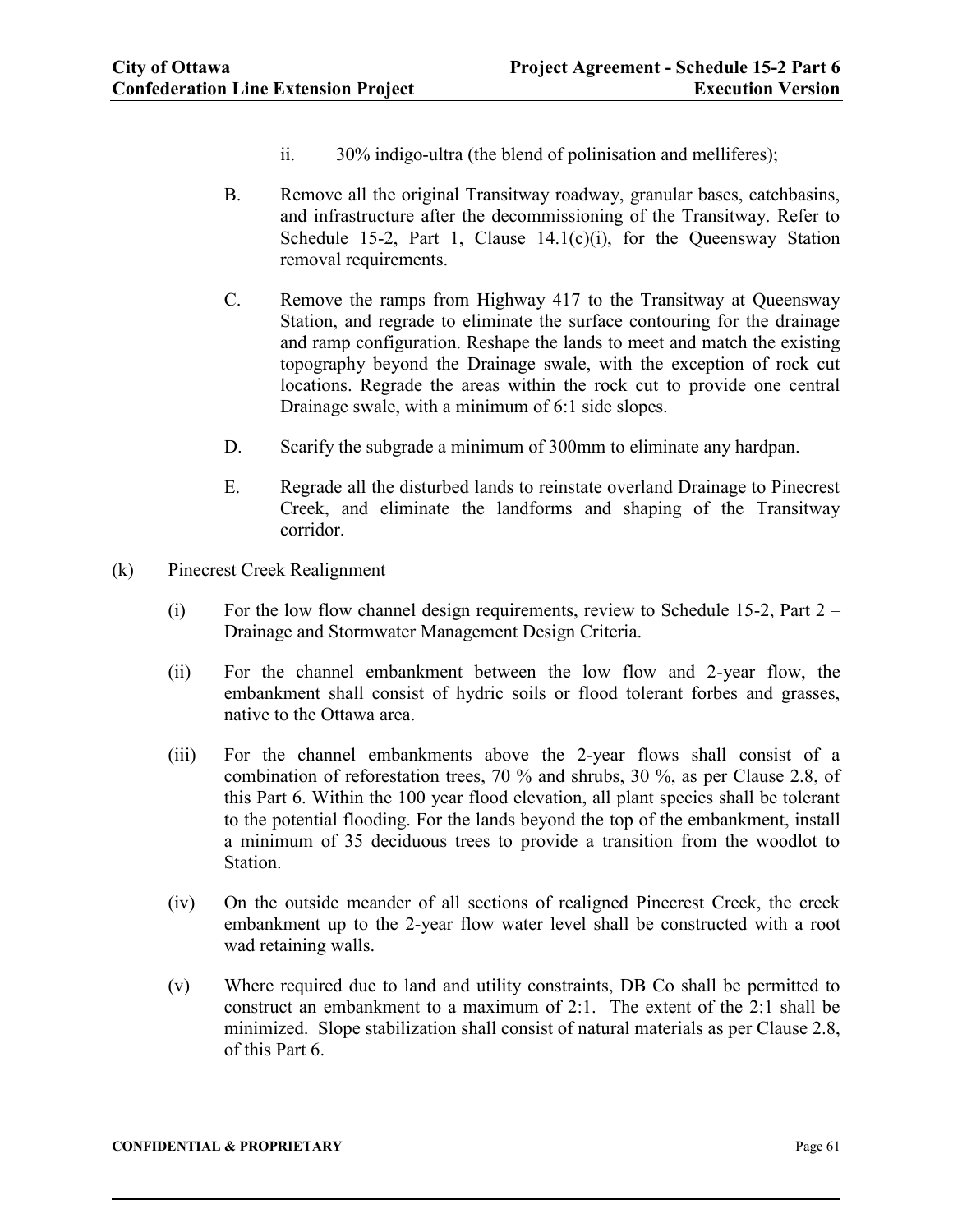- (vi) Provide tree planting to reinstate all woodlot removed for the implementation of the Pinecrest Creek alignment, temporary bus detours and Station construction.
- (vii) Environmental Passages
	- A. DB Co shall meet the requirements of Schedule 17 for the connectivity of small mammals to either side of the alignment.
- (l) Pinecrest Stormwater Management Facility
	- (i) DB Co shall finalize the Site design for the landscape works that have been developed for the Pinecrest Stormwater Management Facility, as per Schedule 15- 2, Part 2, Appendix J.
	- (ii) DB Co shall be responsible to finalize the design development and complete the construction documents, as per Schedule 10 – Review Procedure, for the landscape including:
		- A. Final grading to integrate the stormwater facility within the adjacent landscape;
		- B. Development of the pathway systems;
		- C. Development of the pedestrian passages around and over the facility;
		- D. All final grading, topsoil and planting; and,
		- E. Miscellaneous items as per the design drawings to complete the site works.
	- (iii) DB Co shall salvage the tree stumps required for removal due to the works of this project and the alignment to be utilized as the root wads along the perimeter of the stormwater pond.
	- (iv) DB Co shall supply and install the hydric soil, to meet the following:
		- A. Provide the source of the hydric soil to the City for approval prior to commencement of work;
		- B. The hydric soil shall be handled a maximum of two times, including installation. The hydric soil may be stockpiled, with a maximum height of 3m, with no truck traffic on the stockpiles;
		- C. After installation, DB Co shall not move or operate equipment on the hydric soil. Should there be a requirement to move, the hydric soil shall be replaced with new material;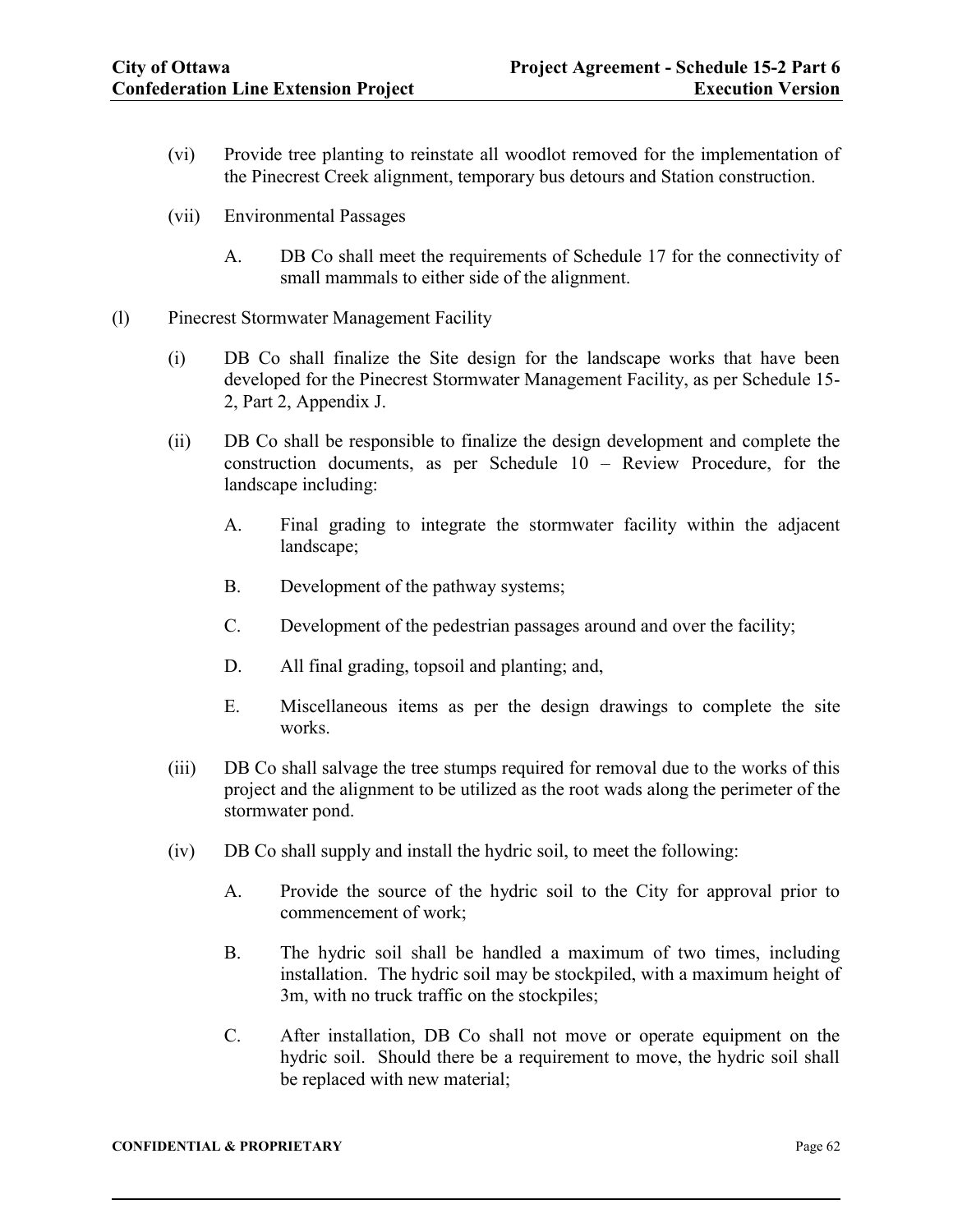- D. There shall be a continuous goose barrier around the perimeter of the pond, at the limit of the bench on the pond side, to allow the hydric soils to establish. This barrier shall be installed prior to the commencement of the regeneration the soils, and maintained for the maintenance and warranty period for the adjacent plant material;
- E. The goose barrier shall be removed without damaging the vegetation established on the bench surrounding the pond; and,
- F. The plant material, seeding and hydric soil shall be installed in a timely manner to maximize the growing potential.
- (m) Richmond Road Complete Street
	- (i) Refer to Schedule 15-2, Part 2, Clause 6.19 for the technical civil requirements for the development of Richmond Road Complete Street.
	- (ii) DB Co shall design and construct Richmond Road streetscape elements to create a high quality pedestrian environment on the north side of Richmond Road, with 2m segregated cycling facilities on both the north and south side of the Roadway, linking Cleary Station in the east with New Orchard Station to the west;
	- (iii) There shall be a cohesive design selection of materials and products for the streetscape elements, strengthening the visual connection between the two Stations;
	- (iv) The streetscape design shall be coordinated with the civil and Utility requirements, and develop specific details as required to provide the design within the constraints of the underground Utilities;
	- (v) DB Co shall coordinate with the City to identify all proposed developments to ensure the streetscape design reflects the current conditions as well as the proposed developments;
	- (vi) On-Street Parking
		- A. During the design development DB Co shall explore opportunities to include 20 on-street parking spaces on the north side of Richmond Road, in the form of parallel parking (parking pockets) in accordance with the City of Ottawa parking design standards and zoning. These will be established only where OC Transpo bus stops, SWM rain gardens, pedestrian, cycling and streetscape furniture, infrastructure and property access would not be compromised.
		- B. These locations shall be identified during the initial submission for review with the City prior to final integration within the roadway design.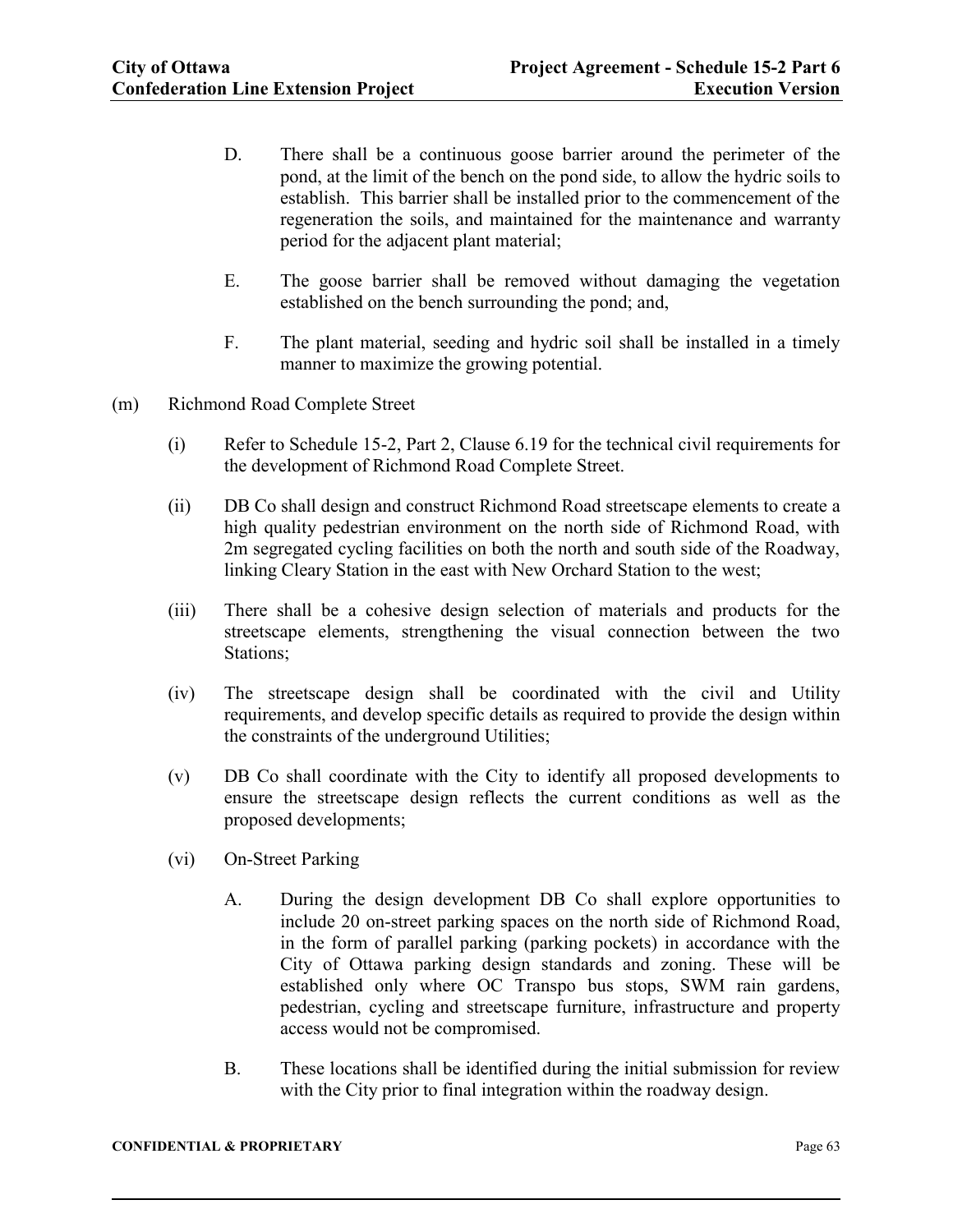- (vii) Pathways, Sidewalks and MUPs
	- A. Provide a concrete sidewalk on the north side of Richmond Road from east of the SJAM Parkway overpass to east of Cleary Station with a standard width of 3m, unless constrained by property requirements or intersection requirements.
	- B. Provide a minimum 2m wide concrete sidewalk on the south side of Richmond Road from the SJAM Parkway overpass to the entrance of Byron Linear Park, at the Richardson Avenue ROW.
	- C. Meet and match the east end of the sidewalk with the concrete pathway for Byron Linear Park. Refer to Article 3 – Connectivity Requirements of this Part 6.
	- D. There shall be no sidewalk installed along the south side of Richmond Road adjacent to Byron Linear Park unless specifically outlined in this Article 4.
	- E. A minimum of 200mm delineator strip shall be provided between all segregated cycle facilities and directly adjacent pathways, sidewalks or MUPs.
	- F. Provide a separate material, texture and colour to distinguish the delineator strip between the sidewalk and the cycle track.
	- G. Provide interlocking paving in boulevards less than 600mm width and sod in boulevards greater than 600mm width. Pavers to be 200mm x 100mm, 100mm depth Sierra pavers, installed in a herringbone pattern, as manufactured by [**REDACTED**], or approved equal.
	- H. Provide interlocking paving installed at all bus stops, beyond the bus shelter pads, to distinguish from the concrete sidewalk. Interlock shall be installed in the sidewalk and within the adjacent boulevard. Pavers to match boulevard pavers.
	- I. Refer to Schedule 15-2, Part 2, Clause 6.19 for cycle track requirements and pavement markings.
	- J. Provide 3m concrete crosswalk for all pedestrian crossings of Richmond Road and the side streets.
	- K. Provide a MUP on the south side of Richmond Road from the SJAM Parkway overpass to the entrance of Byron Linear Park. Extend the MUP to Byron Avenue, at the Richardson Avenue ROW, and extend the EB cycle track to the MUP.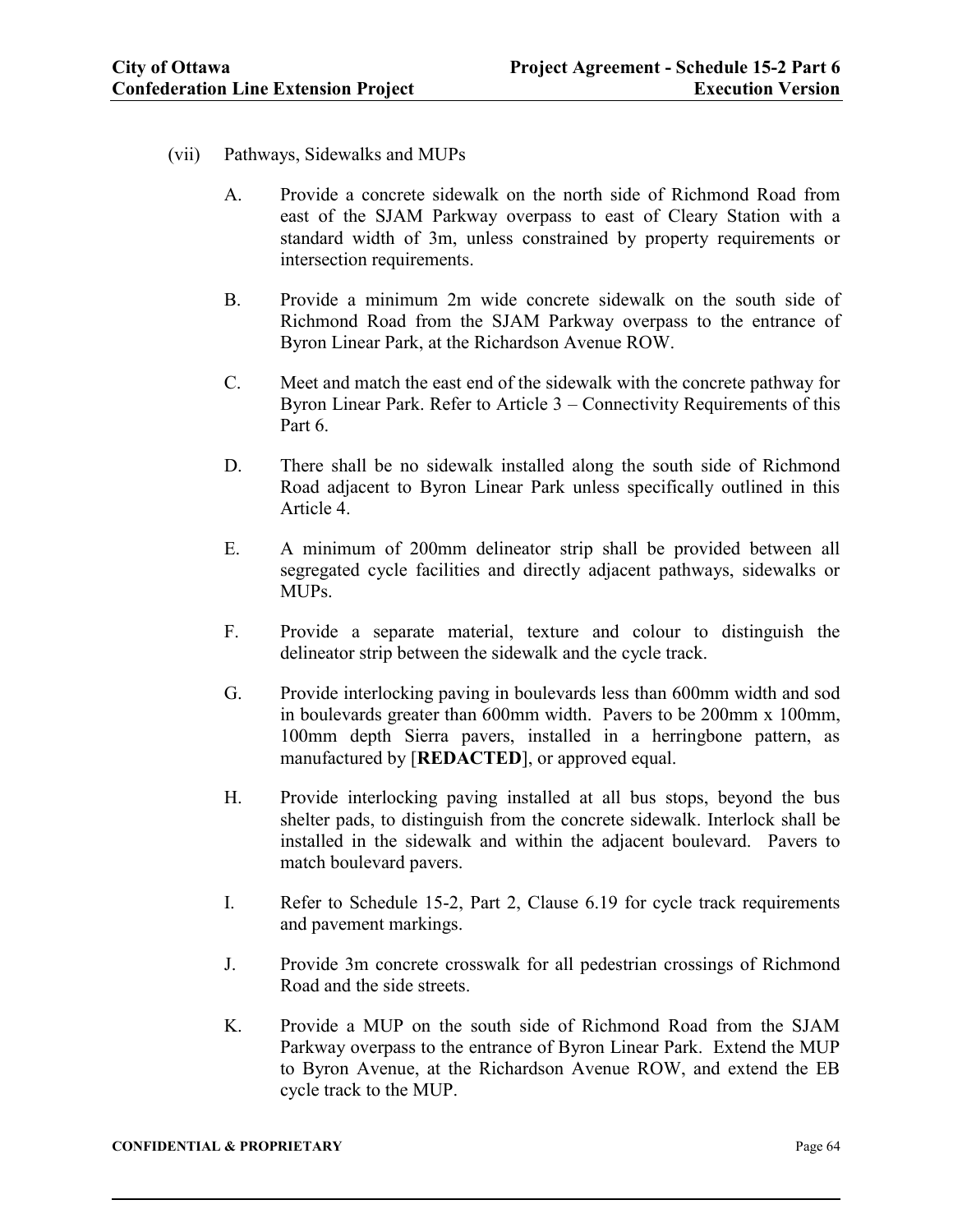- L. Provide a concrete sidewalk on the south side of Richmond Road to connect each bus stop to the nearest intersection.
- M. Rain gardens shall be installed adjacent to the bus stops, as delineated under Schedule 15-2, Part 2, Article 5 – Drainage and Stormwater Management Design Criteria. Framing the rain garden at each end, shall be a 450mm height, 1.2m long seating height wall. The wall shall be centred on the rain garden to articulate the limits of the garden for pedestrians and cyclists. Each corner shall have a 314 grade stainless steel angle iron anchored in the wall to protect the wall from maintenance equipment and shadow lines, detailing to enhance the visual appearance
- (viii) Richmond/Cleary Intersection;
	- A. Provide concrete paving for both the concrete sidewalk and the cycle track at Cleary intersection;
	- B. Provide interlocking paving between the concrete crosswalks and concrete curb on the south side of Richmond Road to connect with the Cleary plaza within Byron Linear Park.
	- C. Provide a raised intersection, which includes the crosswalks and Crossrides;
	- D. Provide interlocking pavers within the intersection; and,
	- E. Provide a MUP connection from the northeast corner of the Richmond Road/Cleary Avenue intersection northerly to the NCC pathway system in the SJAM Parkway, including a connection to the MUP underpass. The MUP shall have a minimum offset of 2m from the existing Cleary Avenue sidewalk.
- (ix) Richmond/New Orchard Intersection
	- A. Provide a raised intersection, which includes the crosswalks and Crossrides;
	- B. Provide concrete paving for both the concrete sidewalk and the cycle track at New Orchard intersection;
	- C. Provide interlocking pavers within the intersection;
	- D. Provide interlocking paving between the concrete crosswalks and concrete curb on the south side of Richmond Road to connect with the Byron Linear Park and the New Orchard Station entrance plaza; and,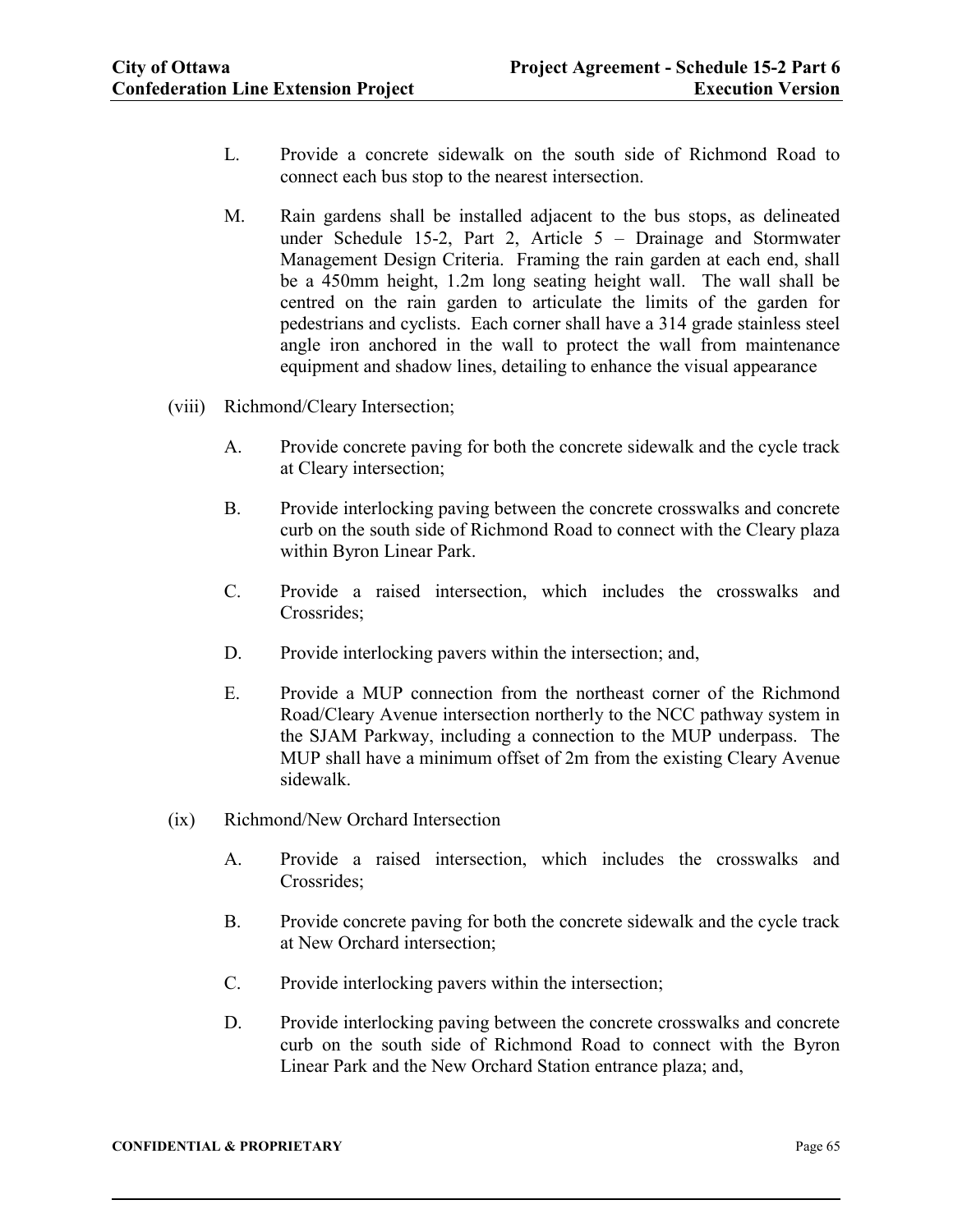- E. Extend the concrete sidewalk, from the east cross walk, to the bus stop, located adjacent to the New Orchard Station.
- (x) Richmond Road shall be lit to City Standards. DB Co shall provide the lighting design for review with the City, with the following:
	- A. Tall Mount lights, alternating sides; and,
	- B. Pedestrian Lights, north side only.
- (xi) Street Tree Planting
	- A. All trees planted within the paving for the sidewalks and cycle lanes shall be planted in structural soil cell modules, with a conduit system to accommodate supplemental watering.
	- B. Openings for the tree trunks shall have a raised perimeter to ensure the sidewalk drainage does not enter into the soil.
	- C. Provide a minimum of  $20m<sup>3</sup>$  of soil per tree. Where utilities or services request a reduction in the soil volume of the trees, the City shall be notified for review and direction.
	- D. Where feasible, group trees together to share structural soil cell volumes.
	- E. Provide a trace wire around the perimeter of the structural soil cells.
	- F. Provide 33 trees along the north side of Richmond Road, east of New Orchard Avenue.
	- G. West of New Orchard Avenue, provide additional 25 street trees, on the south side of the roadway, and 30 street trees on the north side of the roadway, behind the concrete sidewalk.
	- H. Remove a minimum of 900mm depth of asphalt and granulars at the Richardson Road closure, and backfill with earth burrow and 300 mm of topsoil to accommodate the trees and landscape treatment.
- (xii) Street Furniture
	- A. Site furnishings shall be placed between the sidewalk and cycle track on the north side of Richmond Road to maximize their use and not encumber pedestrian or cyclist movement.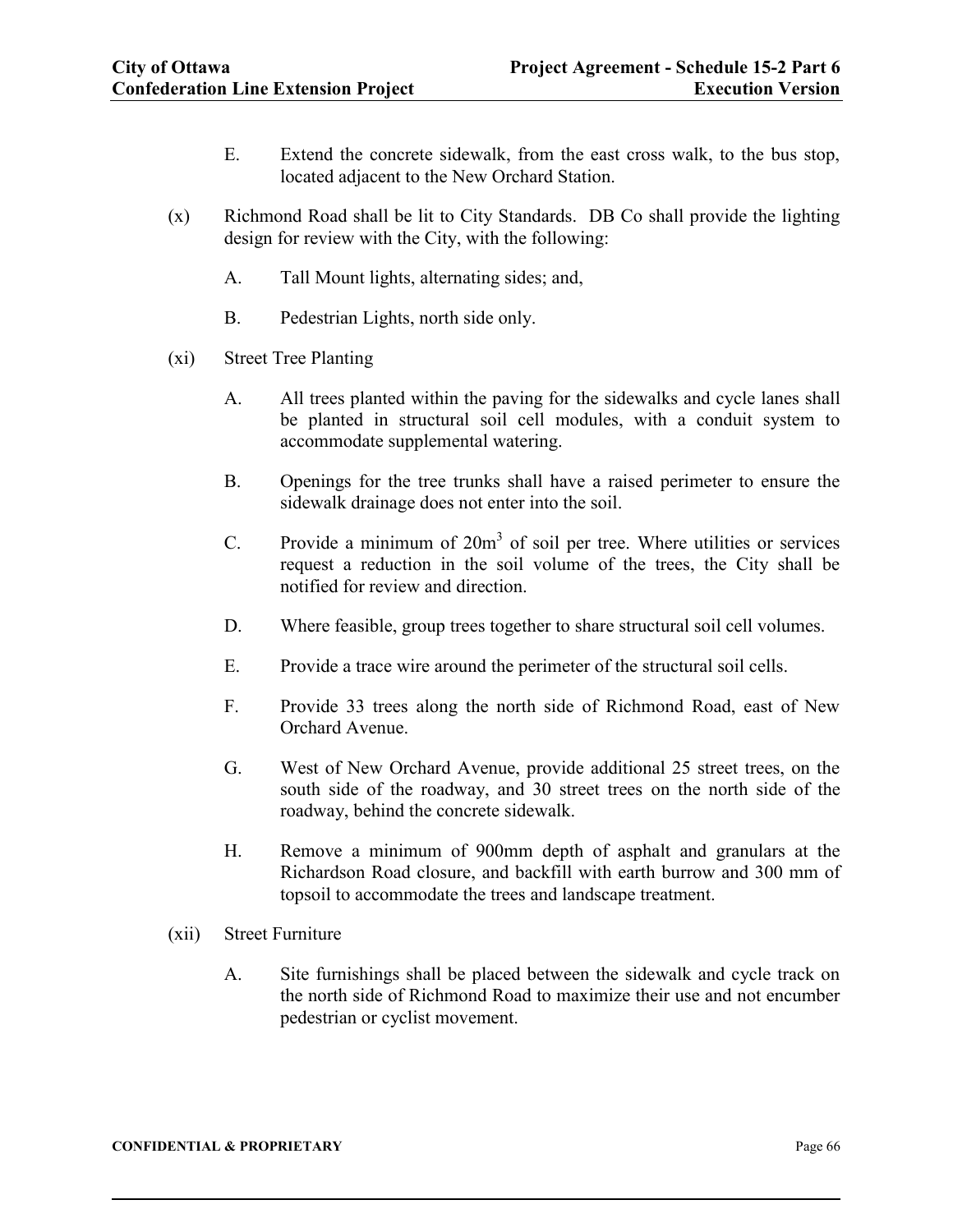- B. Where required, benches may be placed at back of sidewalk, or in seating clusters, as reviewed and approved. All furniture shall be fastened to concrete paving to reduce vandalism.
- C. Provide the following street furniture along the north side of Richmond Road:
	- i. 50 Bicycle Racks;
	- ii. 21 Benches; and,
	- iii. 10 Recycling Units.
- D. Provide the following street furniture on the south side of Richmond Road, between the SJAM Parkway and Richardson Avenue:
	- i. 13 Bicycle Racks;
	- ii. 2 Benches; and,
	- iii. 2 Recycling Units.
- E. Provide bus shelters at each bus stop, as per OC Transpo standards.
- F. Site furnishings shall meet the City standard for roadways.
- (n) Byron Linear Park
	- (i) Approximately 17 m wide Byron Avenue Right-of-Way from the eastern edge of the Compton Avenue Right-of-Way to the western edge of the Woodroffe Avenue Right-of-Way (approximately 72 m) is existing road which is to be closed and converted to parkland. Approximately 15.6 m wide Byron Avenue Right-of-Way from the eastern edge of the Woodroffe Avenue Right-of-Way and the western edge of the Lockhart Avenue Right-of-Way (approximately 168 m) is also existing road which is to be closed and converted to parkland. In addition, Redwood Avenue, Hartleigh Avenue and Richardson Avenue through the Byron Linear Park shall be closed. As per Section 168.3.1 of the Environmental Protection Act and Ontario Regulation 153/04, DB Co Qualified Person shall, on behalf of the City of Ottawa, prepare the necessary documents and shall file for Record of Site Condition. Note that this will require, at a minimum, a Phase I ESA prepared in accordance with O. Reg. 153/04, and a plan of survey of the lands prepared by a licensed surveyor.
	- (ii) This Park underlines the City's commitment to the importance of the urban design excellence for the Richmond/Byron corridor (Richmond Road Complete Street, Byron Linear Park and Byron Avenue). This shall be a transformative landscape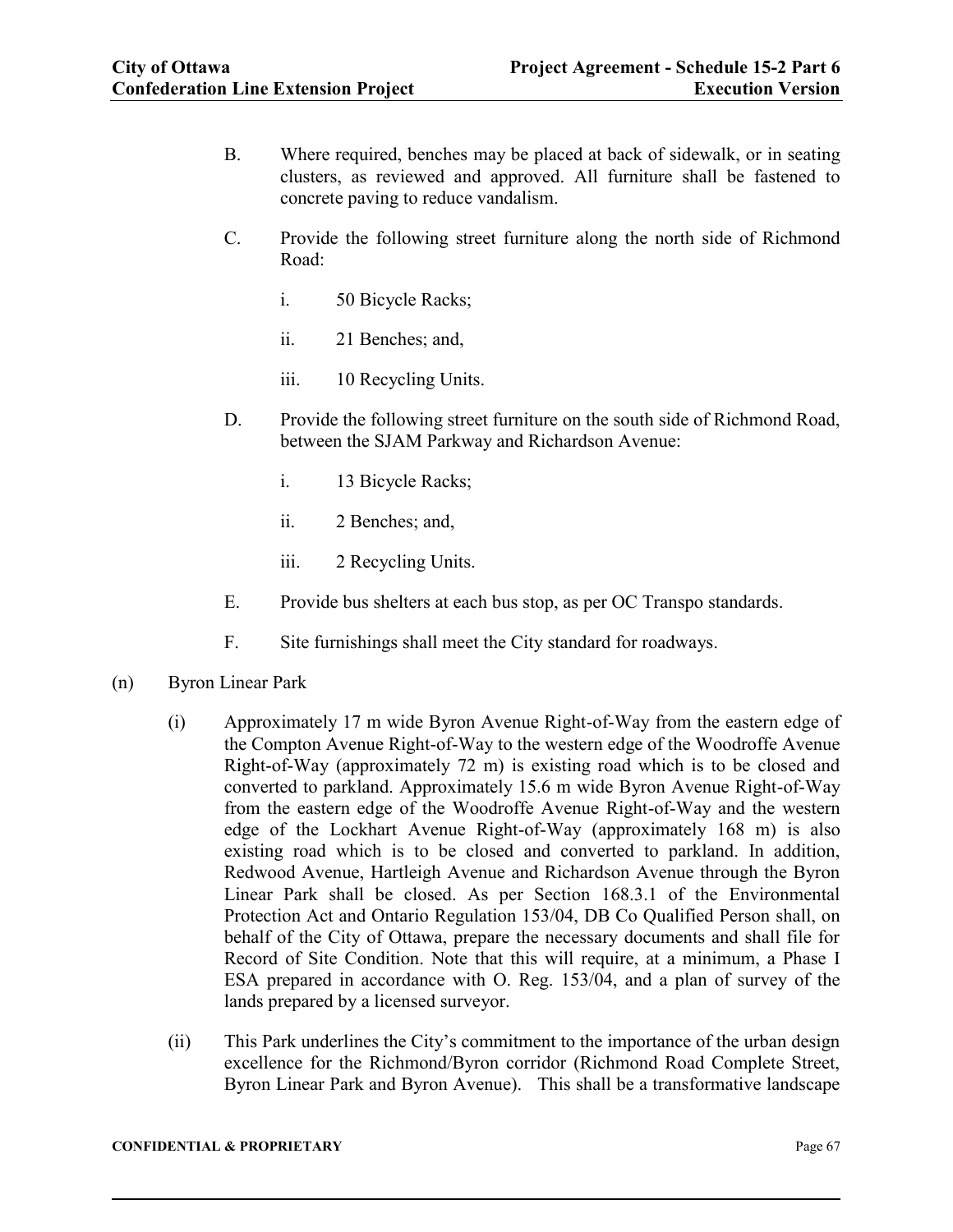that creates a unique landscape for the community, and acts as a catalyst for community building. DB Co shall develop a design that creates a sense of place which welcomes the local community, and provides opportunities for the passive recreation, seating, park, and community programming, and a visual buffer between the communities to the south of Bryon and Richmond Road.

- (iii) The community consultation response reinforced the requirement for Byron Linear Park to provide an environmentally sensitive design. DB Co shall design Byron Linear Park to be environmentally sustainable, and shall include LID SWM principles, diversity of native and ornamental species to provide biodiversity for both flora and fauna, use of natural materials, reuse of materials for built elements, and other elements identified during the design developments. No invasive species shall be permitted. Wet ponds for SWM shall not be permitted.
- (iv) DB Co shall develop a design for Byron Linear Park that integrates the diverse elements of pathways, gathering nodes, trees, SWM, land forms, seating walls and benches, lighting, and miscellaneous site works to create a landscape tapestry which connects to Byron Avenue and Richmond Road.
- (v) DB Co shall incorporate the following design elements within the park:
	- A. Cleary plaza, between Richmond Road and Byron Avenue, from the east side of the east crosswalk, and extending westerly to the front entry of the Station. This plaza shall consist of 50% hard surfacing and 50% soft landscape, and be configured to allow park programming including 10 market stalls, 3m x 3m, with 3m walking surface along the front of the stalls;
	- B. The Cleary plaza shall be provided with one 38mm water supply, complete with shut off value and three electrical outlets. The electrical outlets shall be stainless steel, weather proof to accommodate the exterior conditions;
	- C. The pedestrian sidewalks, connecting the crosswalks at Cleary intersection, through to Byron Avenue, shall be designed and constructed to include lighting;
	- D. Where the current land use changes from roadway and/or shoulders to Parkland, including Redwood Avenue, Hartleigh Avenue, Ancaster Avenue, Richardson Avenue and Byron Avenue use changes from roadway to Park, remove a minimum of 900mm of the original asphalt and granular base, scarify and backfill with Earth Borrow and topsoil to sustain the final landscape treatment. Granular bases shall be permitted to be retained where the hard surfacing is to remain, such as the cycling lanes along Richmond Road or Cleary plaza;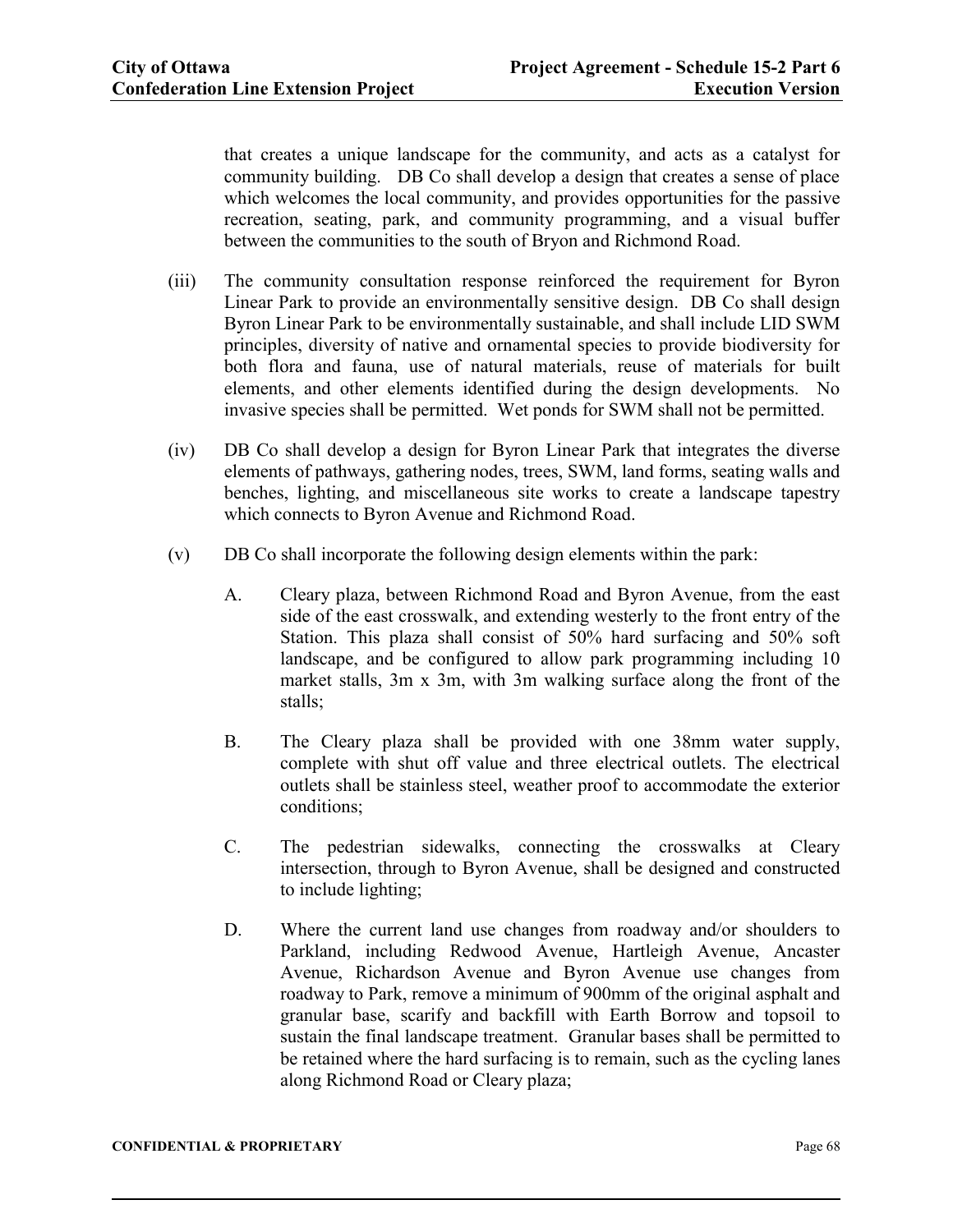- E. New Orchard Station entry plaza shall be located west of the Station, and the park pathway shall extend on the north side of the Station to the entry plaza, and encompass the bus stop;
- F. A continuous 2.4m concrete pathway, meandering through the park, between New Orchard intersection and Cleary intersection, which connects Roadway intersections, pedestrian crossings, and bus stops;
- G. The concrete pathway shall be widened to a 3.0m asphalt MUP east between the Woodroffe Avenue intersection and Lockhart Avenue, and west between Woodroffe Avenue intersection and Compton Avenue;
- H. Provide two 38mm water supply lines, with a metered water chamber, and accessible drinking fountains, to be located within the Linear Park. The drinking fountains shall have a stainless steel basin, and be complimentary in design to the other park elements. One drinking fountain shall be installed west of Woodroffe Avenue, and one to the east. The exact location shall be determined and approved by the City during the design process;
- I. Pedestrian height lighting shall extend along the pathway throughout the park, and extend to the Roadway intersections;
- J. There shall be two ipe wood shade structures or trellises, with a minimum footprint of 6m x 9m integrated within the park, with one structure located near [**REDACTED**], and one structure located west of Woodroffe Avenue;
- K. There shall be a minimum of four gathering nodes within the park, excluding Cleary plaza and New Orchard plaza, along the pathway alignment, with a minimum size of  $100m^2$ , and a maximum of  $300m^2$ . Each gathering node shall have unique characteristics, which distinguishes the nodes including paving materials and patterns, walls, entry features, park elements, configuration, and lighting;
- L. A minimum of two of the nodes shall include an electrical outlet integrated into the site features;
- M. There shall be rain gardens designed and constructed in a natural configuration to accept the SWM requirements for the park only. Where the rain garden intersects with the pathway, a bridge over the rain garden shall be designed and constructed. There shall be a minimum of three bridges within the park. Galvanized or concrete culverts and rip rap side slopes shall not be permitted;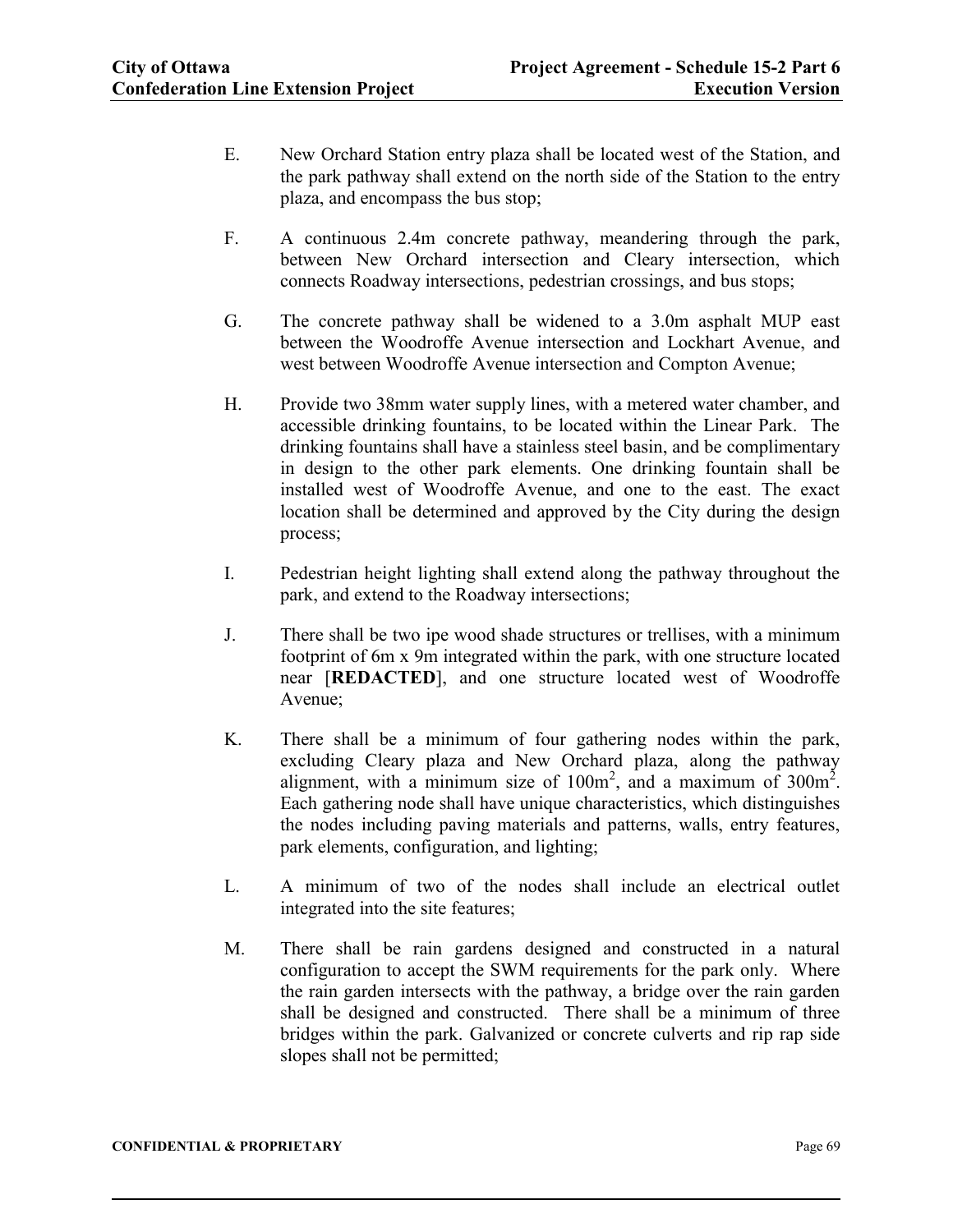- N. There shall be a minimum of 18 low land forms to articulate the spaces and provide diversity of grades and contours. The land forms shall be a maximum of 1m in height, and have varying side slopes ranging from 3:1 to 10:1, with a minimum area of  $100m^2$  and the maximum of  $1000m^2$ . The 3:1 slopes shall be placed inward towards the park. The land forms shall be balanced with the same overall area of open flat meadow areas to provide opportunity for recreational and community gathering opportunities;
- O. The configuration of the land forms shall intersect with the pathway, creating opportunities for seating and viewing towards both Richmond Road and Byron Avenue at various locations throughout the Park;
- P. Where the pathway intersects with the land forms, there shall be low seating height retaining walls. These walls shall be offset from the pathway by 600 mm, with the concrete paving extending to the base of the retaining wall. DB Co shall provide natural stone walls and finishes for review, and final selection by the City; and,
- Q. DB Co shall install a bicycle repair station at the interface of the pathway and the entry plazas for both Cleary Station and New Orchard Station.
- (vi) Byron Linear Park shall provide a no net loss of greenspace from the original park to the final configuration and shall be a combination of park elements as described in Clause 4.4 (n) (v) of this Part 6. DB Co's design shall maintain the quantity of greenspace, based upon current turf areas, with the exception of the space required for the construction of the Cleary Station.
- (vii) Byron Avenue, between Woodroffe Avenue and Lockhart Avenue, shall be converted from the existing roadway to the park, creating a gateway at the intersection of Richmond Road and Woodroffe Avenue.
- (viii) A direct sidewalk connection from Allison Avenue to the PXO on Richmond Road shall be provided.
- (ix) Park Planting
	- A. DB Co shall develop a planting palette and plan, that provides diversity of tree and shrub species to create seasonal interest and habitat throughout the year;
	- B. The deciduous trees shall provide the core element of the design, in a curvilinear patterning, providing the visual element that links the pathways, land forms and park elements, with Richmond Road and Byron Avenue;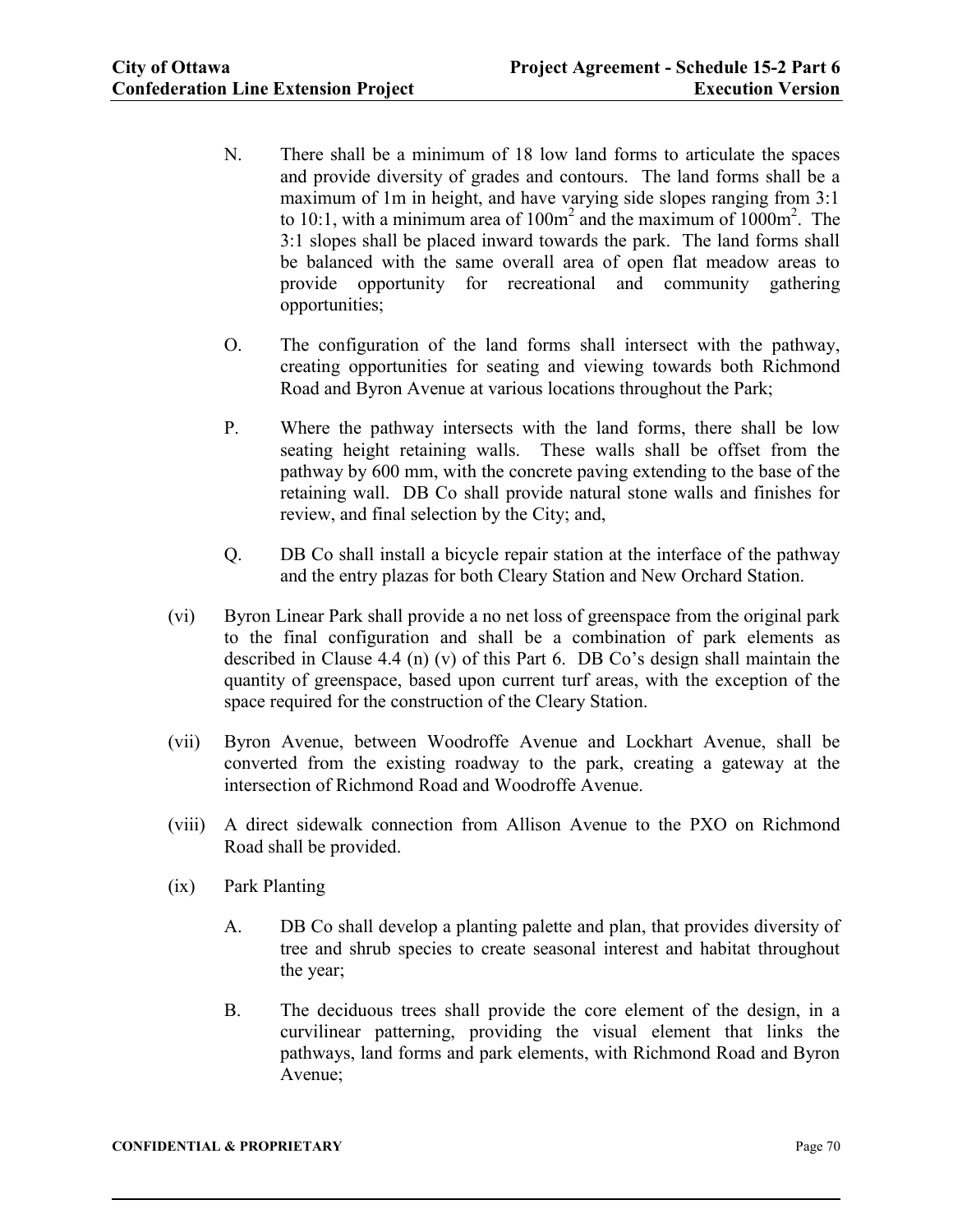- C. Deciduous shade trees shall be located to provide shade to the pathway and bench seating areas; and,
- D. The planting plan shall be a range of deciduous and coniferous trees and shrubs, and plants to provide seasonal variety and colour and include the following:
	- i. 230 large deciduous trees;
	- ii. 80 coniferous trees;
	- iii. 70 small flowering deciduous trees;
	- iv.  $1,000m^2$  of shrubs; and,
	- v. Sufficient grasses, forbes and perennials for the rain gardens.
- (x) Park Furniture
	- A. DB Co shall provide three park furniture alternatives for review, and final selection by the City, and based upon the following requirements:
		- i. 22 Benches to COADS; and,
		- ii. Seven Recycling Units with three streams.
	- B. Provide a minimum of one bench and one recycling unit in close proximity to each Roadway intersection abutting the Park; and,
	- C. DB Co shall not include play structures for children in the park furniture design.
	- D. All site furniture shall be suited for public use.
- (xi) DB Co shall complete the design and construction for [**REDACTED**] based upon the design drawing provided in Appendix M - [**REDACTED**] Parking Lot, of this Part 6, including the following:
	- A. Layout and grading of the church parking lot and access;
	- B. Pedestrian sidewalks;
	- C. Landscape Plan;
	- D. Restoration of all disturbed areas; and,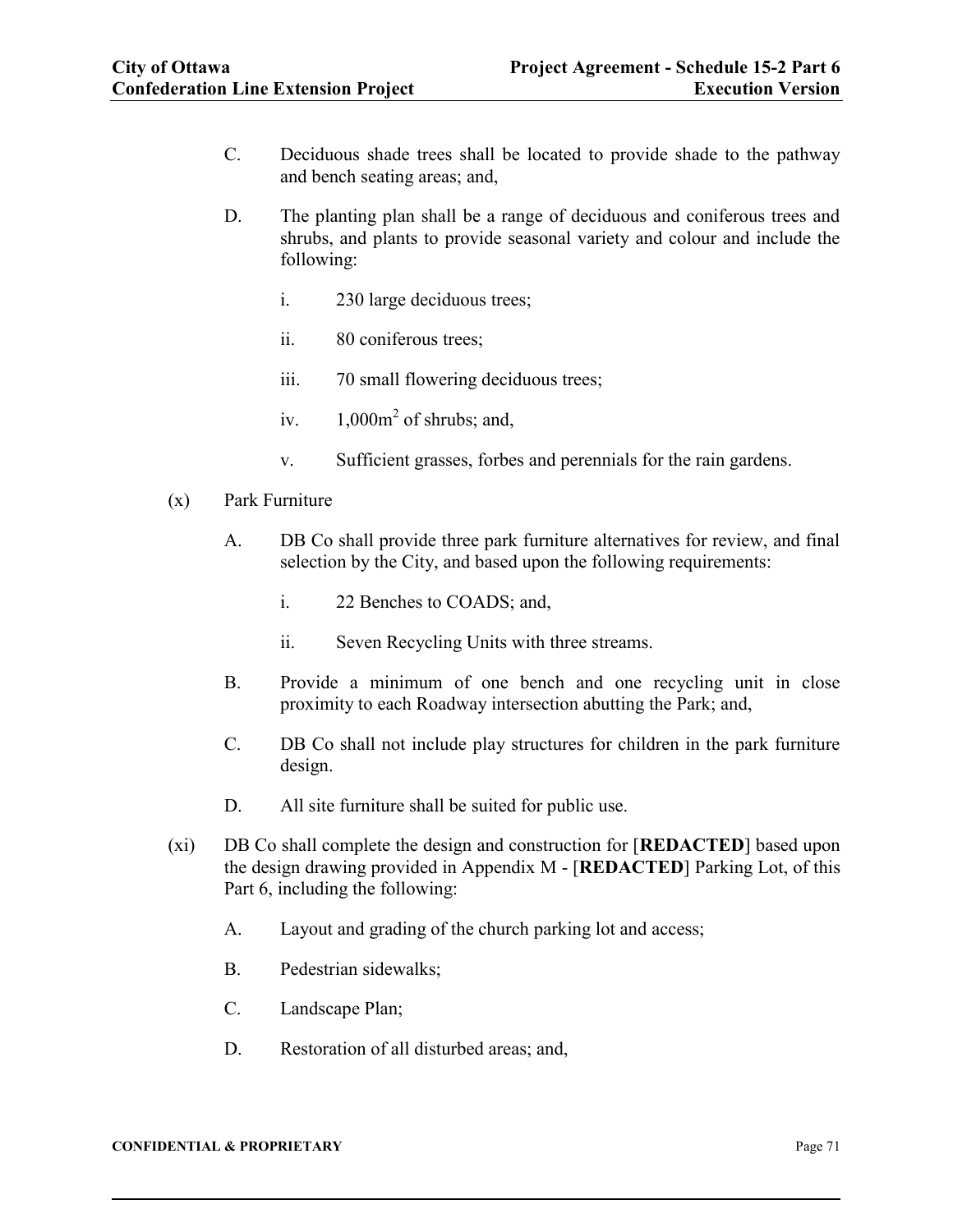- E. SWM. This drainage may be connected to the existing stormwater system within Byron Avenue.
- (o) Byron Avenue Modifications
	- (i) DB Co shall reinstate Byron Avenue in accordance with the following:
		- A. A final travel width of 7m, commencing at the south side with the new concrete sidewalk/curb described in Clause 5.2 (f) of this Part 6;
		- B. All Roadway asphalt and granular bases, including the Roadway shoulders, shall be removed to a minimum of 900mm depth, and backfilled with Earth Borrow and topsoil to complete the final site design of the park beyond the final 7m Roadway width and on-street parking;
		- C. Curbs on both the north and south side of the Roadway;
		- D. West of Woodroffe Avenue, recessed on-street parking shall be provided on the north side of the roadway, and located between the hydro poles, with a total of 18 parking spaces, excluding the PPUDO. No on-street parking shall be permitted adjacent to Cleary Station;
		- E. On-street parking shall not be permitted:
			- i. between the hydro poles at Sherbourne intersection; and,
			- ii. on either side of Lockhart Avenue, at the north segment connecting Byron Avenue to Richmond Road.
		- F. A PPUDO, on the either side of Byron, adjacent to Cleary plaza, each with three parking spaces. The westbound PPUDO shall be located in close proximity to the Station Entry, and there shall be a sidewalk from the WB PPUDO to the Cleary plaza;
		- G. A PPUDO, on the north side of Byron, adjacent to the New Orchard Station plaza for two vehicle parking spaces;
		- H. Interlocking pavers shall be utilized for all the parking spaces;
		- I. LID SWM may be considered on the north side, at Lockhart, connecting with the LID SWM for the Park, upon review and approval by the City; and,
		- J. Roadway lighting shall meet the City standards.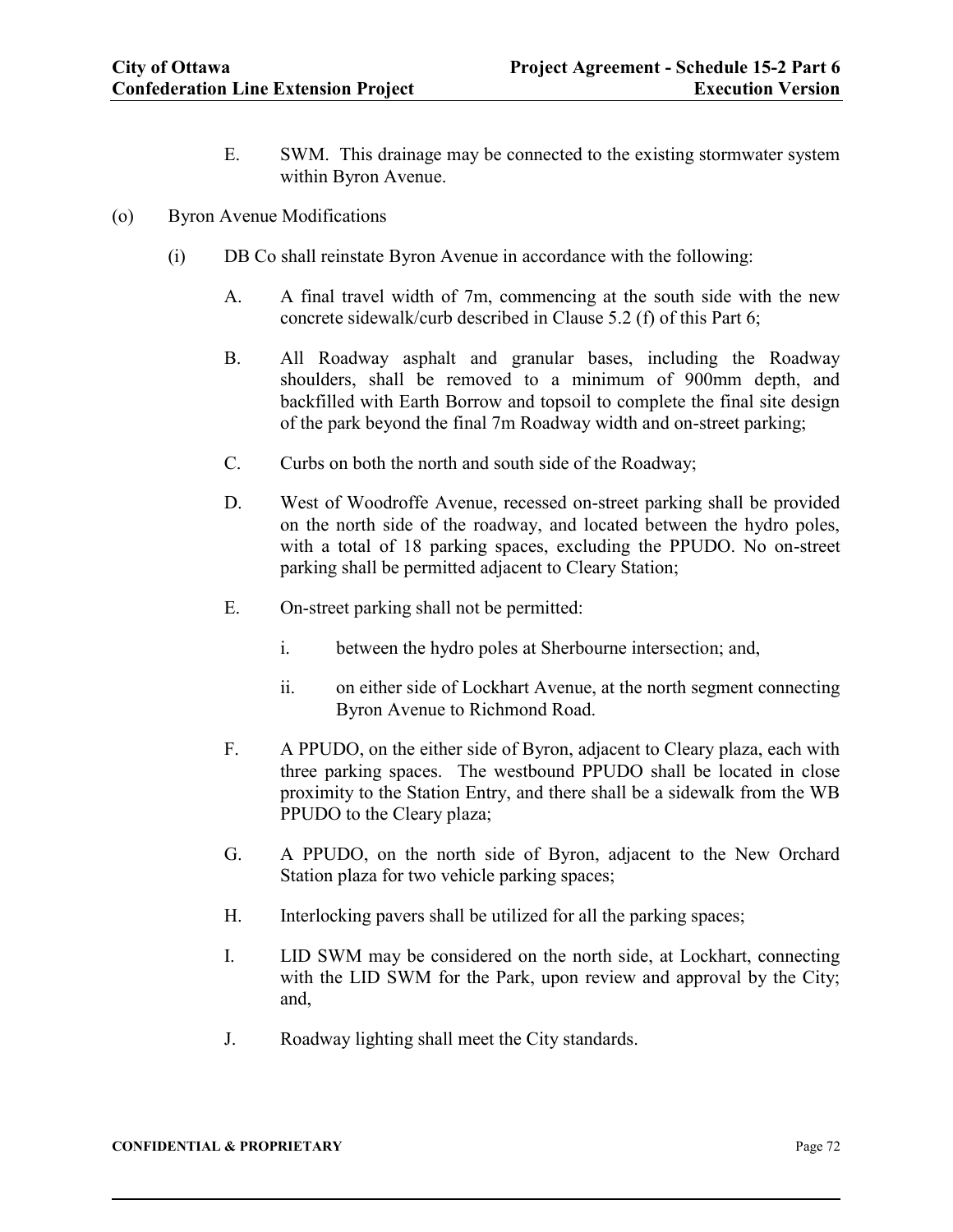- (ii) DB Co's design and construction of Byron Avenue corridor shall include the reinstatement of the 7m width of the impacted road pavement and as a minimum shall provide for an appropriate thickness of resurfacing pavement treatment so that the Byron Avenue's pavement will meet the requirements of Schedule 15-2, Part 2, Clause 6.10 – Pavement – Municipal Roads
- (p) Moodie Dive and Corkstown Road
	- (i) DB Co shall complete the following at Moodie Drive and Corkstown Road:
		- A. Provide a MUP connection from the existing TransCanada Trail south of Corkstown Road to the Corkstown/Moodie intersection on the north side of Corkstown Road;
		- B. Remove any portions of MUP that do not provide the continuous connection between the existing MUP east of the Station, and Moodie Drive;
		- C. Provide a crosswalk/crossride protected intersection at the Moodie/Corkstown intersection and extend the MUP to the existing TransCanada Trail;
		- D. Provide a lighted sidewalk on the north side of Corkstown, from the entrance to **[REDACTED]** to the pedestrian crossing/PPUDO at Moodie Station; and,
		- E. Provide a naturalized landscape along the corridor, extending across the Station and to the Moodie/Corkstown intersection.
	- (ii) DB Co shall complete the design and construction of the following on the west side of Moodie Drive, from the Corkstown Road intersection, southerly to the signalized intersection of the Highway 417 EB off-ramp;
		- A. A raised 2m width sidewalk, from the south side of Highway 417 WB onramp, southerly to the north side of Highway 417 EB off-ramp;
		- B. Realign the cycling lane to adjacent to the sidewalk, at the roadway elevation;
		- C. Paved shoulder north of the WB on-ramp to the Corkstown Road intersection; and,
		- D. Crosswalk/crossride at Highway 417 ramps, connecting to the facilities to the north and the south of the roadway.
- (q) Highway 417 Highway Works

#### **CONFIDENTIAL & PROPRIETARY** Page 73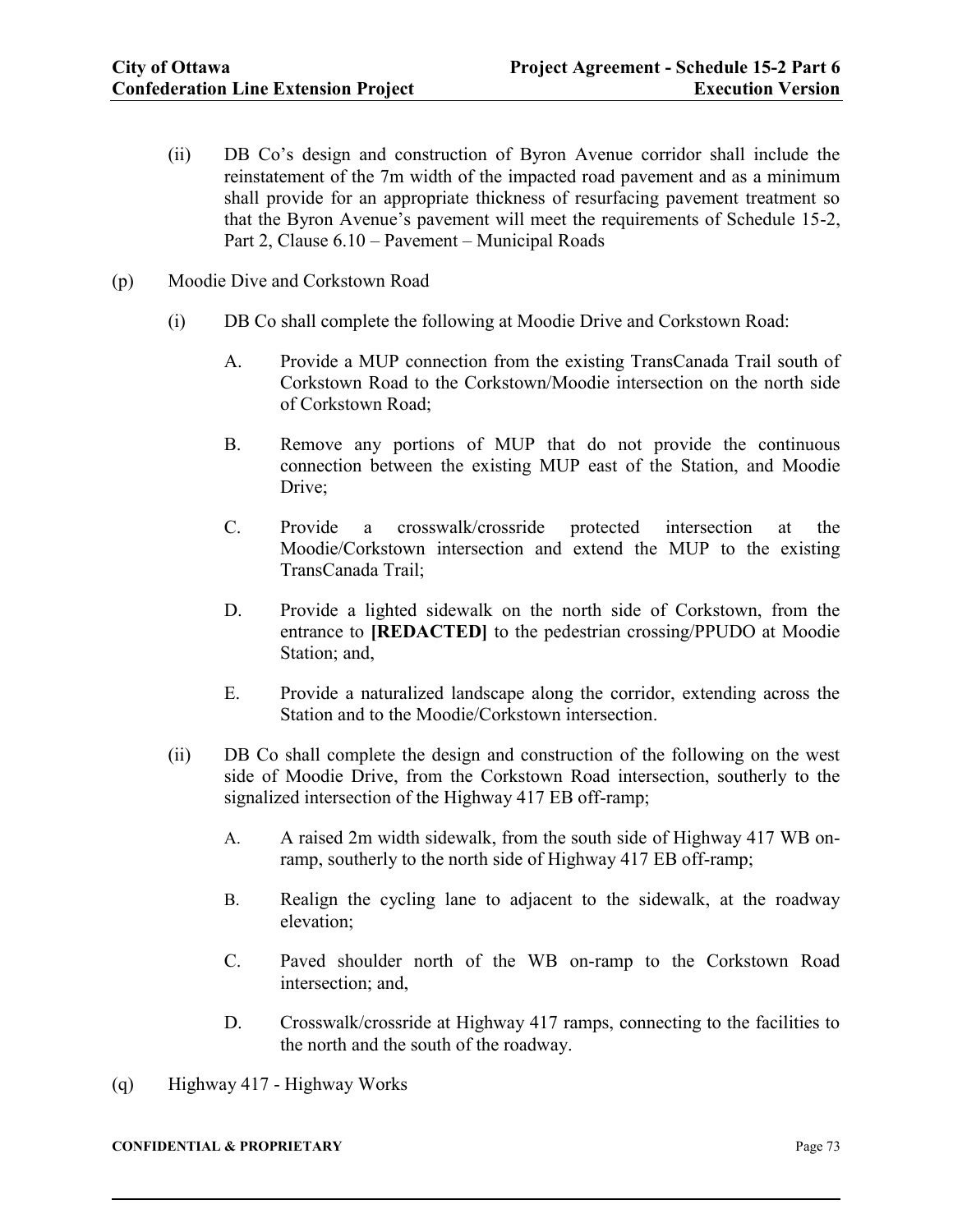- (i) DB Co shall complete the Tree Compensation Plans for the Works identified in Schedule 15-2, Part 9 – Highway Works;
- (ii) In addition to the Tree Compensation requirements, DB Co shall reinstate the shrubs at an equal ratio: for each square metre of shrubs removed, reinstate with a square metre of shrubs. The shrub spacing in the planting beds shall have a maximum on centre spacing of 750mm;
- (iii) The plants shall be reinstated in approximately the same location within the corridor as those removed, while maintaining the MTO safety requirements;
- (iv) DB Co shall ensure a minimum of double the quantity of trees, and an equal area of shrubs, are reinstated for the plant material removed within an interchange;
- (v) The proposed planting shall be submitted in accordance with Schedule 10 Review procedure, and shall reinforce the existing naturalized landscape of the Highway 417/Highway 416 interchange, commencing at the southwest quadrant of Richmond Road/Highway 417;
- (vi) Where, during the tree evaluation, trees greater than 500 mm diameter at breast height, or with environmental significance are identified, DB Co shall prove how the tree can be protected during construction, and develop compensation requirements, if removal is necessary;
- (vii) Where there is an existing watercourse, DB Co shall maintain a minimum of 10m offset from the top of the embankment. Should there be a requirement to reduce the construction offset, DB Co shall prove any encroachments and provide methodology for protection; and,
- (viii) Should there be a requirement for a SWM pond within MTO lands, DB Co shall include the following criteria in the design;
	- A. The pond shall be offset from the traffic safety zones;
	- B. The pond shall have varying side slopes with a blend of grasses and shrubs to naturalize the perimeter, and shall be able to withstand the varying water levels within the pond; and,
	- C. The maintenance requirements of the pond shall be integrated within overall design.

# **4.5 Corridor Planting**

(a) DB Co shall provide the minimum quantities of plant material for each Corridor Specific Section identified in this Article 4, in addition to the planting required within the SJAM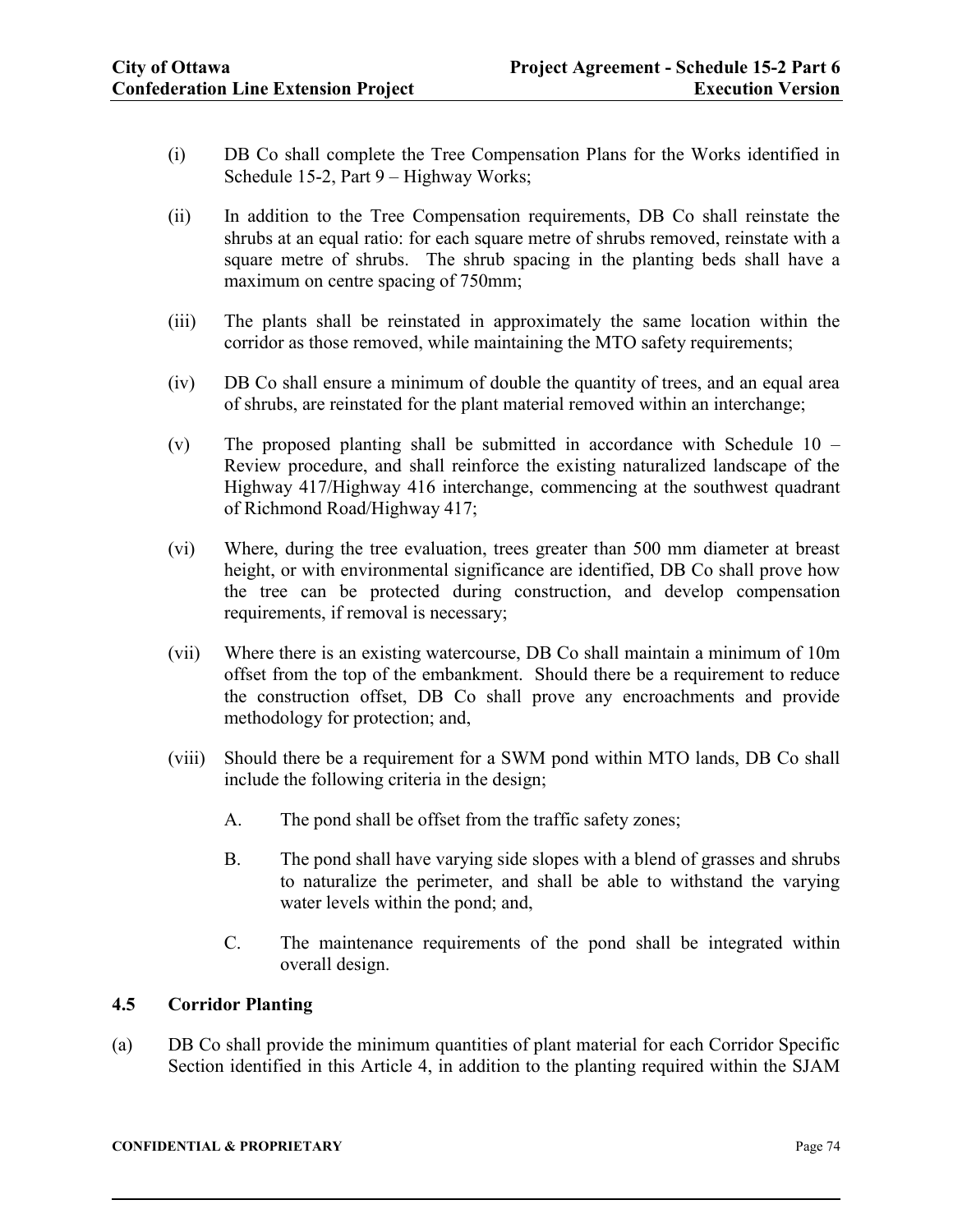lands, the Pinecrest Creek realignment, the Richmond Road/Byron Park corridor and MTO Lands:

| Location       | <b>Deciduous</b> | <b>Conifer</b> | <b>Reforestation</b> | <b>Deciduous</b> | Conifer       | Riparian      |
|----------------|------------------|----------------|----------------------|------------------|---------------|---------------|
|                | <b>Trees</b>     | <b>Trees</b>   |                      | <b>Shrubs</b>    | <b>Shrubs</b> | <b>Shrubs</b> |
| Connaught Park | 110              | 125            |                      | 545              | 235           |               |
| Dominion/Scott | 167              | 74             |                      | 1900             | 600           |               |
| Lincoln Fields | 175              | 140            |                      | 300              | 130           |               |
| Churchill      | 21               | 11             |                      |                  |               |               |
| Underpass      |                  |                |                      |                  |               |               |
| Woodroffe      | 285              | 50             | 2000                 | 9000             | 500           | 22000         |
| Stormwater     |                  |                |                      |                  |               |               |
| Pond           |                  |                |                      |                  |               |               |
| Moodie Drive   | 75               | 50             | 1260                 | 1000             |               |               |
| and Corkstown  |                  |                |                      |                  |               |               |
| Road           |                  |                |                      |                  |               |               |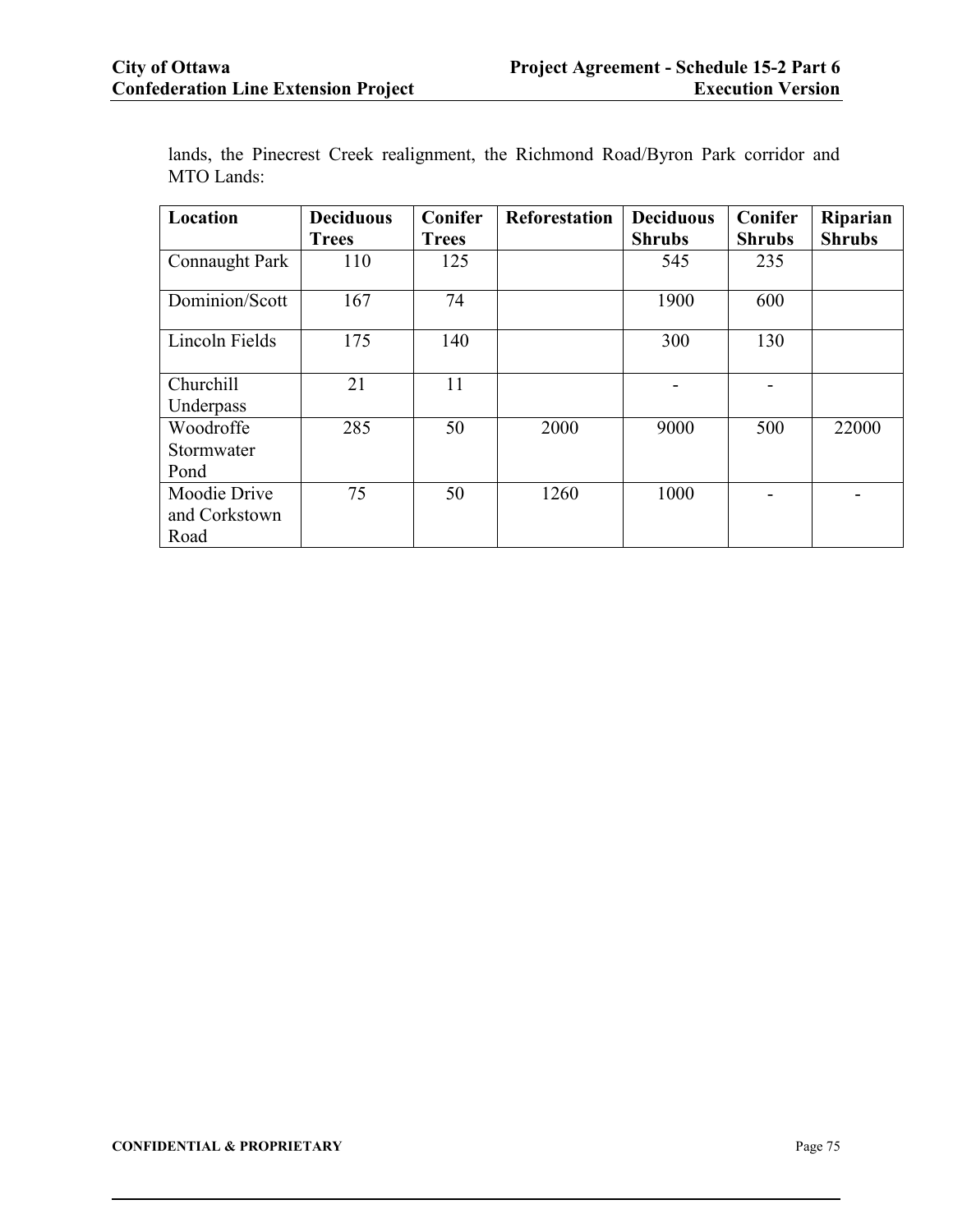## **ARTICLE 5 SITE SPECIFIC TEMPORARY REQUIREMENTS**

### **5.1 Station Specific Temporary Requirements**

- (a) Westboro Station
	- (i) DB Co shall maintain pedestrian access from Lanark Avenue to Scott Street via the MUPs to the northeast and northwest of Westboro Station, at all times during construction.
	- (ii) DB Co shall maintain safe pedestrian/cyclist crossings at Westboro Station along the north side of Scott Street throughout construction.
- (b) Dominion Station
	- (i) DB Co shall maintain the existing pedestrian connection for the existing or relocated Transitway from the community to the southwest of the Station throughout construction and Workman Avenue to the east. This may include the following:
		- A. Flagperson at construction access route west of the alignment to accommodate the pedestrian movement at grade;
		- B. Construction of the unpaid fare zone bridge adjacent the Station to allow public access to the Transitway Station;
	- (ii) DB Co shall maintain existing signalized crossings of the Transitway and SJAM Parkway at all times to accommodate pedestrian, cyclists and Transitway detour until pedestrian bridge at Station is available for public use;
	- (iii) DB Co shall remove the pedestrian connection from the southwest to the existing Dominion Transitway station, with a temporary relocation east to existing pedestrian overpass, temporary baily bridge for Transitway or Churchill Avenue, shall not be permitted.
	- (iv) DB Co shall maintain pathway located along the south side of the Transitway from Roosevelt Avenue to the at-grade signalized crossing of the Transitway in service at all times;
- (c) Cleary Station
	- (i) DB Co shall provide a paved pathway connection between Cleary Avenue and the NCC trail to the west of the construction Site.
- (d) Baseline Station

#### **CONFIDENTIAL & PROPRIETARY** Page 76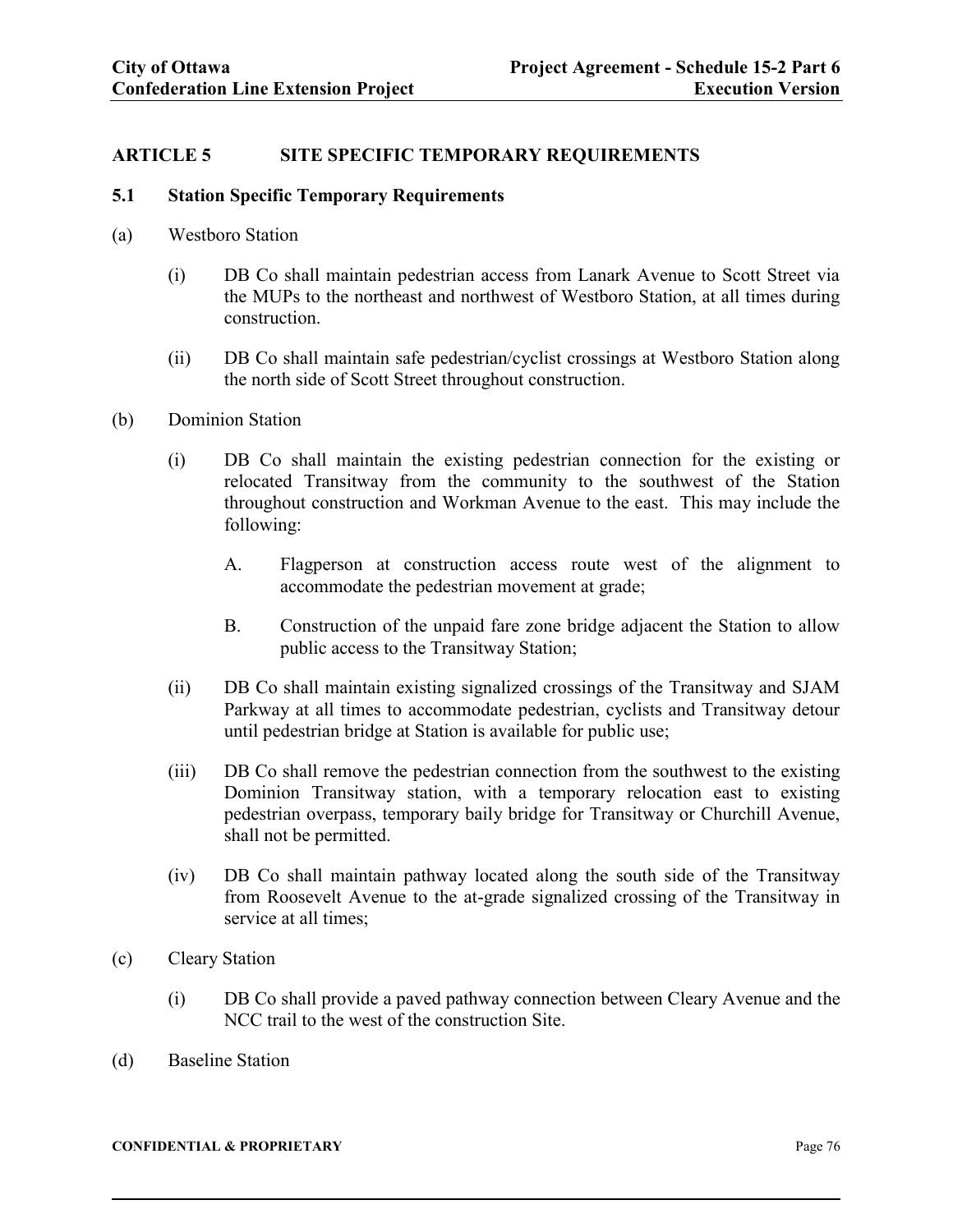- (i) DB Co shall maintain the pedestrian and cycling connection between the pathway within the hydro corridor and Woodroffe Avenue.
- (ii) DB Co shall maintain the Transitway access to [**REDACTED**].
- (e) Queensway Station
	- (i) DB Co shall maintain the MUP access from Queensway Station to Roman Avenue at all times throughout construction.

## **5.2 Corridor Specific Temporary Requirements**

- (a) SJAM Parkway
	- (i) During construction, the pathway on the south side of the SJAM shall be closed from Cleary Avenue to the signalized intersection of the Transitway. DB Co shall provide a temporary pathway connection between Cleary Avenue and the pathway west of the point of closure.
	- (ii) The temporary closure signage to occur at each end of the pathway closure and at each community connection from the south, including one at Woodroffe Avenue and the pathway.
	- (iii) The MUP on the north side of the SJAM Parkway shall remain operational throughout construction.
- (b) Lincoln Fields Station to Highway 417
	- (i) DB Co shall maintain the pathway connection on the south side of Carling Avenue to Rosewood Avenue and construct a MUP to Woodroffe High School.
	- (ii) DB Co shall retain the MUP on the west side of the Pinecrest Creek corridor, from Lincoln Fields under Highway 417 to Iris Street throughout construction. The MUP alignment may vary to accommodate the construction requirements of the alignment.
- (c) Pedestrian Bridge at Woodroffe High School
	- (i) The existing Pedestrian Bridge, and connecting MUPs shall be replaced due to the requirements of the alignment. Refer to Schedule 17 – Environmental Obligations for approval requirements.
	- (ii) The new Pedestrian Bridge and MUPs shall be constructed to connect to:
		- A. Existing pathway Sackville Connaught Avenue intersection;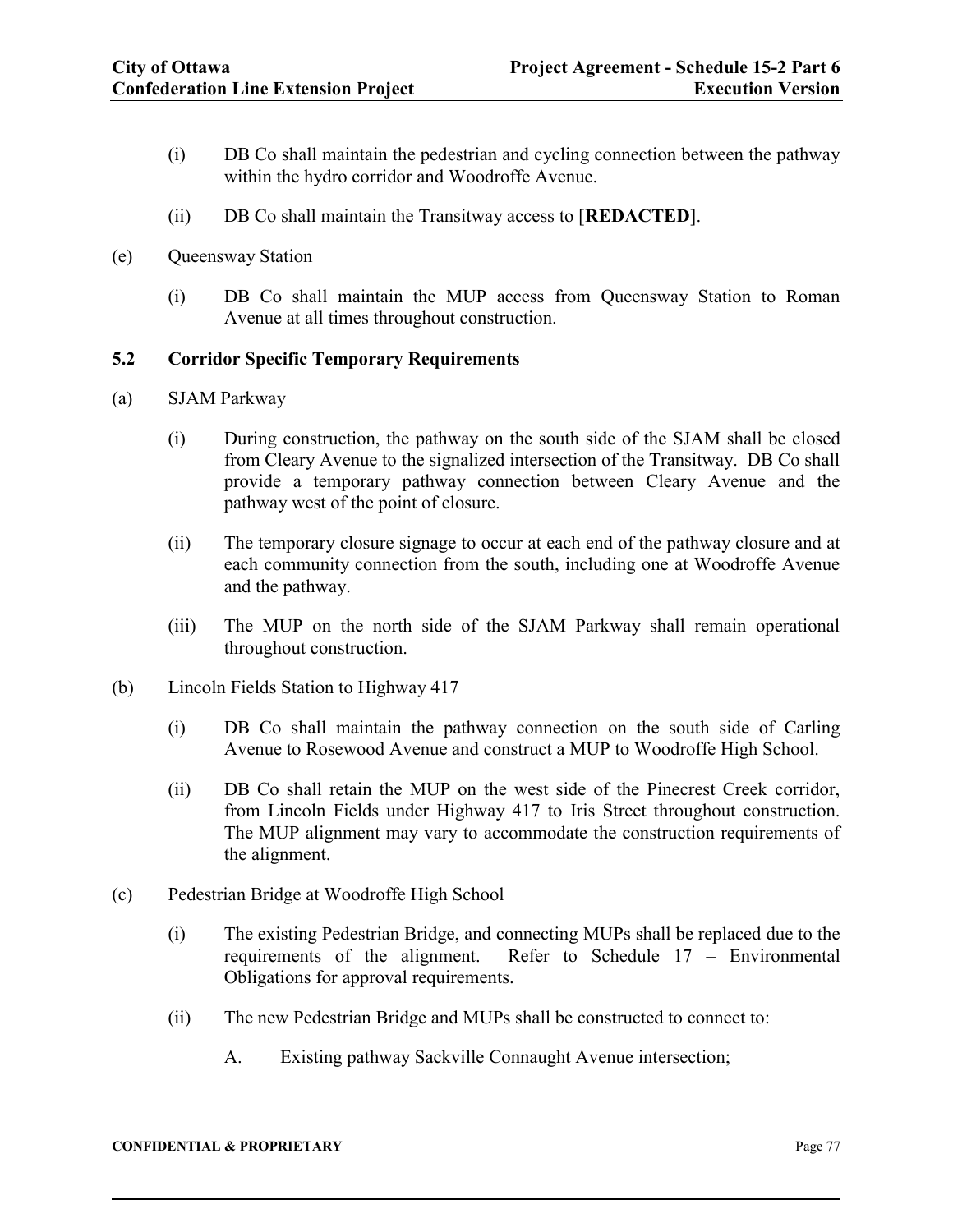- B. Woodroffe High School.
- (iii) The new Pedestrian Bridge shall be constructed within 50m of the existing alignment at the west end, and 80m of the east end of the alignment.
- (iv) The new Pedestrian Bridge and connections to the MUPs shall be constructed and in service prior to the decommissioning of the existing Pedestrian Bridge. All the adjacent Site works shall be completed including the installation of the MUP connections, to provide an uninterrupted service between the communities to the east and west of the Pinecrest Creek corridor.
- (v) Connections to be retained throughout construction include:
	- A. Pathway to Woodroffe High School; and,
	- B. MUP to Connaught Avenue.
- (d) Pinecrest Creek Corridor, Highway 417 to Baseline Station
	- (i) DB Co shall retain the MUP connection from Baseline Station, and the NCC Pinecrest Creek Pathway from Woodroffe Avenue, through to Lincoln Fields throughout construction. The alignment may vary to accommodate the construction requirements of the alignment. Refer to Article  $3$  – Connectivity Requirements, of this Part 6, for temporary construction requirements.
	- (ii) The existing alignment of the MUP, and the unsignalized crossing of the Transitway, south of Iris Station shall remain operational until the proposed MUP on the west side of the alignment, between Iris and Baseline, is complete and in service.
- (e) Bayshore Station
	- (i) DB Co shall be permitted to close the pathway on the north side of the transit corridor, between Holly Acres Drive and Bayshore Station as required to construct the alignment.
	- (ii) Temporary closure signage shall be placed at each end of the pathway closure, at Woodridge Avenue, and with additional signage through the parking lot to the MUP connection, and Bayshore Station, clearly delineating the alternate route.
- (f) Byron Avenue
	- (i) Prior to the closure of Byron Linear Park, DB Co shall install a raised 2m wide concrete sidewalk, with a curb, on the south side of Byron Avenue, throughout the total length of the park closure.